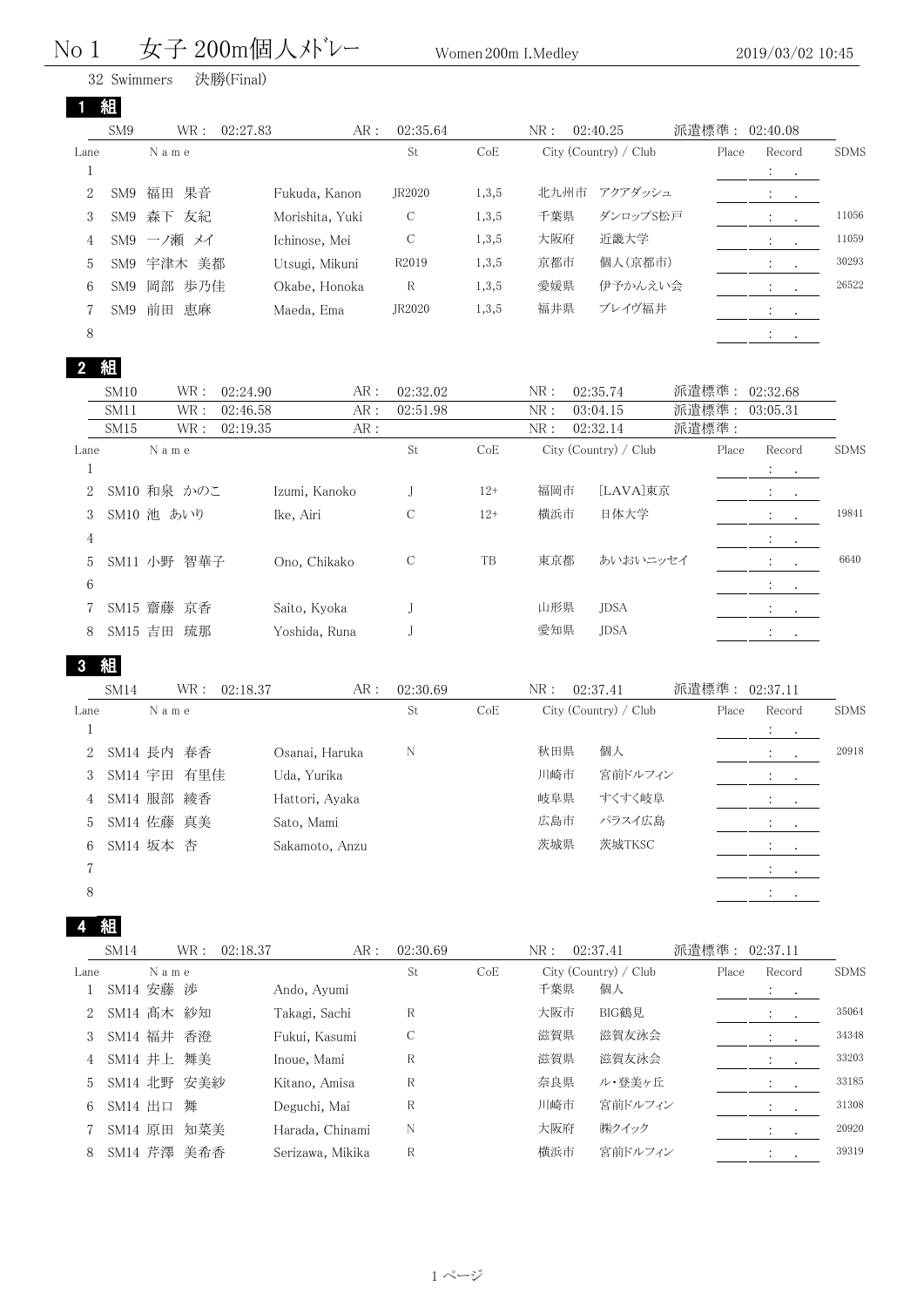|                | 男子 200m個人メドレー<br>No <sub>2</sub> |         |      |           |                  |          | Men 200m I.Medley |     |                       |       |                            | 2019/03/02 11:06 |             |  |
|----------------|----------------------------------|---------|------|-----------|------------------|----------|-------------------|-----|-----------------------|-------|----------------------------|------------------|-------------|--|
|                | 64 Swimmers                      |         |      | 決勝(Final) |                  |          |                   |     |                       |       |                            |                  |             |  |
|                | 組                                |         |      |           |                  |          |                   |     |                       |       |                            |                  |             |  |
|                | SM7                              |         | WR : | 02:30.72  | AR:              | 02:38.30 |                   | NR: | 02:51.17              | 派遣標準: | 02:44.10                   |                  |             |  |
|                | SM <sub>9</sub>                  |         | WR:  | 02:13.60  | AR :             | 02:19.35 |                   | NR: | 02:24.20              | 派遣標準: | 02:24.98                   |                  |             |  |
|                | SM <sub>10</sub>                 |         | WR:  | 02:05.63  | AR:              | 02:22.99 |                   | NR: | 02:44.06              | 派遣標準: | 02:17.05                   |                  |             |  |
|                | SM <sub>15</sub>                 |         | WR : | 02:04:53  | AR:              |          |                   | NR: | 02:05.71              | 派遣標準: |                            |                  |             |  |
| Lane           |                                  | N a m e |      |           |                  | St       | CoE               |     | City (Country) / Club | Place | Record                     |                  | <b>SDMS</b> |  |
|                | SM7                              | 作田      | 祐也   |           | Sakuda, Yuya     | R        | $1,3,5,12+$       | 熊本県 | 熊本学園大学                |       | $1 - 1$                    |                  | 15092       |  |
| 2              | SM <sub>9</sub>                  | 岡島 貫太   |      |           | Okajima, Kanta   | JR2020   | 1,3,5             | 愛知県 | ぴぃ~すSC                |       | $\mathcal{L}_{\rm{max}}$ . |                  |             |  |
| 3              |                                  |         |      |           |                  |          |                   |     |                       |       | $\ddot{\phantom{0}}$       | $\bullet$        |             |  |
| 4              |                                  | SM10 南井 | 瑛翔   |           | Minai, Akito     | JR2021   | 8                 | 滋賀県 | 比叡山高校                 |       |                            |                  |             |  |
| 5              |                                  | SM10 村本 | 暁彦   |           | Muramoto, Akihik | R        | 1,3,5             | 兵庫県 | 神戸楽泳会                 |       |                            |                  |             |  |
| 6              | SM10 上園                          |         | 温太   |           | Uezono, Onta     | JR2021   | 8                 | 神戸市 | 神戸楽泳会                 |       |                            | 2.0011           |             |  |
| $\overline{7}$ |                                  |         |      |           |                  |          |                   |     |                       |       | $\ddot{\phantom{0}}$       | $\bullet$        |             |  |
| 8              | SM15 星                           |         | 泰雅   |           | Hoshi, Taiga     |          |                   | 宮城県 | 仙台大学                  |       | $\bullet$                  |                  |             |  |

## 組

|                | SM11       |      | WR: | 02:22.40 | AR:             | 02:22.40          |              | NR: | 02:26.04              | 派遣標準: 02:35.08 |                              |             |
|----------------|------------|------|-----|----------|-----------------|-------------------|--------------|-----|-----------------------|----------------|------------------------------|-------------|
|                | SM13       |      | WR: | 02:03.79 | AR:             | 02:15.30          |              | NR: | 02:19.13              | 派遣標準:          | 02:19.20                     |             |
| Lane           |            | Name |     |          |                 | St                | CoE          |     | City (Country) / Club | Place          | Record                       | <b>SDMS</b> |
|                |            |      |     |          |                 |                   |              |     |                       |                | $\mathcal{L}^{\text{max}}$   |             |
| $2^{\circ}$    | SM11 富田 宇宙 |      |     |          | Tomita, Uchu    | C                 | TB           | 横浜市 | 日体大大学院                |                | $\mathcal{L}^{\text{max}}$ . | 26537       |
| 3              |            |      |     |          |                 |                   |              |     |                       |                | $\mathcal{L} = \mathcal{L}$  |             |
| $\overline{4}$ | SM11 木村 敬一 |      |     |          | Kimura, Keiichi | C                 | TB           | 東京都 | 東京ガス(株)               |                |                              | 6597        |
| 5              |            |      |     |          |                 |                   |              |     |                       |                |                              |             |
| 6              | SM13 齋藤 元希 |      |     |          | Saito, Genki    | R <sub>2020</sub> | $\mathbf{0}$ | 茨城県 | 個人(茨城県)               |                | $\mathbb{R}$ .               | 36502       |
|                |            |      |     |          |                 |                   |              |     |                       |                |                              |             |
| 8              |            |      |     |          |                 |                   |              |     |                       |                |                              |             |

## 組

|             | SM14 | WR :          | 02:08.98 | AR:                | 02:09.80 |     | NR:  | 02:09.80              | 派遣標準: 02:15.10 |                                                           |             |
|-------------|------|---------------|----------|--------------------|----------|-----|------|-----------------------|----------------|-----------------------------------------------------------|-------------|
| Lane        |      | Name          |          |                    | St       | CoE |      | City (Country) / Club | Place          | Record                                                    | <b>SDMS</b> |
|             |      |               |          |                    |          |     |      |                       |                | All Card                                                  |             |
| $2^{\circ}$ |      | SM14 五十嵐 幸宏   |          | Igarashi, Yukihiro |          |     | 浜松市  | エスポ袋井                 |                | Andrew Card                                               |             |
| 3           |      | SM14 髙栁 直樹    |          | Takayanagi, Naoki  |          |     | 静岡市  | 静岡ぱしどる                |                | $\mathcal{L}_{\text{max}}$ and $\mathcal{L}_{\text{max}}$ |             |
|             |      | 4 SM14 河原崎 秀弥 |          | Kawarazaki, Hidey  |          |     | 静岡市  | 静岡ぱしどる                |                | $\mathcal{L} = \{1, \ldots, n\}$                          |             |
| $5^{\circ}$ |      | SM14 砂生 玲於    |          | Saso, Reo          |          |     | 名古屋市 | ぴぃ〜すSC                |                | $\sim$ 100 $\pm$                                          |             |
| 6           |      | SM14 山田 雄大    |          | Yamada, Yuta       |          |     | 静岡市  | 静岡ぱしどる                |                |                                                           |             |
|             |      |               |          |                    |          |     |      |                       |                |                                                           |             |
| 8           |      |               |          |                    |          |     |      |                       |                | $\cdot$                                                   |             |

|      | SM <sub>14</sub> | WR :       | 02:08.98   | AR:              | 02:09.80 |     | NR:  | 02:09.80              | 派遣標準: 02:15.10 |                                       |             |
|------|------------------|------------|------------|------------------|----------|-----|------|-----------------------|----------------|---------------------------------------|-------------|
| Lane |                  | Name       |            |                  | St       | CoE |      | City (Country) / Club | Place          | Record                                | <b>SDMS</b> |
|      |                  | SM14 渡辺 玲爾 |            | Watanabe, Reiji  |          |     | 岐阜県  | 岐阜GUSH                |                |                                       |             |
|      | SM14 松岡          | 哲士         |            | Matsuoka, Tetsus |          |     | 滋賀県  | ビバ                    |                | $\cdot$<br>$\sim$ 100 $\pm$           |             |
|      | SM14 石田          | 悠真         |            | Ishida, Yuma     |          |     | 三重県  | 個人                    |                | $\sim 100$ km s $^{-1}$               |             |
| 4    |                  | SM14 田仲 正和 |            | Tanaka, Masakazu |          |     | 横浜市  | 宮前ドルフィン               |                |                                       |             |
| 5    |                  | SM14 大山 修平 |            | Oyama, Shuhei    |          |     | 埼玉県  | コスモスSC                |                | $\cdot$<br>$\sim$ $\sim$              |             |
| 6.   |                  | SM14 小俣 拓也 |            | Omata, Takuya    |          |     | 相模原市 | まんぼう相模                |                | $\ddot{\phantom{a}}$<br>$\sim$ $\sim$ |             |
|      | SM14 砂生          | 陸玖         | Saso, Riku |                  |          |     | 名古屋市 | ぴぃ~すSC                |                | $\sim$                                |             |
|      |                  | SM14 妻井 一真 |            | Tsumai, Kazuma   |          |     | 大阪府  | 個人                    |                |                                       |             |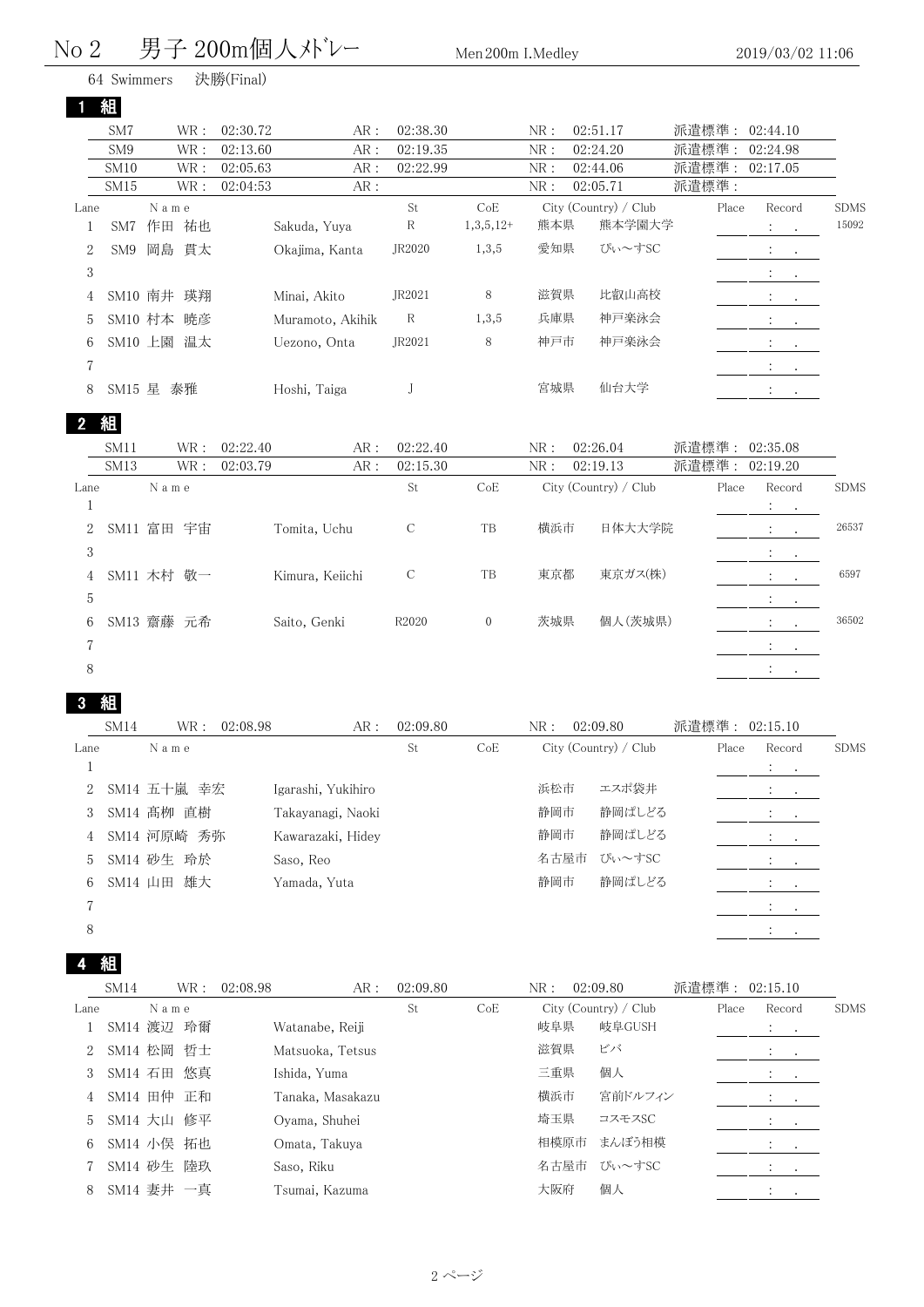| 5         | 組<br>SM14            | WR :                  | 02:08.98<br>AR:   | 02:09.80 |     | NR:          | 02:09.80                       | 派遣標準:          | 02:15.10       |                      |
|-----------|----------------------|-----------------------|-------------------|----------|-----|--------------|--------------------------------|----------------|----------------|----------------------|
| Lane      |                      | N a m e               |                   | St       | CoE |              | City (Country) / Club          | Place          | Record         | <b>SDMS</b>          |
| 1         |                      | SM14 佐藤 友愉            | Sato, Yuyu        |          |     | 相模原市         | まんぼう相模                         |                | ÷<br>$\cdot$   |                      |
| 2         | SM14 市川              | 良                     | Ichikawa, Ryo     |          |     | 愛知県          | ぴぃ〜すSC                         |                |                |                      |
| 3         | SM14 弓削              | 陽介                    | Yuge, Yosuke      |          |     | 滋賀県          | ビバ                             |                |                |                      |
| 4         | SM14 本郷              | 雅博                    | Hongo, Masahiro   | N        |     | 横浜市          | 宮前ドルフィン                        |                |                | 10963                |
| 5         | SM14 橘高              | 孝太                    | Kitsutaka, Kota   |          |     | 大阪府          | $A \cdot S \cdot A$            |                |                |                      |
| 6         |                      | SM14 篠原<br>貴史         | Shinohara, Takafu | N        |     | 岐阜県          | ぎふミナモ                          |                |                | 19934                |
| 7         | SM14 増田              | 明琴                    | Masuda, Kokoto    |          |     | 静岡市          | 井宮SB                           |                |                |                      |
| 8         |                      | SM14 中島 一輝            | Nakashima, Kazuk  |          |     |              | さいたま市 気愛水泳塾                    |                |                |                      |
| 6         | 組                    |                       |                   |          |     |              |                                |                |                |                      |
|           | SM14                 | WR :                  | 02:08.98<br>AR:   | 02:09.80 |     | NR:          | 02:09.80                       | 派遣標準:          | 02:15.10       |                      |
| Lane      |                      | N a m e               |                   | St       | CoE |              | City (Country) / Club          | Place          | Record         | <b>SDMS</b>          |
| 1         |                      | SM14 佐野 秀樹            | Sano, Hideki      |          |     | さいたま市 コスモスSC |                                |                |                |                      |
| 2         |                      | SM14 角尾<br>具洸         | Tsunoo, Tomohiro  | N        |     | 川崎市          | 宮前ドルフィン                        |                |                | 19938                |
| 3         | SM14 角井              | 俊生                    | Kakui, Toshiki    |          |     | 富山県          | 個人                             |                |                |                      |
| 4         | SM14 水引              | 鷹吾                    | Mizuhiki, Yogo    |          |     | 京都市          | 星の子SS                          |                |                |                      |
| 5         | SM14 岡部              | 優大                    | Okabe, Yudai      |          |     | 千葉県          | 個人                             |                |                |                      |
| 6         | SM14 岩田              | 章史                    | Iwata, Akifumi    |          |     | 横浜市          | 個人                             |                |                |                      |
| 7         | SM14 小川              | 知樹                    | Ogawa, Tomoki     |          |     | 東京都<br>千葉市   | おともだちS<br>気愛水泳塾                |                |                |                      |
| 8         | SM14 加地              | 竜也                    | Kaji, Tatsuya     |          |     |              |                                |                |                |                      |
|           |                      |                       |                   |          |     |              |                                |                |                |                      |
| 7         | 組                    |                       |                   |          |     |              |                                |                |                |                      |
|           | SM14                 | WR :                  | 02:08.98<br>AR:   | 02:09.80 |     | NR:          | 02:09.80                       | 派遣標準:          | 02:15.10       |                      |
| Lane      |                      | N a m e               |                   | St       | CoE |              | City (Country) / Club          | Place          | Record         | <b>SDMS</b>          |
| 1         |                      | SM14 野村 洋介            | Nomura, Yosuke    |          |     | 東京都          | <b>GAGANI</b>                  |                | $\ddot{\cdot}$ |                      |
| 2         | SM14 石田              | 真一                    | Ishida, Shinichi  | N        |     | 兵庫県          | 個人                             |                |                | 10957                |
| 3         | SM14 吉野              | 裕斗                    | Yoshino, Yuto     | N        |     | 名古屋市         | ぴぃ~すSC                         |                | $\ddot{\cdot}$ | 35214                |
| 4         | SM14 前田              | 龍佑                    | Maeda, Ryusuke    | N        |     | 静岡市          | 静岡ぱしどる                         |                |                | 35215                |
| ხ         |                      | SM14 髙柳 春貴            | Takayanagi, Haru  | R        |     | 浜松市          | ぺんぎん村                          |                |                | 8680                 |
| 6         | SM14 村松              | 諒                     | Muramatsu, Ryo    | R        |     | 浜松市          | ぺんぎん村                          |                |                | 8676                 |
|           |                      | SM14 三好 将典            | Miyoshi, Masanori | R        |     | 山口県          | 防長SC                           |                |                | 26350                |
| 8         |                      | SM14 籠瀬 嶺             | Kagose, Rei       |          |     | 東京都          | 気愛水泳塾                          |                |                |                      |
| 8         | 組                    |                       |                   |          |     |              |                                |                |                |                      |
|           | SM14                 | WR :                  | AR:<br>02:08.98   | 02:09.80 |     | NR:          | 02:09.80                       | 派遣標準: 02:15.10 |                |                      |
| Lane<br>1 |                      | N a m e<br>SM14 廣田 真一 | Hirota, Shinichi  | St<br>R  | CoE | 堺市           | City (Country) / Club<br>㈱イケテイ | Place          | Record<br>÷    | <b>SDMS</b><br>21565 |
| 2         | SM14 $\uplus$ $\Box$ | 尚秀                    | Yamaguchi, Naohi  | R        |     | 愛媛県          | ジーアップ                          |                |                | 41361                |
| 3         |                      | SM14 林田 泰河            | Hayashida, Taiga  | С        |     | 横浜市          | 宮前ドルフィン                        |                |                | 10967                |
| 4         |                      | SM14 東海林 大            | Tokairin, Dai     | С        |     | 山形県          | 三菱商事                           |                |                | 28497                |
| 5         |                      | SM14 中島 啓智            | Nakajima, Keichi  | С        |     | 千葉県          | あいおいニッセイ                       |                |                | 23756                |
| 6         | SM14 出口              | 瑛瑚                    | Deguchi, Eigo     | С        |     | 大阪府          | ミズノSS                          |                |                | 21564                |
|           |                      | SM14 加古 敏矢            | Kako, Toshiya     | С        |     | 愛知県          | トヨタループス                        |                |                | 31441                |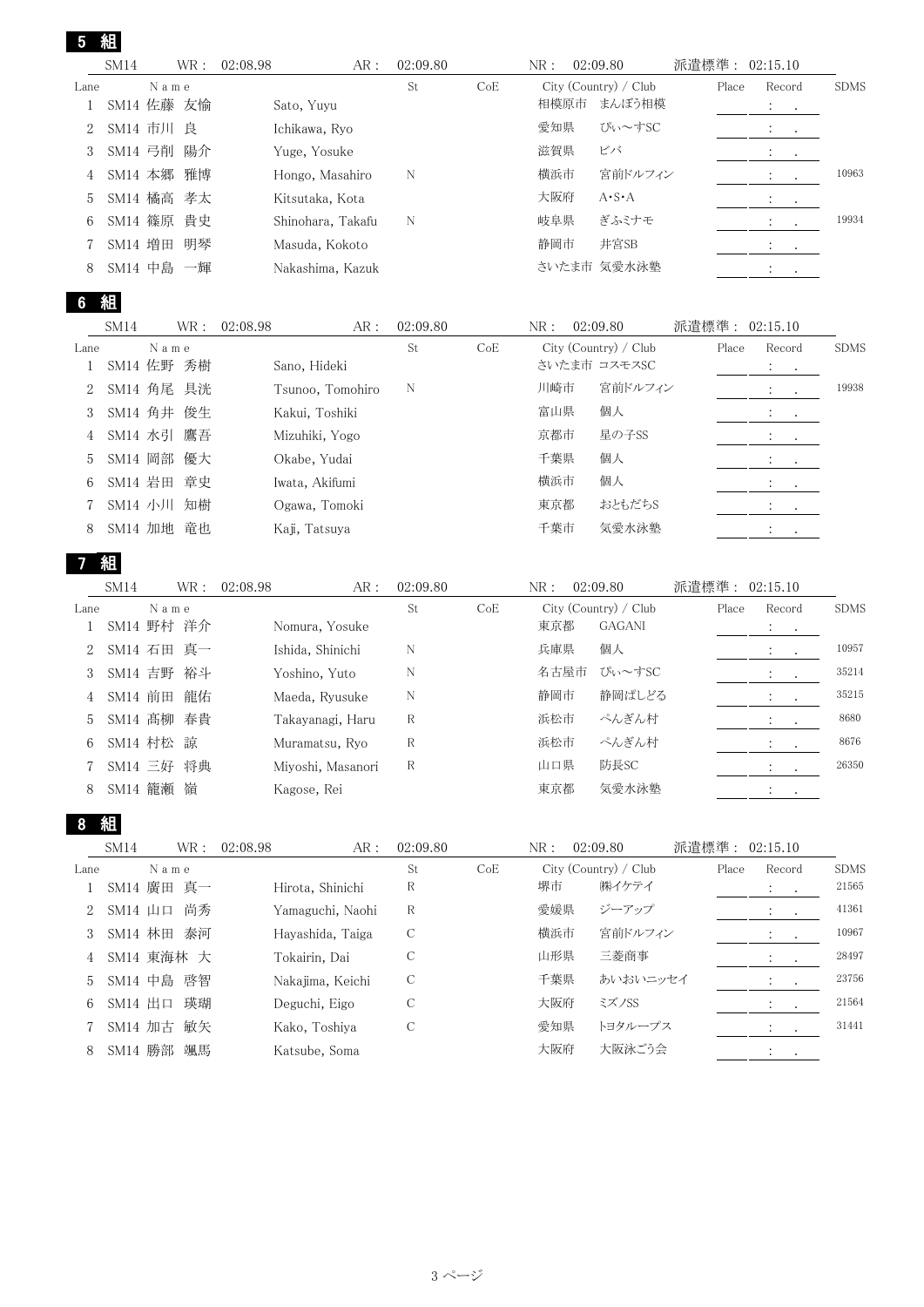#### $\overline{\mathcal{F}}$ 子 50m背泳ぎ  $_{\text{Women}}$  $\rm No~5$  女子 5 $\rm 0m$ 背泳ぎ women 50m Backstroke 2019/03/02 11:47

|                | 8 Swimmers      |       |        | 決勝(Final) |                   |             |             |     |                       |       |       |                             |                             |             |
|----------------|-----------------|-------|--------|-----------|-------------------|-------------|-------------|-----|-----------------------|-------|-------|-----------------------------|-----------------------------|-------------|
|                | 組               |       |        |           |                   |             |             |     |                       |       |       |                             |                             |             |
|                | S <sub>3</sub>  |       | WR :   | 00:48.49  | AR :              | 00:48.49    |             | NR: | 01:17.06              | 派遣標準: |       | 01:07.57                    |                             |             |
|                | S <sub>4</sub>  |       | WR:    | 00:46.51  | AR:               | 00:46.51    |             | NR: | 01:43.78              | 派遣標準: |       | 00:59.26                    |                             |             |
|                | S <sub>5</sub>  |       | WR :   | 00:38.68  | AR:               | 00:44.68    |             | NR: | 00:46.74              | 派遣標準: |       | 00:48.92                    |                             |             |
|                | S <sub>15</sub> |       | WR :   | 00:29.34  | AR:               |             |             | NR: | 00:33.26              | 派遣標準: |       |                             |                             |             |
| Lane           |                 | Name  |        |           |                   | St          | CoE         |     | City (Country) / Club |       | Place |                             | Record                      | <b>SDMS</b> |
|                | S <sub>3</sub>  | 大向    | 優貴     |           | Omukai, Yuki      | R           | $*A, 6, 12$ | 大阪府 | フジ住宅                  |       |       |                             | $\mathcal{L} = \mathcal{L}$ | 33191       |
| $\overline{2}$ | S <sub>5</sub>  | 成田    | 真由美    |           | Narita, Mayumi    | $\mathsf C$ | A3,5,12     | 川崎市 | 横浜サクラ                 |       |       |                             |                             | 3827        |
| 3              | S5              |       | 鈴木 千佳子 |           | Suzuki, Chikako   |             | A12         | 東京都 | 東京トリトン                |       |       |                             | $\mathbb{Z}^n$ . Let        |             |
| $\overline{4}$ |                 |       |        |           |                   |             |             |     |                       |       |       | $\mathcal{L} = \mathcal{L}$ |                             |             |
| 5              | S15             | 中東 郁葉 |        |           | Nakahigashi, Ikuh |             |             | 長野県 | 松商学園                  |       |       |                             | <b>Contract</b>             |             |
| 6              | S15             | 岸野    | 桜      |           | Kishino, Sakura   |             |             | 岐阜県 | 岐阜GUSH                |       |       |                             |                             |             |
| $\overline{7}$ |                 |       |        |           |                   |             |             |     |                       |       |       |                             | <b>Contract Contract</b>    |             |
| 8              | S4              | 山本    | 律子     |           | Yamamoto, Ritsuk  | J           | YEA3,5,12+  | 広島市 | 広島ドルフィン               |       |       |                             | $\mathcal{L} = \mathcal{L}$ |             |
|                |                 |       |        |           |                   |             |             |     |                       |       |       |                             |                             |             |

### No  $6$  男子 50m背泳ぎ <sub>Men</sub>50m Backstroke 2019/03/02 11:51

```
8 Swimmers
              決勝(Final)
1 組
```

|      | S <sub>2</sub>  | WR:      | 00:47.17 | AR:               | 00:47.17          |         | NR: | 01:28.07              | 派遣標準: | 01:08.10                                                |             |
|------|-----------------|----------|----------|-------------------|-------------------|---------|-----|-----------------------|-------|---------------------------------------------------------|-------------|
|      | S <sub>3</sub>  | WR:      | 00:42.21 | AR:               | 00:42.21          |         | NR: | 01:16.16              | 派遣標準: | 00:52.49                                                |             |
|      | S <sub>5</sub>  | WR:      | 00:34.80 | AR:               | 00:35.04          |         | NR: | 00:49.55              | 派遣標準: | 00:39.76                                                |             |
|      | S15             | WR:      | 00:26.26 | AR:               |                   |         | NR: | 00:27.06              | 派遣標準: |                                                         |             |
| Lane |                 | Name     |          |                   | St                | CoE     |     | City (Country) / Club | Place | Record                                                  | <b>SDMS</b> |
|      | S <sub>2</sub>  | 粂田 幸仁    |          | Kumeta, Yukihito  | С                 | A12     | 静岡県 | 静岡ぱしどる                |       | $1 - 1$                                                 | 3337        |
| 2    | S <sub>5</sub>  | 菅原<br>紘汰 |          | Sugawara, Kota    | JR2019            | YEA7    | 秋田県 | ミラクルスイミー              |       | $\mathcal{F} = \mathcal{F}$                             |             |
| 3    | S <sub>5</sub>  | 楓<br>日向  |          | Hinata, Kaede     | JR2019            | YEA7    | 横浜市 | 宮前ドルフィン               |       | $\mathcal{L} = \{1, \ldots, n\}$                        |             |
| 4    |                 |          |          |                   |                   |         |     |                       |       | <b>Contractor</b>                                       |             |
| 5    | S <sub>15</sub> | 金持<br>義和 |          | Kanaji, Yoshikazu |                   |         | 堺市  | メルカリ                  |       | <b>Dealers</b>                                          |             |
| 6    | S <sub>15</sub> | 翼輝<br>村岡 |          | Muraoka, Hayaki   |                   |         | 山口県 | 長門高校                  |       | $\mathcal{X}=\underline{\mathcal{X}}$                   |             |
| 7    |                 |          |          |                   |                   |         |     |                       |       | $\mathcal{L}_{\text{max}}$ , $\mathcal{L}_{\text{max}}$ |             |
| 8    | S <sub>3</sub>  | 佐藤<br>博輝 |          | Sato, Hiroki      | R <sub>2021</sub> | AE 3,12 | 東京都 | 東京都プリプレストッ            |       | $\ddot{\cdot}$<br>$\cdot$                               | 41258       |
|      |                 |          |          |                   |                   |         |     |                       |       |                                                         |             |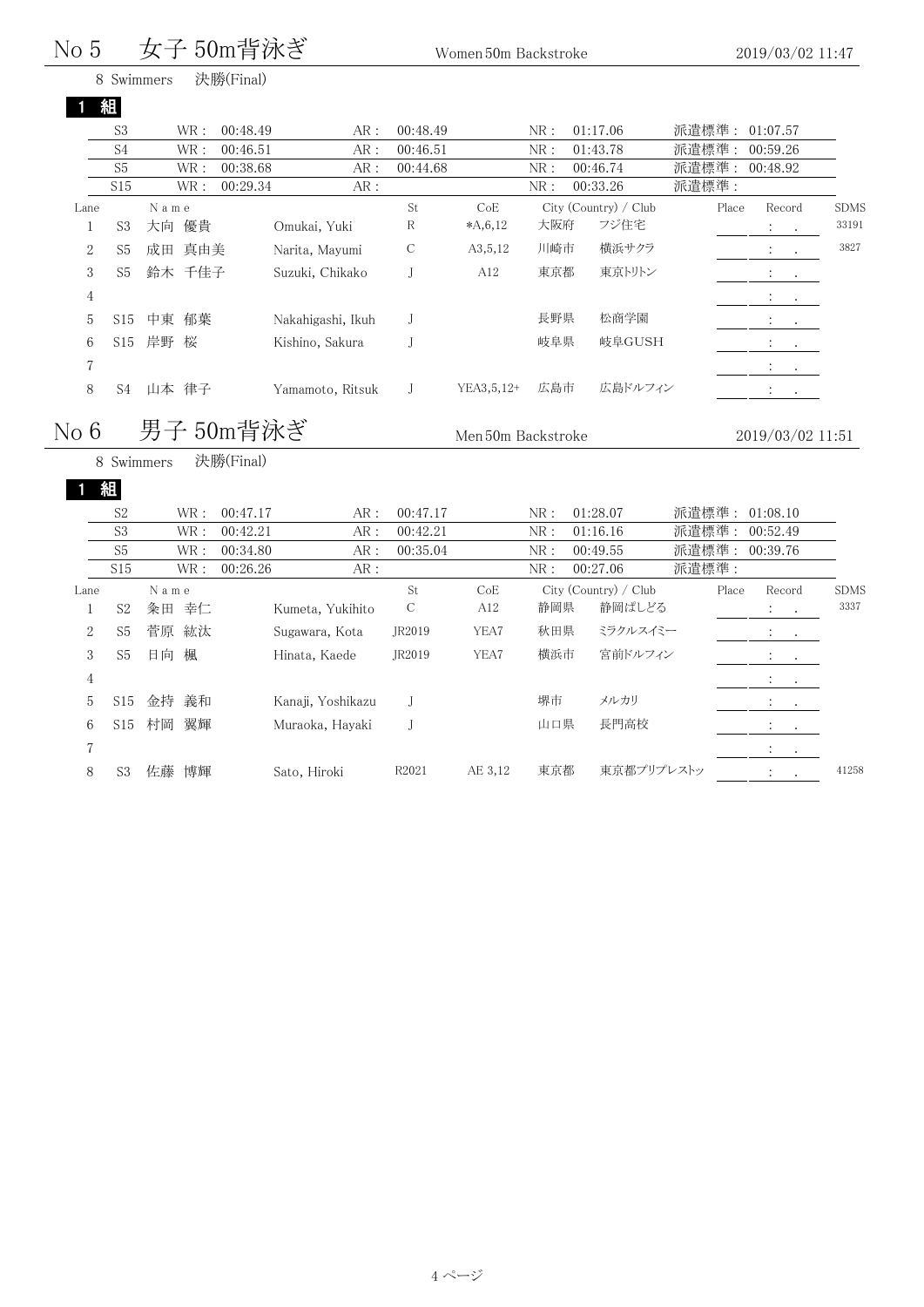## No 7 女子 200m自由形 <sub>Women 200m</sub> Freestyle 2019/03/02 12:45

Swimmers 決勝(Final)

|                | 組              |          |          |                |              |                |     |                       |       |                                                             |             |
|----------------|----------------|----------|----------|----------------|--------------|----------------|-----|-----------------------|-------|-------------------------------------------------------------|-------------|
|                | S <sub>3</sub> | WR:      | 03:24.53 | AR:            | 03:24.53     |                | NR: | 04:42.87              | 派遣標準: |                                                             |             |
|                | S <sub>5</sub> | WR :     | 02:44.61 | AR:            | 02:48.33     |                | NR: | 03:08.96              | 派遣標準: | 03:09.20                                                    |             |
| Lane           |                | N a m e  |          |                | St           | CoE            |     | City (Country) / Club | Place | Record                                                      | <b>SDMS</b> |
|                |                |          |          |                |              |                |     |                       |       | $\mathcal{I}^{\mathcal{I}}$ , $\mathcal{I}^{\mathcal{I}}$ , |             |
| $\overline{2}$ |                |          |          |                |              |                |     |                       |       | $\mathcal{L}_{\text{max}}$ , $\mathcal{L}_{\text{max}}$     |             |
| 3              |                |          |          |                |              |                |     |                       |       | $\mathcal{L}^{\text{max}}$                                  |             |
| 4              | S <sub>3</sub> | 美幸<br>山田 |          | Yamada, Miyuki | JR2019       | $*YEA, 7, 12+$ | 新潟県 | WS新潟                  |       | $\cdot$<br>$\sim 100$                                       |             |
| 5              | S <sub>5</sub> | 河村 有香    |          | Kawamura, Yuka | $\mathbb{R}$ | $A12+$         | 福岡市 | BS長住                  |       | $\mathcal{L} = \mathcal{L}$<br>$\cdot$                      | 3799        |
| 6              |                |          |          |                |              |                |     |                       |       | $\mathcal{L} = \mathcal{L}$                                 |             |
| 7              |                |          |          |                |              |                |     |                       |       | $\cdot$<br>$\bullet$                                        |             |
| 8              |                |          |          |                |              |                |     |                       |       | $\ddot{\phantom{0}}$<br>$\bullet$                           |             |

## 組

|      | S14             | WR:       | 02:02.09 | AR:            | 02:11.82 |     | NR: | 02:16.79              | 派遣標準: 02:17.94 |                                                             |             |
|------|-----------------|-----------|----------|----------------|----------|-----|-----|-----------------------|----------------|-------------------------------------------------------------|-------------|
|      | S15             | WR:       | 02:04.64 | AR:            |          |     | NR: | 02:10.41              | 派遣標準:          |                                                             |             |
| Lane |                 | Name      |          |                | St       | CoE |     | City (Country) / Club | Place          | Record<br>$\mathcal{L}_{\rm{max}}$                          | <b>SDMS</b> |
| 2    | S15             | 齋藤 京香     |          | Saito, Kyoka   |          |     | 山形県 | <b>JDSA</b>           |                | $\mathcal{I}^{\mathcal{I}}$ , $\mathcal{I}^{\mathcal{I}}$ , |             |
| 3    |                 |           |          |                |          |     |     |                       |                | $\mathcal{L} = \{1,2,3,4,5\}$                               |             |
| 4    | S <sub>14</sub> | 箕浦 のどか    |          | Minora, Nodoka |          |     | 大阪市 | 大阪泳ごう会                |                | $\ddot{\cdot}$<br>$\sim$                                    |             |
| 5    | S14             | 有門 祥子     |          | Arikado, Shoko |          |     | 川崎市 | 宮前ドルフィン               |                | All Card                                                    |             |
| 6    |                 | S14 荒井 由真 |          | Arai, Yuma     |          |     | 香川県 | 香川育成会                 |                | All Card                                                    |             |
|      | S14             | 近藤<br>瑞紀  |          | Kondo, Mizuki  |          |     | 埼玉県 | 気愛水泳塾                 |                | $\mathcal{L}^{\text{max}}$                                  |             |
| 8    |                 |           |          |                |          |     |     |                       |                | $\ddot{\cdot}$                                              |             |

|      | S <sub>14</sub> | WR :         | 02:02.09          | AR: | 02:11.82 |     | NR: | 02:16.79              | 派遣標準: 02:17.94 |                             |             |
|------|-----------------|--------------|-------------------|-----|----------|-----|-----|-----------------------|----------------|-----------------------------|-------------|
| Lane |                 | Name         |                   |     | St       | CoE |     | City (Country) / Club | Place          | Record                      | <b>SDMS</b> |
|      | S <sub>14</sub> | 加藤 サラ        | Kato, Sara        |     |          |     | 浜松市 | 個人                    |                | $\cdot$<br>$\sim$ 100 $\pm$ |             |
| 2    | S14             | 原田 知菜美       | Harada, Chinami   |     | N        |     | 大阪府 | ㈱クイック                 |                | $\mathbb{Z}$<br>$\sim$      | 20920       |
| 3    |                 | 春菜<br>S14 小川 | Ogawa, Haruna     |     | N        |     | 愛知県 | トヨタループス               |                | $\mathcal{L}^{\text{max}}$  | 33269       |
| 4    | S <sub>14</sub> | 北野 安美紗       | Kitano, Amisa     |     | C        |     | 奈良県 | ル・登美ヶ丘                |                | $\bullet$                   | 33185       |
| 5    | S14             | 井上 舞美        | Inoue, Mami       |     | С        |     | 滋賀県 | 滋賀友泳会                 |                |                             | 33203       |
| 6    | S <sub>14</sub> | 白石<br>美祈     | Shiraichi, Minori |     |          |     | 山口県 | 個人                    |                | $\sim$ $\sim$               |             |
|      | S <sub>14</sub> | 千奈津<br>沼田    | Nnmata, Tinatu    |     |          |     | 熊本県 | エクセレント                |                | $\sim$                      |             |
| 8    | S <sub>14</sub> | 佐藤 真美        | Sato, Mami        |     |          |     | 広島市 | パラスイ広島                |                | $\cdot$<br>$\bullet$        |             |
|      |                 |              |                   |     |          |     |     |                       |                |                             |             |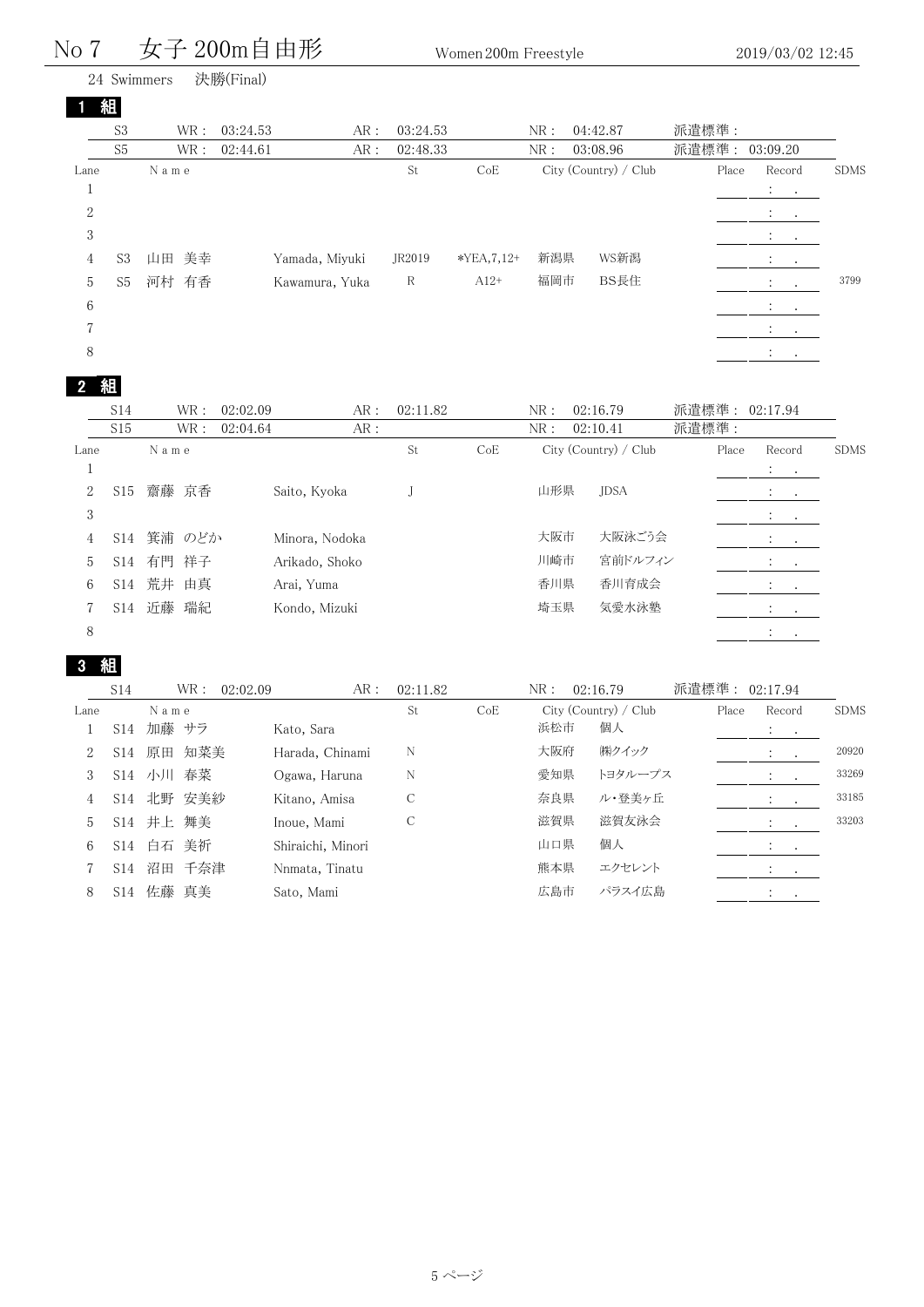## 里子 200m 白 山 形

| No 8           |                | 男           | $200$ m自由形 |                    |          | Men 200m Freestyle |              |                       |                | 2019/03/02 13:03          |             |
|----------------|----------------|-------------|------------|--------------------|----------|--------------------|--------------|-----------------------|----------------|---------------------------|-------------|
|                |                | 56 Swimmers | 決勝(Final)  |                    |          |                    |              |                       |                |                           |             |
| 11             | 組              |             |            |                    |          |                    |              |                       |                |                           |             |
|                | S <sub>5</sub> | WR :        | 02:23.65   | AR:                | 02:58.74 |                    | NR:          | 02:58.74              | 派遣標準: 02:55.04 |                           |             |
| Lane           |                | N a m e     |            |                    | St       | CoE                |              | City (Country) / Club | Place          | Record                    | <b>SDMS</b> |
| $\mathbf{1}$   |                |             |            |                    |          |                    |              |                       |                | ÷<br>$\bullet$            |             |
| $\sqrt{2}$     |                |             |            |                    |          |                    |              |                       |                |                           |             |
| 3              |                |             |            |                    |          |                    |              |                       |                |                           |             |
| 4              | S5             | 小石 昌矢       |            | Koishi, Masaya     | JR2019   | A1,3,5,12          | 横浜市          | 宮前ドルフィン               |                |                           |             |
| 5              | S <sub>5</sub> | 菅原 紘汰       |            | Sugawara, Kota     | JR2019   | YEA7               | 秋田県          | ミラクルスイミー              |                |                           |             |
| 6              |                |             |            |                    |          |                    |              |                       |                |                           |             |
| 7              |                |             |            |                    |          |                    |              |                       |                | $\ddot{\cdot}$            |             |
| $8\,$          |                |             |            |                    |          |                    |              |                       |                |                           |             |
| 2              | 組              |             |            |                    |          |                    |              |                       |                |                           |             |
|                | <b>S14</b>     | WR :        | 01:55.71   | AR:                | 01:56.32 |                    | NR:          | 01:57.11              | 派遣標準: 01:59.40 |                           |             |
| Lane           |                | N a m e     |            |                    | St       | CoE                |              | City (Country) / Club | Place          | Record                    | <b>SDMS</b> |
| $\mathbf{1}$   | S14            | 砂生 玲於       |            | Saso, Reo          |          |                    |              | 名古屋市 ぴぃ~すSC           |                | ÷                         |             |
| $\mathbf{2}$   | <b>S14</b>     | 浅川 倫太郎      |            | Asakawa, Rintaro   |          |                    | 静岡市          | 静岡ぱしどる                |                |                           |             |
| 3              | <b>S14</b>     | 伊藤<br>優樹    |            | Ito, Yuki          |          |                    | 川崎市          | 宮前ドルフィン               |                | $\ddot{\cdot}$            |             |
| $\overline{4}$ | S14            | 植竹<br>海晴    |            | Uetake, Kaisei     |          |                    | 栃木県          | 個人                    |                |                           |             |
| 5              | <b>S14</b>     | 篠原 貴史       |            | Shinohara, Takafu  | N        |                    | 岐阜県          | ぎふミナモ                 |                |                           | 19934       |
| 6              | S14            | 内田 大夢       |            | Uchida, Hiromu     |          |                    | 浜松市          | ぺんぎん村                 |                |                           |             |
| 7              | S14            | 小俣 拓也       |            | Omata, Takuya      |          |                    | 相模原市         | まんぼう相模                |                | $\ddot{\cdot}$            |             |
| 8              | S14            | 五十嵐 幸宏      |            | Igarashi, Yukihiro |          |                    | 浜松市          | エスポ袋井                 |                |                           |             |
| 3              | 組              |             |            |                    |          |                    |              |                       |                |                           |             |
|                | <b>S14</b>     | WR :        | 01:55.71   | AR:                | 01:56.32 |                    | NR:          | 01:57.11              | 派遣標準: 01:59.40 |                           |             |
| Lane           |                | Name        |            |                    | St       | CoE                |              | City (Country) / Club | Place          | Record                    | <b>SDMS</b> |
| 1              | S14            | 上田 真義       |            | Ueda, Masayoshi    |          |                    | 横浜市          | 宮前ドルフィン               |                | $\ddot{\cdot}$            |             |
| $\overline{2}$ | S14            | 砂生 陸玖       |            | Saso, Riku         |          |                    |              | 名古屋市 ぴぃ~すSC           |                | $\ddot{\cdot}$            |             |
| 3              | S14            | 伊藤 宏太       |            | Ito, Kota          |          |                    | 香川県          | 香川育成会                 |                | ÷<br>$\cdot$              |             |
| 4              | S14            | 座安 将太       |            | Zayasu, Shota      | N        |                    | 川崎市          | 宮前ドルフィン               |                |                           | 10964       |
| 5              | S14            | 木村 旭宏       |            | Kimura, Akihiro    |          |                    | 岐阜県          | 岐阜GUSH                |                | $\ddot{\cdot}$            |             |
| 6              | S14            | 源起<br>山口    |            | Yamaguchi, Genki   |          |                    | 北海道          | 日体大附属                 |                |                           |             |
| 7              | S14            | 廻谷 駿介       |            | Meguriya, Shunsu   | N        |                    | 横浜市          | 宮前ドルフィン               |                |                           | 19933       |
| 8              | S14            | 岩上 眞大       |            | Iwakami, Masaki    |          |                    | 埼玉県          | 気愛水泳塾                 |                |                           |             |
| 4              | 組              |             |            |                    |          |                    |              |                       |                |                           |             |
|                | S14            | WR :        | 01:55.71   | AR:                | 01:56.32 |                    | ${\rm NR}$ : | 01:57.11              | 派遣標準: 01:59.40 |                           |             |
| Lane           |                | N a m e     |            |                    | St       | CoE                |              | City (Country) / Club | Place          | Record                    | <b>SDMS</b> |
| $\mathbf{1}$   | <b>S14</b>     | 中島 一輝       |            | Nakashima, Kazuk   |          |                    |              | さいたま市 気愛水泳塾           |                | $\ddot{\cdot}$            |             |
| 2              | S14            | 橘高 孝太       |            | Kitsutaka, Kota    |          |                    | 大阪府          | $A \cdot S \cdot A$   |                |                           |             |
| 3              | S14            | 鈴木 隆平       |            | Suzuki, Ryuhei     |          |                    | 東京都          | GAGANI                |                | $\ddot{\cdot}$            |             |
| 4              | S14            | 村松<br>諒     |            | Muramatsu, Ryo     | R        |                    | 浜松市          | ぺんぎん村                 |                |                           | 8676        |
| 5              | S14            | 上村 温        |            | Uemura, Haruhi     |          |                    | 千葉県          | 個人                    |                | $\ddot{\cdot}$<br>$\cdot$ |             |
| 6              | S14            | 加地<br>竜也    |            | Kaji, Tatsuya      |          |                    | 千葉市          | 気愛水泳塾                 |                |                           |             |
| 7              | S14            | 生松 穂高       |            | Haematsu, Hodak    | N        |                    | 静岡市          | ハクリュウSC               |                |                           | 19932       |
| 8              |                | S14 山田 雅徳   |            | Yamada, Masanori   | N        |                    | 滋賀県          | ビバ                    |                |                           | 10961       |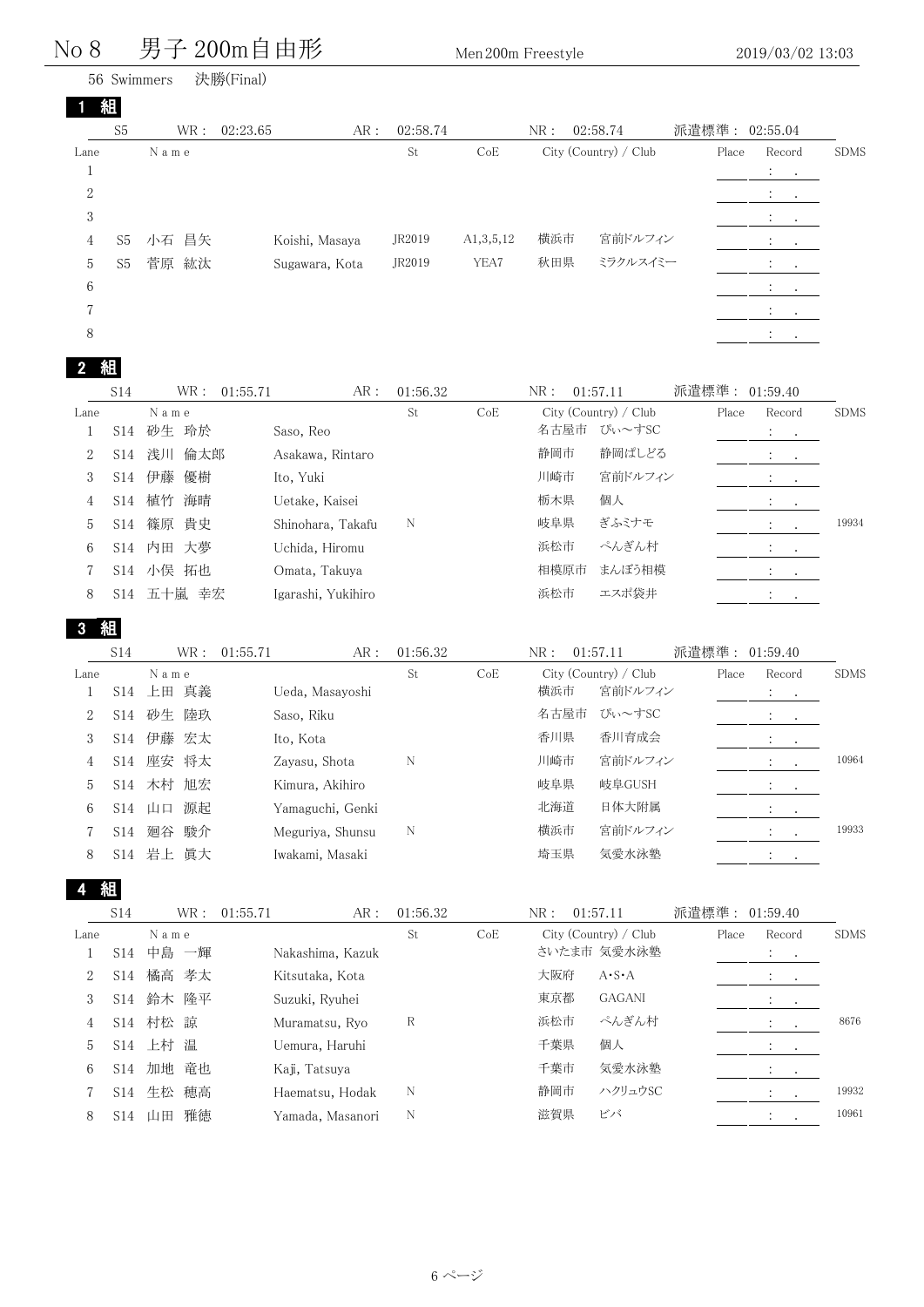|                  | 組               |          |                   |                         |     |              |                       |                |                                                       |             |
|------------------|-----------------|----------|-------------------|-------------------------|-----|--------------|-----------------------|----------------|-------------------------------------------------------|-------------|
|                  | S14             | WR:      | 01:55.71<br>AR:   | 01:56.32                |     | NR:          | 01:57.11              | 派遣標準: 01:59.40 |                                                       |             |
| Lane             |                 | N a m e  |                   | St                      | CoE |              | City (Country) / Club | Place          | Record                                                | <b>SDMS</b> |
| $\mathbf{1}$     | S14             | 橋爪<br>雄哉 | Hashizume, Yuya   |                         |     | 神戸市          | 大阪泳ごう会                |                | $\ddot{\cdot}$                                        |             |
| $\sqrt{2}$       | S14             | 吉野<br>裕斗 | Yoshino, Yuto     | $\mathbf N$             |     | 名古屋市         | ぴぃ~すSC                |                | $\ddot{\cdot}$<br>$\ddot{\phantom{a}}$                | 35214       |
| 3                | S14             | 前田<br>龍佑 | Maeda, Ryusuke    | $\mathbb N$             |     | 静岡市          | 静岡ぱしどる                |                | $\ddot{\cdot}$<br>$\ddot{\phantom{a}}$                | 35215       |
| 4                | S <sub>14</sub> | 優輝<br>山中 | Yamanaka, Yuki    | R                       |     | 仙台市          | 個人                    |                | $\ddot{\cdot}$                                        | 24337       |
| 5                | S <sub>14</sub> | 髙柳<br>春貴 | Takayanagi, Haru  | R                       |     | 浜松市          | ぺんぎん村                 |                | $\ddot{\cdot}$                                        | 8680        |
| 6                | <b>S14</b>      | 廣田<br>真一 | Hirota, Shinichi  | R                       |     | 堺市           | ㈱イケテイ                 |                | $\ddot{\phantom{a}}$<br>$\ddot{\phantom{a}}$          | 21565       |
| 7                | S <sub>14</sub> | 岡本<br>貴志 | Okamoto, Takashi  | N                       |     | 山口県          | 個人                    |                | $\ddot{\cdot}$<br>$\Box$                              | 20917       |
| 8                | S14             | 柏木<br>龍平 | Kashiwagi, Ryuhei |                         |     | 熊本県          | エクセレント                |                | $\ddot{\cdot}$<br>$\mathbf{r}$                        |             |
| 6.               | 組               |          |                   |                         |     |              |                       |                |                                                       |             |
|                  | S14             | WR :     | 01:55.71<br>AR:   | 01:56.32                |     | NR:          | 01:57.11              | 派遣標準: 01:59.40 |                                                       |             |
| Lane             |                 | N a m e  |                   | St                      | CoE |              | City (Country) / Club | Place          | Record                                                | <b>SDMS</b> |
| $\mathbf{1}$     | S14             | 蓮野 巧人    | Hasuno, Takuto    | $\mathbf N$             |     | 新潟市          | 新潟水泳協会                |                | $\ddot{\cdot}$<br>$\ddot{\phantom{a}}$                | 35042       |
| $\boldsymbol{2}$ | S14             | 舜也<br>村上 | Murakami, Shunya  | $\mathcal{C}$           |     | 東京都          | フリースタイル               |                | $\ddot{\cdot}$                                        | 19939       |
| 3                | S14             | 中島 啓智    | Nakajima, Keichi  | $\mathcal{C}$           |     | 千葉県          | あいおいニッセイ              |                | $\colon$<br>$\ddot{\phantom{a}}$                      | 23756       |
| 4                | S14             | 東海林 大    | Tokairin, Dai     | С                       |     | 山形県          | 三菱商事                  |                |                                                       | 28497       |
| 5                | <b>S14</b>      | 宮崎 哲     | Miyazaki, Satoru  | R                       |     | 札幌市          | あいおいニッセイ              |                | $\ddot{\cdot}$<br>$\ddot{\phantom{a}}$                | 8678        |
| 6                | S <sub>14</sub> | 坂倉 航季    | Sakakura, Koki    | $\mathcal{C}$           |     | 三重県          | 津トップSC                |                | $\ddot{\cdot}$<br>$\ddot{\phantom{0}}$                | 29906       |
| 7                | S14             | 関 ケビン    | Seki, Kebin       |                         |     | 大阪府          | 大阪泳ごう会                |                | $\ddot{\cdot}$<br>$\cdot$                             |             |
| 8                | S14             | 松田 天空    | Matsuda, Anku     |                         |     | 東京都          | <b>GAGANI</b>         |                | $\ddot{\cdot}$                                        |             |
|                  | 組               |          |                   |                         |     |              |                       |                |                                                       |             |
|                  | S15             | WR :     | 01:53.55<br>AR:   |                         |     | ${\rm NR}$ : | 01:52.82              | 派遣標準:          |                                                       |             |
| Lane             |                 | N a m e  |                   | $\operatorname{\rm St}$ | CoE |              | City (Country) / Club | Place          | Record                                                | <b>SDMS</b> |
| $\mathbf{1}$     |                 |          |                   |                         |     |              |                       |                | $\ddot{\ddot{\phantom{}}\phantom{}}$<br>$\bullet$     |             |
| $\overline{2}$   |                 |          |                   |                         |     |              |                       |                | $\ddot{\cdot}$<br>$\ddot{\phantom{a}}$                |             |
| 3                |                 |          |                   |                         |     |              |                       |                | $\ddot{\cdot}$                                        |             |
| $\overline{4}$   | S15             | 藤原 慧     | Fujihara, Satoi   | J                       |     | 東京都          | 三井物産BP                |                | $\mathcal{Z}^{\mathcal{A}}$<br>$\sim$                 |             |
| 5                | S <sub>15</sub> | 星 泰雅     | Hoshi, Taiga      | J                       |     | 宮城県          | 仙台大学                  |                | $\mathcal{L}_{\mathrm{max}}$<br>$\sim$                |             |
| 6                |                 |          |                   |                         |     |              |                       |                | $\bullet$                                             |             |
| 7                |                 |          |                   |                         |     |              |                       |                | $\mathcal{I}^{\mathcal{I}}$ .<br>$\ddot{\phantom{a}}$ |             |
| 8                |                 |          |                   |                         |     |              |                       |                | $\ddot{\ddot{z}}$<br>$\sim$                           |             |
|                  |                 |          |                   |                         |     |              |                       |                |                                                       |             |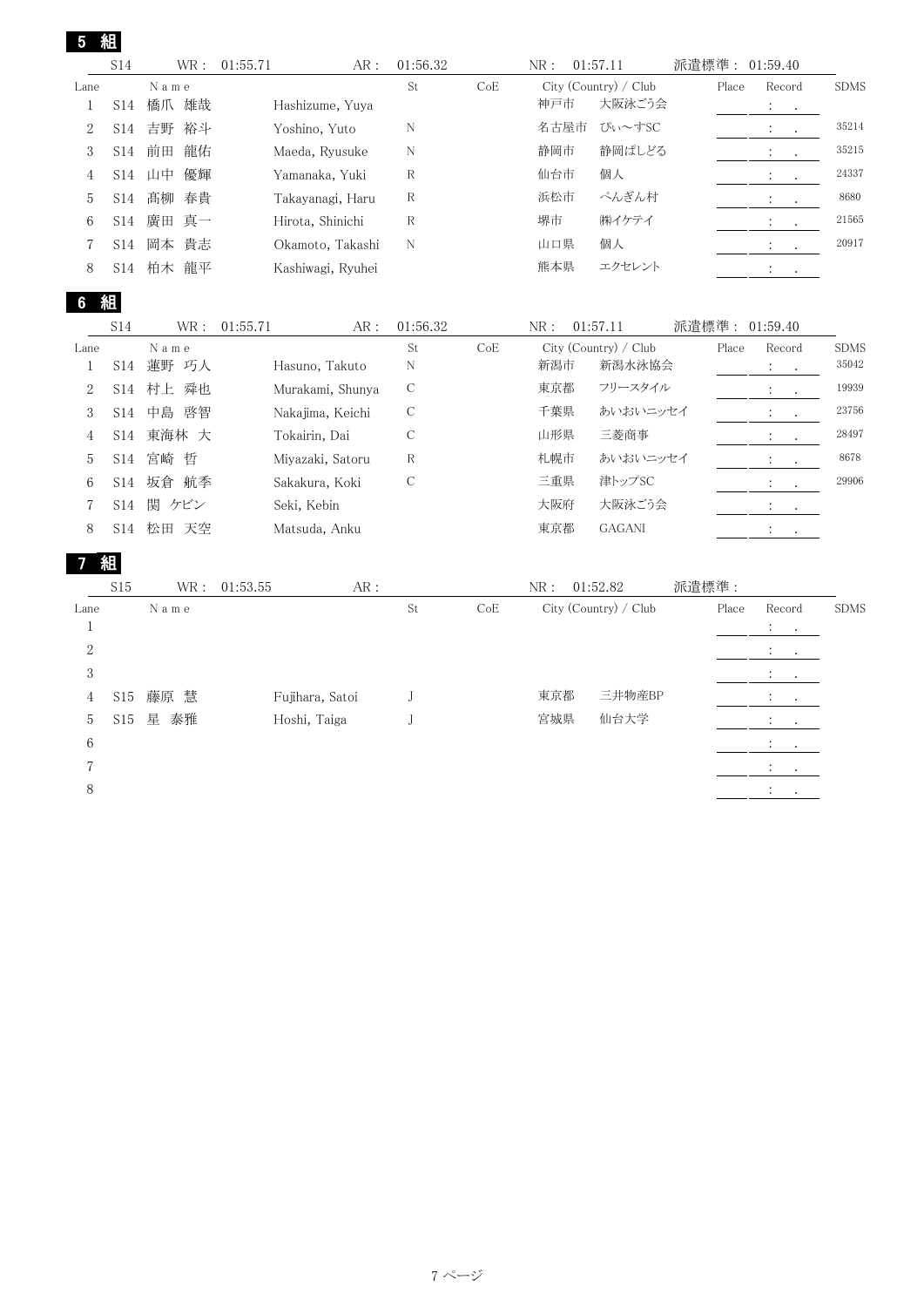## $\rm No~9$   $\rm \not \pm 400$ m自由形  $\rm$   $\rm Women~400m$  Freestyle  $\rm 2019/03/02~13:36$

 Swimmers 決勝(Final) 組

|      | <b><i><u>ILLES 1999</u></i></b> |                  |                  |               |           |       |                       |       |                                       |             |
|------|---------------------------------|------------------|------------------|---------------|-----------|-------|-----------------------|-------|---------------------------------------|-------------|
|      | S <sub>6</sub>                  | 05:14.69<br>WR : | AR:              | 05:21.37      |           | NR:   | 06:13.77              | 派遣標準: | 05:43.50                              |             |
|      | S7                              | 04:59.02<br>WR : | AR:              | 05:36.08      |           | NR:   | 05:40.92              | 派遣標準: | 05:40.74                              |             |
|      | S <sub>9</sub>                  | 04:23.81<br>WR : | AR:              | 04:43.66      |           | NR:   | 05:16.31              | 派遣標準: | 05:01.16                              |             |
| Lane |                                 | Name             |                  | St            | CoE       |       | City (Country) / Club | Place | Record                                | <b>SDMS</b> |
|      | S <sub>6</sub>                  | 由井 真緒里           | Yui, Maori       | R             | $12+$     | 群馬県   | 前橋西高校                 |       | $\ddot{\phantom{0}}$<br>$\sim$ $\sim$ | 30507       |
| 2    | S7                              | 優菜<br>近江         | Omi, Yuna        | R2023         | $12+$     | 福井県   | ブレイヴ福井                |       | $1 - 1$                               | 33110       |
| 3    | S7                              | 小池 さくら           | Koike, Sakura    | $\mathcal{C}$ | $A12+$    | さいたま市 | 日体大桜華                 |       | $\ddot{\cdot}$<br>$\sim$              | 26524       |
| 4    | S <sub>9</sub>                  | 浦田<br>愛美         | Urata, Manami    | R2021         | 8         | 東京都   | 三輪田学園高校               |       |                                       | 33334       |
| 5    | S <sub>9</sub>                  | 中道<br>穂香         | Nakamichi, Honok | R             | $*9$      | 愛媛県   | 伊予かんえい会               |       | $\cdot$<br>$\bullet$                  | 26535       |
| 6    | S <sub>9</sub>                  | 尚美<br>谷口         | Taniguchi, Naomi | JR            | $3,5,12+$ | 広島市   | 広島市役所                 |       | $\mathcal{L}^{\text{max}}$            |             |
|      | S <sub>9</sub>                  | 香代子<br>鈴         | Suzu, Kayoko     |               | 8         | 兵庫県   | 神戸楽泳会                 |       | $\cdot$<br>$\cdot$                    |             |
| 8    |                                 |                  |                  |               |           |       |                       |       | $\cdot$                               |             |

|      | S14             | WR:   | 04:27.08 | AR:               | 04:49.44 |     | NR: | 04:58.45              | 派遣標準: |                                                                                         |             |
|------|-----------------|-------|----------|-------------------|----------|-----|-----|-----------------------|-------|-----------------------------------------------------------------------------------------|-------------|
|      | S15             | WR :  | 04:25.94 | AR:               |          |     | NR: | 04:38.50              | 派遣標準: |                                                                                         |             |
| Lane |                 | Name  |          |                   | St       | CoE |     | City (Country) / Club | Place | Record                                                                                  | <b>SDMS</b> |
|      |                 |       |          |                   |          |     |     |                       |       | $1 - 1$                                                                                 |             |
| 2    |                 |       |          |                   |          |     |     |                       |       | <b>Alberta</b>                                                                          |             |
| 3    | S14             | 服部 綾香 |          | Hattori, Ayaka    |          |     | 岐阜県 | すくすく岐阜                |       | $\mathcal{I}^{\mathcal{I}}$ , $\mathcal{I}^{\mathcal{I}}$ , $\mathcal{I}^{\mathcal{I}}$ |             |
| 4    | S14             | 安藤 渉  |          | Ando, Ayumi       |          |     | 千葉県 | 個人                    |       | $\mathcal{L}_{\text{max}}$ .                                                            |             |
| 5    |                 |       |          |                   |          |     |     |                       |       | $\cdot$<br>$\sim$                                                                       |             |
| 6    | S <sub>15</sub> | 中東 郁葉 |          | Nakahigashi, Ikuh |          |     | 長野県 | 松商学園                  |       | $\bullet$                                                                               |             |
| 7    |                 |       |          |                   |          |     |     |                       |       | $\mathcal{L} = \{1, 2, \ldots, n\}$                                                     |             |
| 8    |                 |       |          |                   |          |     |     |                       |       |                                                                                         |             |
|      |                 |       |          |                   |          |     |     |                       |       |                                                                                         |             |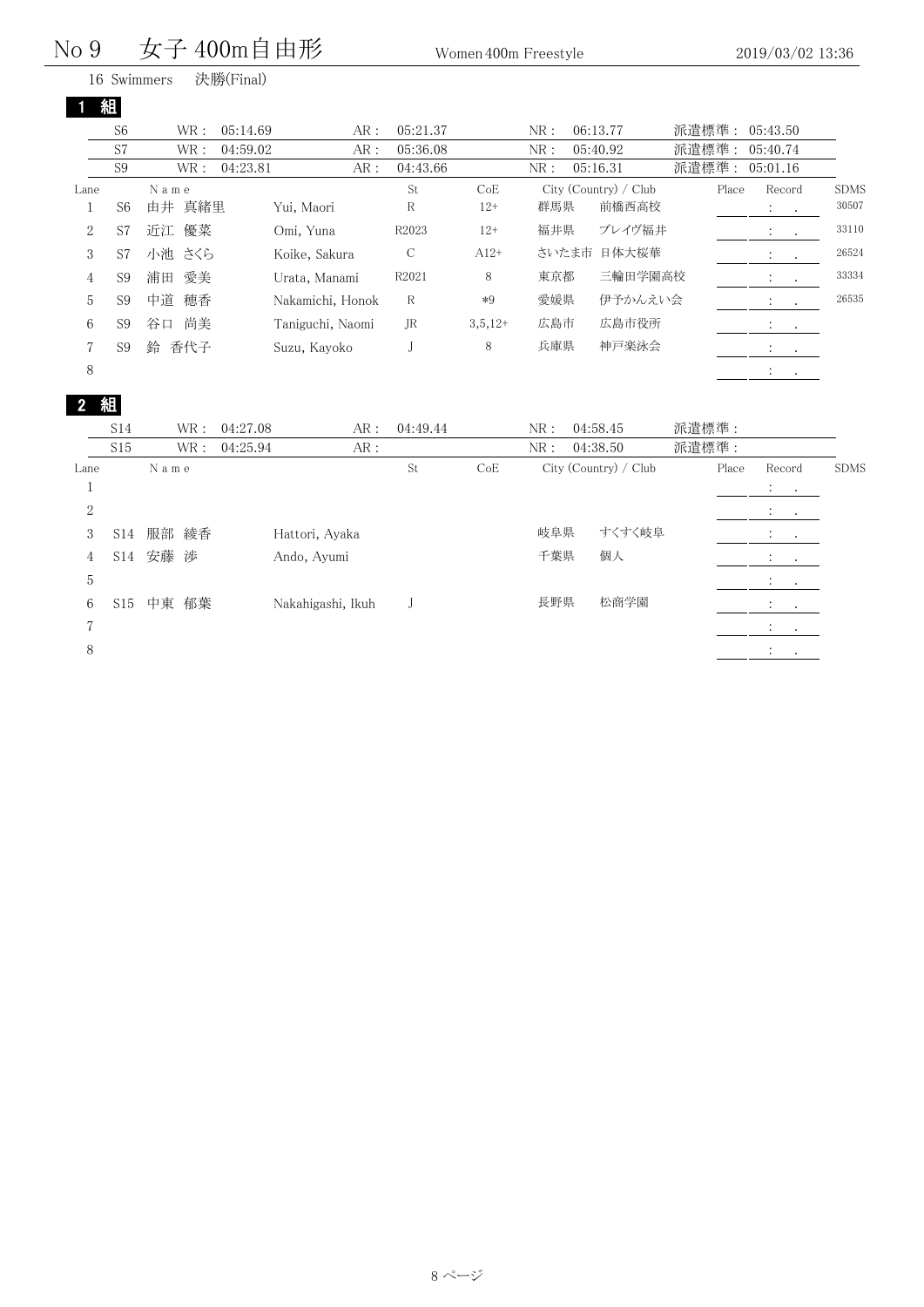## No 10 男子 400m自由形 <sub>Men 400m</sub> Freestyle 2019/03/02 13:52

Swimmers 決勝(Final)

|      | S6             | WR:      | AR:<br>04:47.75   | 05:13.30      |              | NR: | 05:28.38              | 派遣標準: | 05:30.92                                                                                |             |
|------|----------------|----------|-------------------|---------------|--------------|-----|-----------------------|-------|-----------------------------------------------------------------------------------------|-------------|
|      | S7             | WR :     | 04:39.14<br>AR:   | 04:46.22      |              | NR: | 05:12.75              | 派遣標準: | 04:55.92                                                                                |             |
|      | S <sub>8</sub> | WR :     | 04:19.74<br>AR:   | 04:25.65      |              | NR: | 05:11.69              | 派遣標準: | 04:40.66                                                                                |             |
| Lane |                | Name     |                   | St            | CoE          |     | City (Country) / Club | Place | Record                                                                                  | <b>SDMS</b> |
|      | S <sub>6</sub> | 後藤<br>陸斗 | Goto, Rikuto      | R             | $A1,2,4,12+$ | 愛知県 | 日本福祉大学                |       | $1 - 1$                                                                                 | 19799       |
| 2    | S7             | 宙大<br>永田 | Nagata, Michihiro | R             | $A3,5,12+$   | 川崎市 | 中央大学                  |       | $\mathcal{I}^{\mathcal{I}}$ , $\mathcal{I}^{\mathcal{I}}$ , $\mathcal{I}^{\mathcal{I}}$ |             |
| 3    | S7             | 上垣<br>光  | Uegaki, Hikaru    | R             | $A12+$       | 東京都 | 中央大学                  |       | <b>The Control</b>                                                                      | 20926       |
| 4    | S7             | 宏史<br>細川 | Hosokawa, Hirosh  | $\mathcal{C}$ | $12+$        | 三重県 | 個人(三重県)               |       | $\sim$                                                                                  | 4574        |
| 5    | S7             | 安田<br>帆孝 | Yasuda, Hotaka    | R             | $A12+$       | 愛知県 | 日本福祉大学                |       | $\mathcal{L} = \mathcal{L}$                                                             | 30292       |
| 6    | S7             | 近藤<br>薫  | Kondo, Kaoru      | JR2019        | $12+$        | 岐阜県 | 岐阜GUSH                |       | $\sim$ $\sim$                                                                           |             |
| 7    | S <sub>8</sub> | 横山<br>航也 | Yokoyama, Koya    | J             | $*12+$       | 札幌市 | 札幌市役所                 |       | $\ddot{\cdot}$<br>$\sim 100$ km s $^{-1}$                                               |             |
| 8    |                |          |                   |               |              |     |                       |       | $\cdot$<br>$\bullet$                                                                    |             |

| S <sub>9</sub>  | WR:      | 04:09.93<br>AR:   | 04:25.78         |       | NR: |                                                                                                                           |                                                           |                      |
|-----------------|----------|-------------------|------------------|-------|-----|---------------------------------------------------------------------------------------------------------------------------|-----------------------------------------------------------|----------------------|
| S11             | WR:      | 04:20.83<br>AR:   | 04:33.71         |       | NR: |                                                                                                                           |                                                           |                      |
| S14             | WR:      | 04:11.26<br>AR:   | 04:18.86         |       | NR: |                                                                                                                           |                                                           |                      |
|                 | Name     |                   | St               | CoE   |     | Place                                                                                                                     | Record                                                    | <b>SDMS</b>          |
| S <sub>11</sub> | 富田<br>宇宙 | Tomita, Uchu      | С                | TB    | 横浜市 |                                                                                                                           | <b>The Car</b>                                            | 26537                |
|                 |          |                   |                  |       |     |                                                                                                                           | $\mathcal{A}^{\mathcal{A}}$ , $\mathcal{A}^{\mathcal{A}}$ |                      |
| S <sub>9</sub>  | 神谷<br>和志 | Kamiya, Kazushi   |                  | $12+$ | 岐阜県 |                                                                                                                           | $2.1 - 1.1$                                               |                      |
| S <sub>9</sub>  | 俊介<br>中村 | Nakamura, Shunsu  |                  | $12+$ | 東京都 |                                                                                                                           | $\mathcal{I}^{\text{max}}$ , $\mathcal{I}^{\text{max}}$   |                      |
| S14             | 坂倉<br>航季 | Sakakura, Koki    | C                |       | 三重県 |                                                                                                                           | $\mathcal{L} = \mathcal{L}$<br>$\bullet$                  | 29906                |
| S <sub>14</sub> | 松田       | Matsuda, Kenichir | N                |       | 神戸市 |                                                                                                                           | $\mathcal{L} = \mathcal{L}$                               | 16018                |
|                 |          | Hisanaga, Kazuno  |                  |       | 神戸市 |                                                                                                                           | 2.0011                                                    |                      |
| S14             | 雅徳<br>山田 | Yamada, Masanori  | N                |       | 滋賀県 |                                                                                                                           | $\ddot{\cdot}$<br>$\bullet$                               | 10961                |
| Lane            |          |                   | 健一郎<br>S14 久永 和典 |       |     | 04:25.78<br>04:33.71<br>04:17.65<br>City (Country) / Club<br>日体大大学院<br>個人(岐阜県)<br>個人(東京都)<br>津トップSC<br>個人<br>大阪泳ごう会<br>ビバ | 派遣標準:<br>派遣標準:<br>派遣標準:                                   | 04:26.01<br>05:01.58 |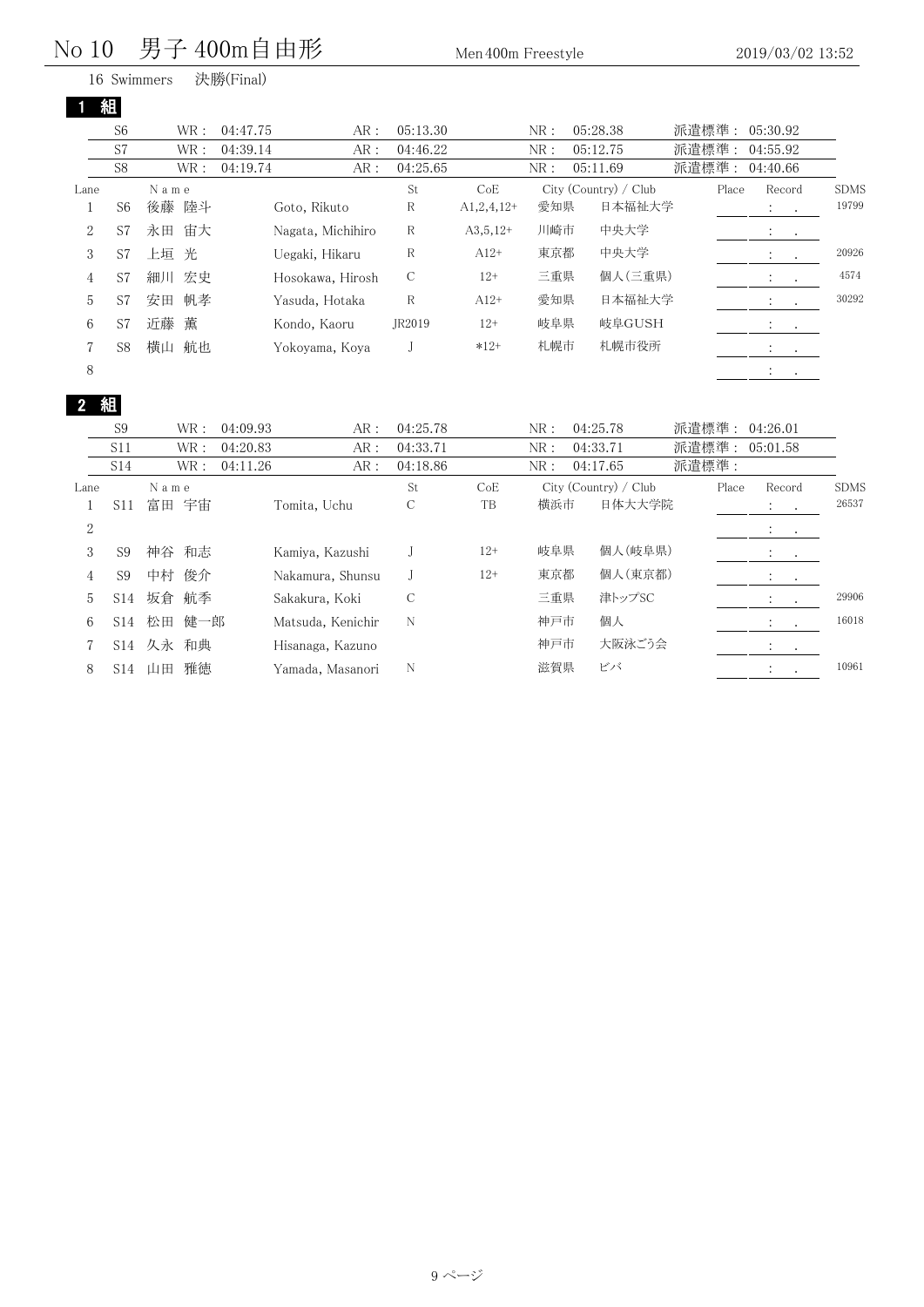#### $\rm No~11$  女子  $\rm 50m$ 自由形  $\rm$   $\rm$  Women 50m Freestyle  $\rm$  2019/03/02 14:10 Swimmers 決勝(Final)

#### 組

|                | S <sub>3</sub> | WR:<br>00:42.21 | AR:              | 00:42.21 |              | NR: | 00:54.15              | 派遣標準: |                                                             |             |
|----------------|----------------|-----------------|------------------|----------|--------------|-----|-----------------------|-------|-------------------------------------------------------------|-------------|
|                | S <sub>4</sub> | WR:<br>00:37.87 | AR:              | 00:43.03 |              | NR: | 01:21.32              | 派遣標準: | 00:47.84                                                    |             |
|                | S <sub>5</sub> | WR:<br>00:35.88 | AR:              | 00:37.37 |              | NR: | 00:38.84              | 派遣標準: |                                                             |             |
|                | S <sub>5</sub> | 00:35.88<br>WR: | AR:              | 00:37.37 |              | NR: | 00:38.84              | 派遣標準: |                                                             |             |
| Lane           |                | Name            |                  | St       | CoE          |     | City (Country) / Club | Place | Record                                                      | <b>SDMS</b> |
|                | S <sub>3</sub> | 優貴<br>大向        | Omukai, Yuki     | R        | $*A, 6, 12$  | 大阪府 | フジ住宅                  |       | $1 - 1$                                                     | 33191       |
| $\overline{2}$ |                |                 |                  |          |              |     |                       |       | <b>Contract</b>                                             |             |
| 3              |                |                 |                  |          |              |     |                       |       | diamondo                                                    |             |
| 4              | S <sub>5</sub> | 真由美<br>成田       | Narita, Mayumi   | С        | A3,5,12      | 川崎市 | 横浜サクラ                 |       | $\mathcal{L}^{\text{max}}$                                  | 3827        |
| 5              | S <sub>5</sub> | 千佳子<br>鈴木       | Suzuki, Chikako  |          | A12          | 東京都 | 東京トリトン                |       | $\mathcal{L}_{\text{max}}$ , and $\mathcal{L}_{\text{max}}$ |             |
| 6              |                |                 |                  |          |              |     |                       |       | $\Delta \phi = 1.00$                                        |             |
| 7              |                |                 |                  |          |              |     |                       |       | <b>All Cards</b>                                            |             |
| 8              | S4             | 律子<br>山本        | Yamamoto, Ritsuk |          | $YEA3.5.12+$ | 広島市 | 広島ドルフィン               |       | $\ddot{\phantom{0}}$<br>$\cdot$                             |             |

|      | S <sub>8</sub> | WR:       | 00:29.73 | AR:             | 00:30.53 |              | NR: | 00:33.99              | 派遣標準: | 00:31.53                                                    |             |
|------|----------------|-----------|----------|-----------------|----------|--------------|-----|-----------------------|-------|-------------------------------------------------------------|-------------|
| Lane |                | Name      |          |                 | St       | CoE          |     | City (Country) / Club | Place | Record<br>$\sim$ 100 $\sim$ 100 $\sim$                      | <b>SDMS</b> |
| 2    | S8             | 萌日<br>新山  |          | Niiyama, Honoka |          | $A12+$       | 福岡市 | Simplex Inc.          |       | $\ddot{\phantom{0}}$<br>$\sim$                              |             |
| 3    | S8             | 奈良 恵里加    |          | Nara, Erika     | R2021    | $A 12+$      | 群馬県 | ぐんま障水協                |       | $\cdot$                                                     | 4335        |
| 4    | S8             | 水上 真衣     |          | Mizukami, Mai   | R2021    | $3,5,12+$    | 東京都 | 東京ガス(株)               |       | $\mathcal{I}^{\mathcal{I}}$ and $\mathcal{I}^{\mathcal{I}}$ | 7777        |
| 5    | S8             | 藤原<br>光里  |          | Fujiwara, Akari | R        | $3,5,12+$    | 神戸市 | 神戸楽泳会                 |       |                                                             | 15014       |
| 6    | S8             | 恵梨香<br>花岡 |          | Hanaoka, Erika  | JR.      | $A1,2,4,12+$ | 東京都 | 津田塾大学大学院              |       | $\cdot$<br>$\sim 100$                                       |             |
|      | S8             | 河瀬<br>優花  |          | Kawase, Yuka    | JR2020   | $12+$        | 滋賀県 | 滋賀友泳会                 |       | $\sim$ $\sim$                                               |             |
| 8    |                |           |          |                 |          |              |     |                       |       |                                                             |             |

#### 組

|      | S <sub>9</sub>  | WR:      | AR:<br>00:28.24  | 00:29.12          |           | NR:  | 00:30.73              | 派遣標準: |                                                         |             |
|------|-----------------|----------|------------------|-------------------|-----------|------|-----------------------|-------|---------------------------------------------------------|-------------|
|      | S10             | WR:      | 00:27.37<br>AR:  | 00:28.03          |           | NR:  | 00:29.31              | 派遣標準: | 00:28.79                                                |             |
|      | S21             | WR:      | AR:              |                   |           | NR:  |                       | 派遣標準: |                                                         |             |
| Lane |                 | Name     |                  | St                | CoE       |      | City (Country) / Club | Place | Record                                                  | <b>SDMS</b> |
|      | S <sub>9</sub>  | 尚美<br>谷口 | Taniguchi, Naomi | JR                | $3,5,12+$ | 広島市  | 広島市役所                 |       | $\mathcal{L}_{\text{max}}$ , $\mathcal{L}_{\text{max}}$ |             |
| 2    | S <sub>9</sub>  | 香代子<br>鈴 | Suzu, Kayoko     |                   | 8         | 兵庫県  | 神戸楽泳会                 |       | $\bullet$<br>$\sim 100$                                 |             |
| 3    | S <sub>9</sub>  | 果音<br>福田 | Fukuda, Kanon    | JR2020            | 1,3,5     | 北九州市 | アクアダッシュ               |       | $\mathcal{A}=\mathcal{A}$ .                             |             |
| 4    | S <sub>9</sub>  | 裕美<br>関  | Seki, Yumi       |                   | $A12+$    | 埼玉県  | 個人(埼玉県)               |       | <b>Service</b> State                                    |             |
| 5    | S <sub>9</sub>  | 石原 万鈴    | Ishihara, Marin  | R <sub>2020</sub> | 1,3,5     | 愛知県  | 中京大中京高校               |       | $\bullet$<br>$\cdot$                                    | 30296       |
| 6    | S <sub>10</sub> | 多恵<br>川辺 | Kawabe, Tae      |                   | $12+$     | 東京都  | 東京ラッコ                 |       | $1 - 1$                                                 | 36119       |
|      | S <sub>10</sub> | 和泉 かのこ   | Izumi, Kanoko    |                   | $12+$     | 福岡市  | [LAVA]東京              |       | All Card                                                |             |
| 8    | S21             | 奈々<br>村田 | Murata, Nana     |                   | $12+$     | 岩手県  | イーハトーブSC              |       | $\bullet$                                               |             |
|      |                 |          |                  |                   |           |      |                       |       |                                                         |             |

|                | <b>S11</b>      | WR:      | AR:<br>00:30.22  | 00:30.73          |              | NR: | 00:32.54              | 派遣標準: |       | 00:32.45                                                |             |
|----------------|-----------------|----------|------------------|-------------------|--------------|-----|-----------------------|-------|-------|---------------------------------------------------------|-------------|
|                | S12             | WR :     | AR:<br>00:26.90  | 00:28.02          |              | NR: | 00:33.76              | 派遣標準: |       |                                                         |             |
|                | S <sub>13</sub> | WR:      | AR:<br>00:26.67  | 00:26.90          |              | NR: | 00:28.13              | 派遣標準: |       | 00:28.52                                                |             |
| Lane           |                 | Name     |                  | St                | CoE          |     | City (Country) / Club |       | Place | Record                                                  | <b>SDMS</b> |
|                | S <sub>11</sub> | 遠藤 珠美    | Endo, Tamami     |                   |              | 東京都 | 東京4TC                 |       |       | $\mathcal{L}_{\text{max}}$ , $\mathcal{L}_{\text{max}}$ |             |
| 2              |                 |          |                  |                   |              |     |                       |       |       | $\sim$ $\sim$                                           |             |
| 3              | S <sub>11</sub> | 石浦<br>智美 | Ishiura, Tomomi  | C                 | TB           | 東京都 | 伊藤忠丸紅鉄鋼               |       |       | $\mathcal{L}_{\rm{max}}$                                | 6586        |
| $\overline{4}$ |                 |          |                  |                   |              |     |                       |       |       | $\mathbf{A}$ and $\mathbf{A}$                           |             |
| 5              | S <sub>12</sub> | 陽邑<br>宮口 | Miyaguchi, Hiro  | JR                | T            | 堺市  | A·S·A大阪               |       |       | $\ddot{\phantom{0}}$                                    |             |
| 6              |                 |          |                  |                   |              |     |                       |       |       | <b>Contract</b>                                         |             |
|                | S <sub>13</sub> | 彩野<br>计内 | Tsujiuchi, Ayano | R <sub>2020</sub> | $\mathbf{0}$ | 東京都 | OSSO南砂                |       |       | $\cdot$                                                 | 36463       |
| 8              | S <sub>13</sub> | 千佳<br>小倉 | Ogura, Chika     | JR2020            | $\mathbf{0}$ | 千葉県 | 東京4TC                 |       |       | $\ddot{\cdot}$<br>$\bullet$                             |             |
|                |                 |          |                  |                   |              |     |                       |       |       |                                                         |             |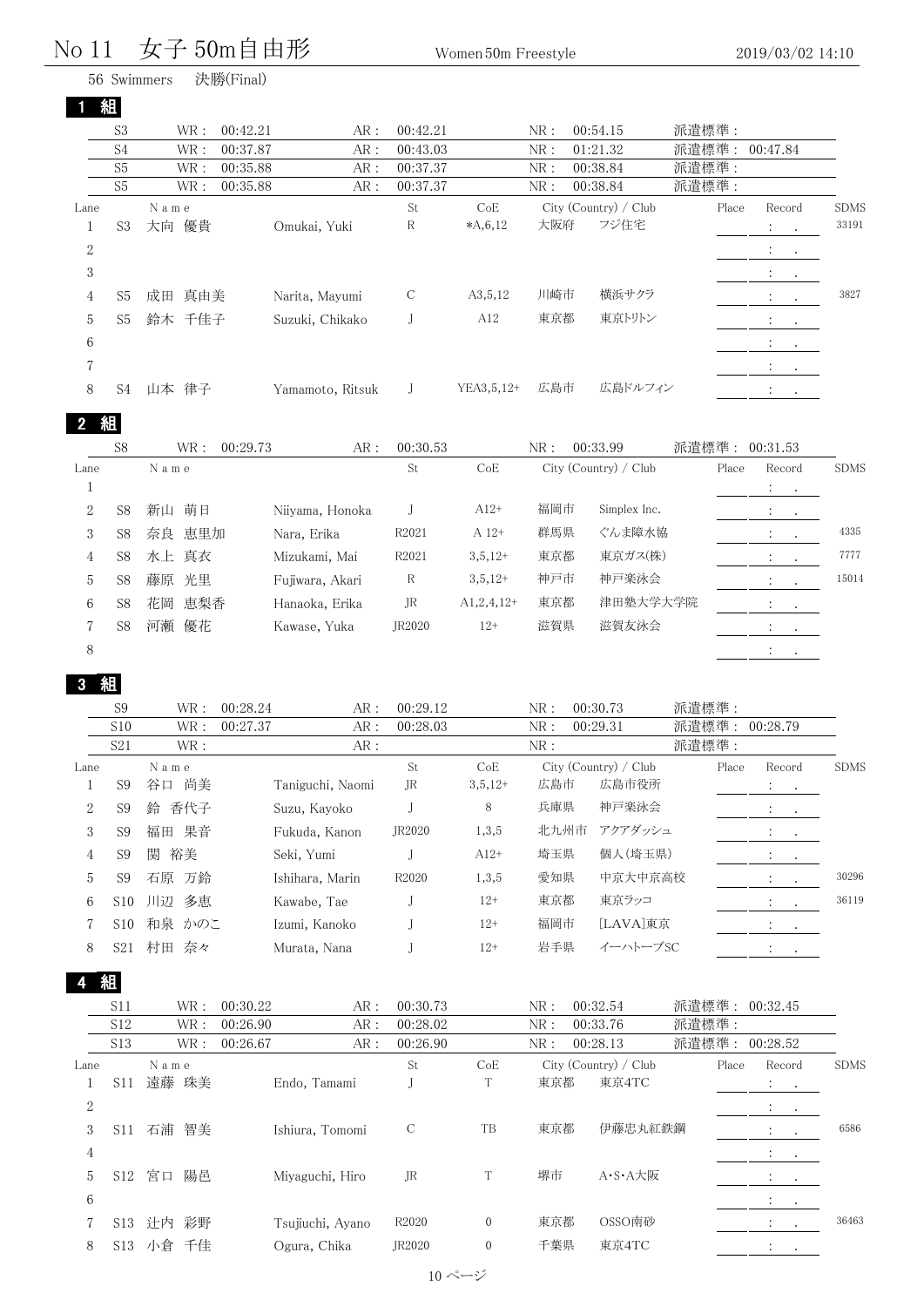|                | S14 |       | WR: |          | AR:              |    |     | NR: | 00:29.18              | 派遣標準: |                                 |             |
|----------------|-----|-------|-----|----------|------------------|----|-----|-----|-----------------------|-------|---------------------------------|-------------|
|                | S15 |       | WR: | 00:26.15 | AR:              |    |     | NR: | 00:29.52              | 派遣標準: |                                 |             |
| Lane           |     | Name  |     |          |                  | St | CoE |     | City (Country) / Club | Place | Record                          | <b>SDMS</b> |
| Ŧ.             |     |       |     |          |                  |    |     |     |                       |       | <b>Dealer</b>                   |             |
| 2              | S15 | 岸野    | 桜   |          | Kishino, Sakura  |    |     | 岐阜県 | 岐阜GUSH                |       | $\cdot$<br>$\sim$ $\sim$        |             |
| 3              | S15 | 吉田    | 琉那  |          | Yoshida, Runa    |    |     | 愛知県 | <b>JDSA</b>           |       | <b>Contract</b>                 |             |
| $\overline{4}$ |     |       |     |          |                  |    |     |     |                       |       | <b>Denvertischen</b>            |             |
| 5              | S14 | 近藤    | 瑞紀  |          | Kondo, Mizuki    |    |     | 埼玉県 | 気愛水泳塾                 |       | 2.0011                          |             |
| 6              | S14 | 藤谷 実咲 |     |          | Fujitani, Misaki |    |     | 兵庫県 | 光都SC                  |       |                                 |             |
|                | S14 | 森下 綾子 |     |          | Morishita, Ayako |    |     | 東京都 | おともだちS                |       | <b>Contract</b>                 |             |
| 8              |     |       |     |          |                  |    |     |     |                       |       | $\ddot{\phantom{0}}$<br>$\cdot$ |             |

|                | S14 | WR:                             | AR:              |    |     | NR:                             | 00:29.18                    | 派遣標準:   |                                                  |             |
|----------------|-----|---------------------------------|------------------|----|-----|---------------------------------|-----------------------------|---------|--------------------------------------------------|-------------|
| Lane           | S14 | Name<br>山根 真奈                   | Yamane, Mana     | St | CoE | 鳥取県                             | City (Country) / Club<br>個人 | Place   | Record<br>And Area                               | <b>SDMS</b> |
| 2              |     | S14 小祝 千果                       | Koiwai, Chika    |    |     | 長野県                             | 長野PSC                       |         | $\mathcal{L} = \mathcal{L}$                      |             |
| 3              |     | S14 小林 和華子                      | Kobayashi, Wakak |    |     | 埼玉県                             | 個人                          |         | $\mathcal{I}^{\mathcal{I}}$ .<br>$\sim$ $\sim$   |             |
| $\overline{4}$ |     | S14 一戸 蓮実                       | Ichinohe, Hasumi | N  |     | 神戸市                             | 大阪泳ごう会                      |         | $\ddot{\phantom{0}}$<br>$\sim$ $\sim$            | 17811       |
| 5              |     | S14 小松 美幸                       | Komatsu, Miyuki  |    |     | 東京都                             | コスモスSC                      |         | $\ddot{\phantom{0}}$<br><b>Contract Contract</b> |             |
| 6              | S14 | 浅野 里佳                           | Asano, Rika      |    |     | 愛媛県                             | 個人                          |         | <b>Contract Contract</b><br>$\ddot{\phantom{0}}$ |             |
| 7              |     | S14 永井 さやか                      | Nagai, Sayaka    |    |     | 浜松市                             | ぺんぎん村                       |         | $\mathcal{L}_{\text{max}}$ .                     |             |
| 8              |     | S14 有門 祥子                       | Arikado, Shoko   |    |     | 川崎市                             | 宮前ドルフィン                     |         | $\cdot$<br>$\sim$                                |             |
|                | C11 | $\overline{M}$ $\overline{D}$ . | $AD$ .           |    |     | $\lambda$ ID $\lambda$ 00.00.10 |                             | 江之 上海 准 |                                                  |             |

|      | S14             | WR:       | AR:              |    |     | 00:29.18<br>NR: |                       |       |                                                             |             |
|------|-----------------|-----------|------------------|----|-----|-----------------|-----------------------|-------|-------------------------------------------------------------|-------------|
| Lane |                 | Name      |                  | St | CoE |                 | City (Country) / Club | Place | Record                                                      | <b>SDMS</b> |
|      | S14             | 木下 萌実     | Kinoshita, Moemi | С  |     | 横浜市             | 宮前ドルフィン               |       | $\mathcal{I}^{\mathcal{I}}$ and $\mathcal{I}^{\mathcal{I}}$ | 29905       |
| 2    | S14             | 渡辺 真実鼓    | Watanabe, Mamik  | N  |     | 愛知県             | ぴぃ~すSC                |       | $\mathcal{L} = \mathcal{L}$<br>$\cdot$                      | 22788       |
| 3    | S14             | 渡邉<br>麗美  | Watanabe, Remi   | С  |     | 川崎市             | NECGSC溝の口             |       | $\mathbb{R}^n$ .                                            | 17825       |
| 4    | S14             | 芹澤 美希香    | Serizawa, Mikika | R  |     | 横浜市             | 宮前ドルフィン               |       | $\mathbb{R}^n$ .                                            | 39319       |
| 5    | S <sub>14</sub> | 北野 安美紗    | Kitano, Amisa    | С  |     | 奈良県             | ル・登美ヶ丘                |       |                                                             | 33185       |
| 6    | S14             | 荒井<br>由真  | Arai, Yuma       |    |     | 香川県             | 香川育成会                 |       |                                                             |             |
|      | S14             | 小島<br>江梨  | Kojima, Eri      | R  |     | 奈良県             | 個人                    |       |                                                             | 10955       |
| 8    | S14             | 沼田<br>千奈津 | Nnmata, Tinatu   |    |     | 熊本県             | エクセレント                |       | $\cdot$                                                     |             |
|      |                 |           |                  |    |     |                 |                       |       |                                                             |             |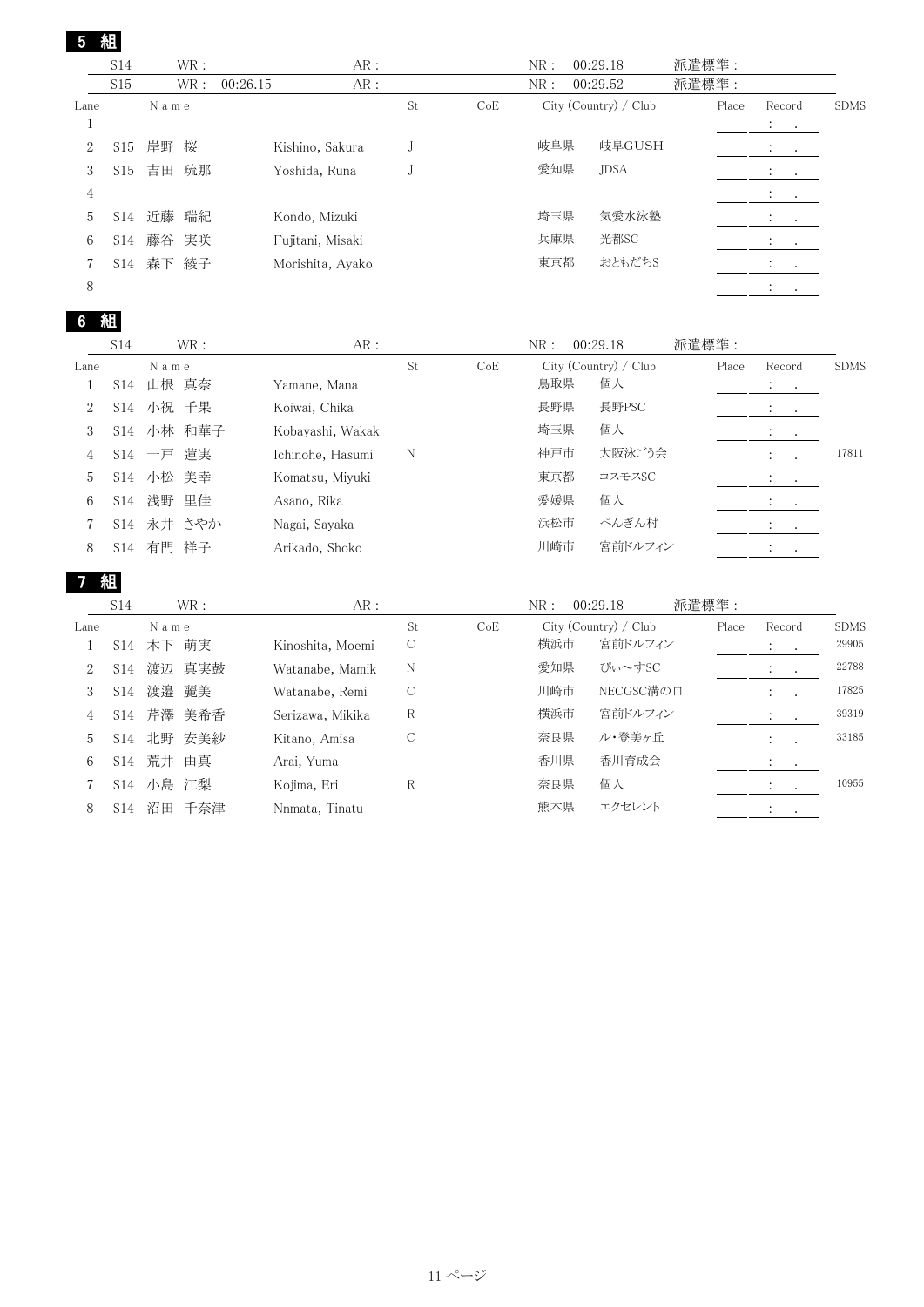## 男子 Men No 12 50m自由形 50m Freestyle 2019/03/02 14:32

Swimmers 決勝(Final)

|--|--|

|                | S <sub>3</sub> | WR :      | 00:38.81 | AR:               | 00:38.81      |              | NR:  | 00:47.00              | 派遣標準: |       | 00:52.26                                                                                |             |
|----------------|----------------|-----------|----------|-------------------|---------------|--------------|------|-----------------------|-------|-------|-----------------------------------------------------------------------------------------|-------------|
|                | S <sub>4</sub> | WR:       | 00:37.54 | AR:               | 00:37.54      |              | NR:  | 00:37.54              | 派遣標準: |       | 00:41.44                                                                                |             |
|                | S <sub>5</sub> | WR :      | 00:31.16 | AR:               | 00:33.87      |              | NR:  | 00:38.20              | 派遣標準: |       | 00:34.93                                                                                |             |
| Lane           |                | Name      |          |                   | St            | CoE          |      | City (Country) / Club |       | Place | Record                                                                                  | <b>SDMS</b> |
|                | S3             | 博輝<br>佐藤  |          | Sato, Hiroki      | R2021         | AE 3,12      | 東京都  | 東京都プリプレストッ            |       |       | $1 - 1$                                                                                 | 41258       |
| 2              |                |           |          |                   |               |              |      |                       |       |       | $\ddot{\cdot}$<br>$\sim$ $\sim$                                                         |             |
| 3              | S4             | 鈴木 孝幸     |          | Suzuki, Takayuki  | $\mathcal{C}$ | $YA3.5.12+$  | 千葉県  | <b>GOLDWIN</b>        |       |       | $\mathcal{L}_{\rm{max}}$                                                                | 3713        |
| $\overline{4}$ |                |           |          |                   |               |              |      |                       |       |       | $\mathcal{L}^{\text{max}}$                                                              |             |
| 5              | S5             | 智太郎<br>中村 |          | Nakamura, Tomot   | $\mathcal{C}$ | YEA7         | 和歌山県 | 日阪製作所                 |       |       | $\mathcal{I}^{\mathcal{I}}$ , $\mathcal{I}^{\mathcal{I}}$ , $\mathcal{I}^{\mathcal{I}}$ | 4426        |
| 6              | S5             | 昌矢<br>小石  |          | Koishi, Masava    | JR2019        | A1,3,5,12    | 横浜市  | 宮前ドルフィン               |       |       | $\sim$ $\sim$                                                                           |             |
|                | S5             | 潔<br>坂口   |          | Sakaguchi, Kiyosh |               | $A1,2,4,12+$ | 群馬県  | ぐんま障水協                |       |       | $\sim$ $\sim$                                                                           |             |
| 8              |                |           |          |                   |               |              |      |                       |       |       | $\ddot{\cdot}$                                                                          |             |
|                |                |           |          |                   |               |              |      |                       |       |       |                                                                                         |             |

|                | S <sub>6</sub> | WR:      | AR:<br>00:28.57  | 00:28.57 |              | NR: | 00:31.37              | 派遣標準: |                                                                                         |             |
|----------------|----------------|----------|------------------|----------|--------------|-----|-----------------------|-------|-----------------------------------------------------------------------------------------|-------------|
| Lane           |                | Name     |                  | St       | CoE          |     | City (Country) / Club | Place | Record                                                                                  | <b>SDMS</b> |
| Ŧ,             |                |          |                  |          |              |     |                       |       | $\mathcal{L}^{\text{max}}$                                                              |             |
| $\overline{2}$ | S <sub>6</sub> | 田中 正幸    | Tanaka, Masayuki | R        | $A1,2,4,12+$ | 東京都 | 峰村PSS東京               |       | $1 - 1$                                                                                 | 19842       |
| 3              | S <sub>6</sub> | 三井<br>隆汰 | Mitsui, Ryuta    | R        | $A1,2,4,12+$ | 東京都 | 峰村PSS東京               |       | $\cdot$<br>$\bullet$                                                                    | 26523       |
| 4              | S <sub>6</sub> | 康矩<br>大谷 | Otani, Yasunori  |          | $A1,2,4,12+$ | 山口県 | 山口県庁                  |       | $\mathcal{I}^{\mathcal{I}}$ , $\mathcal{I}^{\mathcal{I}}$ , $\mathcal{I}^{\mathcal{I}}$ |             |
| 5              | S <sub>6</sub> | 浜本<br>純矢 | Hamamoto, Junya  | C        | AEY 7        | 横浜市 | 東海大学                  |       | $\cdot$<br>$\cdot$                                                                      | 22602       |
| 6              | S <sub>6</sub> | 後藤<br>陸斗 | Goto, Rikuto     | R        | $A1,2,4,12+$ | 愛知県 | 日本福祉大学                |       | $\ddot{\cdot}$<br>$\sim$                                                                | 19799       |
| 7              | S <sub>6</sub> | 川上 和成    | Kawakami, Kazush | J        | 3,5,12       | 広島市 | 広島ドルフィン               |       | $\bullet$<br>$\cdot$                                                                    |             |
| 8              |                |          |                  |          |              |     |                       |       | $\cdot$                                                                                 |             |

|      | S7 | WR :    | D |
|------|----|---------|---|
| Lane |    | N a m e |   |
|      |    |         |   |

|      | S7 | WR:       | 00:27.35 | AR:               | 00:27.35          |             | NR: | 00:31.88              | 派遣標準: | 00:29.54             |             |
|------|----|-----------|----------|-------------------|-------------------|-------------|-----|-----------------------|-------|----------------------|-------------|
| Lane |    | Name      |          |                   | St                | CoE         |     | City (Country) / Club | Place | Record               | <b>SDMS</b> |
|      |    |           |          |                   |                   |             |     |                       |       | $\bullet$<br>$\sim$  |             |
| 2    | S7 | 永田 宙大     |          | Nagata, Michihiro | R                 | $A3,5,12+$  | 川崎市 | 中央大学                  |       | $\cdot$<br>$\bullet$ |             |
| 3    | S7 | 上垣 光      |          | Uegaki, Hikaru    | R                 | $A12+$      | 東京都 | 中央大学                  |       |                      | 20926       |
| 4    | S7 | 恭輔<br>小山  |          | Oyama, Kyosuke    | R <sub>2020</sub> | $1,2,4,12+$ | 東京都 | 日鉄住金P&E               |       |                      | 4339        |
| 5    | S7 | 健太郎<br>風間 |          | Kazama, Kentaro   | R                 | $1,3,4,12+$ | 川崎市 | 桐蔭横浜大学                |       |                      | 19811       |
| 6    | S7 | 津上 和也     |          | Tsugami, Kazuya   |                   | $1,3,5,12+$ | 佐賀県 | (株)名村造船所              |       | $\sim$               |             |
|      |    |           |          |                   |                   |             |     |                       |       |                      |             |
| 8    |    |           |          |                   |                   |             |     |                       |       | $\cdot$              |             |

|                | S <sub>8</sub>  | WR:      | AR:<br>00:25.32   | 00:26.17 |            | NR: | 00:28.28              | 派遣標準: |                                                                             |             |
|----------------|-----------------|----------|-------------------|----------|------------|-----|-----------------------|-------|-----------------------------------------------------------------------------|-------------|
|                | S15             | WR:      | AR:<br>00:23.44   |          |            | NR: | 00:24.26              | 派遣標準: |                                                                             |             |
|                | S <sub>21</sub> | WR:      | AR:               |          |            | NR: |                       | 派遣標準: |                                                                             |             |
| Lane           |                 | N a m e  |                   | St       | CoE        |     | City (Country) / Club | Place | Record                                                                      | <b>SDMS</b> |
|                | S8              | 中村 仁士    | Nakamura, Hitoshi | JR2020   | $A3,5,12+$ | 鳥取県 | 個人(鳥取県)               |       | $\bullet$ .<br><br><br><br><br><br><br><br><br><br><br><br><br><br><br><br> |             |
| $\overline{2}$ | S <sub>8</sub>  | 小峰 克也    | Komine, Katsuya   |          | $12+$      | 兵庫県 | 兵庫 SC                 |       |                                                                             |             |
| 3              | S8              | 羽賀<br>昭徒 | Haga, Akito       | R        | 1,2,4      | 岐阜県 | 個人(岐阜県)               |       | $\mathcal{L}_{\rm{max}}$                                                    | 5269        |
| 4              | S8              | 浩昭<br>池田 | Ikeda, Hiroaki    |          | 1,3,5      | 東京都 | 東京ラッコ                 |       | $\mathcal{X} \subset \mathcal{X}$ .                                         |             |
| 5              |                 |          |                   |          |            |     |                       |       | <b>Service</b> State                                                        |             |
| 6              | S <sub>15</sub> | 偉吹<br>田中 | Tanaka, Ibuki     |          |            | 堺市  | <b>JDSA</b>           |       | $\mathcal{L}^{\text{max}}$ and $\mathcal{L}^{\text{max}}$                   |             |
|                |                 |          |                   |          |            |     |                       |       | $\mathcal{A}^{\text{max}}$ , and                                            |             |
| 8              | S <sub>21</sub> | 幸雄<br>原口 | Haraguchi, Yukio  |          | $*9$       | 長崎県 | ISS諫早                 |       | $\mathcal{A}^{\mathcal{A}}$ , and $\mathcal{A}^{\mathcal{A}}$               |             |
|                |                 |          |                   |          |            |     |                       |       |                                                                             |             |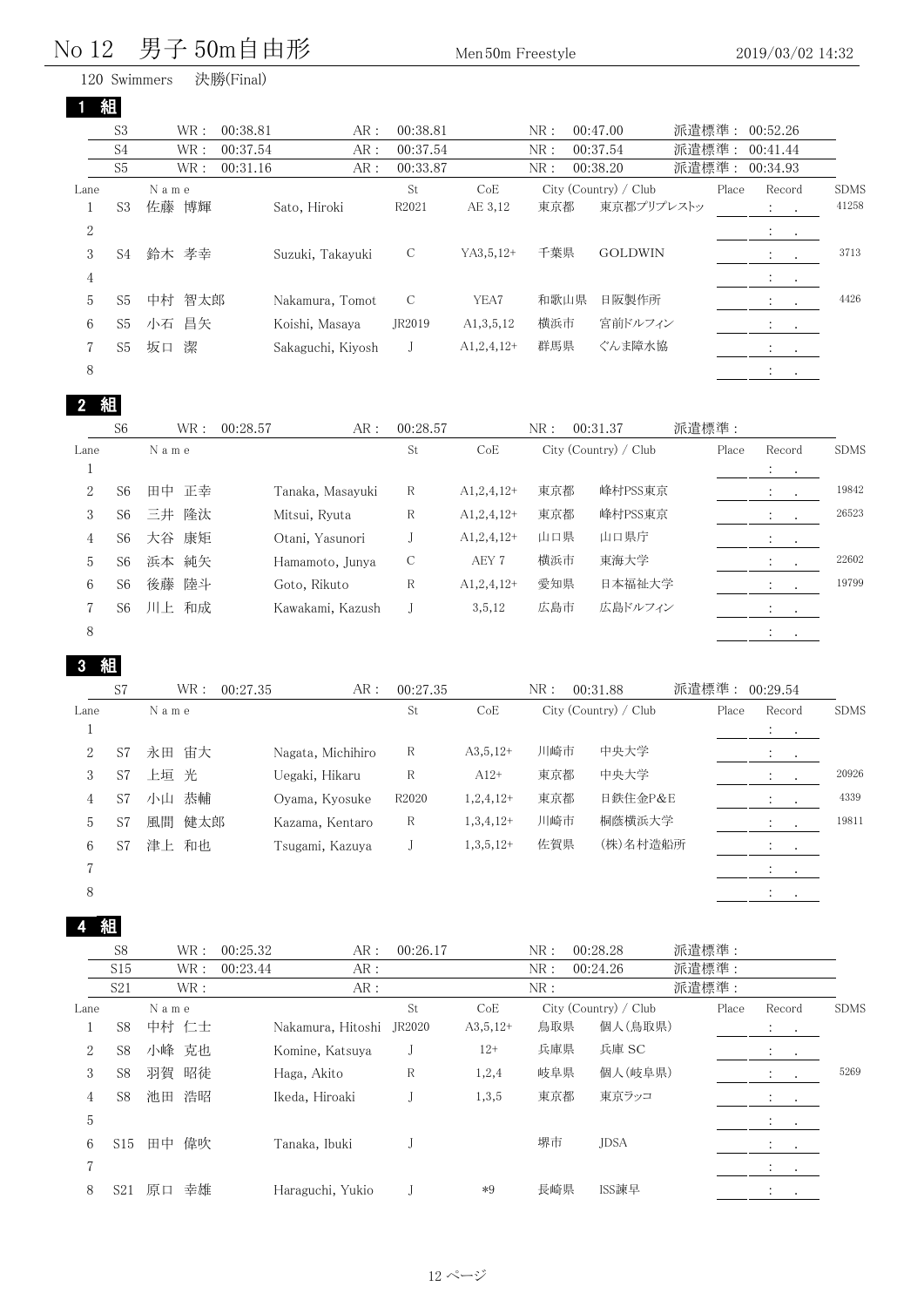|                | S9             | WR:           | 00:25.00<br>AR:    | 00:25.51 |              | NR: | 00:26.00                         | 派遣標準: | 00:26.44                                                                                          |             |
|----------------|----------------|---------------|--------------------|----------|--------------|-----|----------------------------------|-------|---------------------------------------------------------------------------------------------------|-------------|
| Lane           | S <sub>9</sub> | Name<br>石橋 武士 | Ishibashi, Takeshi | St       | CoE<br>1,3,5 | 佐賀県 | City (Country) / Club<br>個人(佐賀県) | Place | Record<br>$\mathcal{I}^{\mathcal{A}}$ , $\mathcal{I}^{\mathcal{A}}$ , $\mathcal{I}^{\mathcal{A}}$ | <b>SDMS</b> |
| 2              | S <sub>9</sub> | 凪<br>古田       | Furuta, Nagi       |          | 9            | 岡山市 | 伊予かんえい会                          |       | $\sim$ $\sim$                                                                                     |             |
| 3              | S <sub>9</sub> | 保田<br>星願      | Yasuda, Seiga      | R        | $3,5,12+$    | 大分県 | 佐伯中央病院                           |       | $\ddot{\cdot}$<br>$\cdot$                                                                         | 26539       |
| $\overline{4}$ | S <sub>9</sub> | 拓朗<br>山田      | Yamada, Takuro     | C        | 1,3,5        | 東京都 | NTTドコモ                           |       | $1 - 1$                                                                                           | 5890        |
| 5              | S <sub>9</sub> | 久保 大樹         | Kubo, Daiki        | R2020    | $12+$        | 大阪市 | KBSクボタ                           |       |                                                                                                   | 30294       |
| 6              | S <sub>9</sub> | 岡島 貫太         | Okajima, Kanta     | JR2020   | 1,3,5        | 愛知県 | ぴぃ~すSC                           |       | $\ddot{\phantom{0}}$<br>$\sim$                                                                    |             |
| 7              | S <sub>9</sub> | 英倫<br>中村      | Nakamura, Yoshih   | R        | $12+$        | 浜松市 | ぺんぎん村                            |       | $\ddot{\bullet}$ and $\ddot{\bullet}$ and $\ddot{\bullet}$                                        |             |
| 8              |                |               |                    |          |              |     |                                  |       | $\ddot{\phantom{0}}$<br>$\sim$                                                                    |             |

|--|--|

|      | S <sub>10</sub> | WR:       | 00:23.16       | AR:<br>00:24.86 |          | NR: | 00:27.72              | 派遣標準: 00:24.96 |                      |             |
|------|-----------------|-----------|----------------|-----------------|----------|-----|-----------------------|----------------|----------------------|-------------|
| Lane |                 | Name      |                | St              | CoE      |     | City (Country) / Club | Place          | Record               | <b>SDMS</b> |
|      | S <sub>10</sub> | 上園<br>温太  | Uezono, Onta   | JR2021          | 8        | 神戸市 | 神戸楽泳会                 |                | $\bullet$<br>$\sim$  |             |
| 2    | S <sub>10</sub> | 夢翔<br>井戸  | Ido, Yumeto    | LR2020          | $*1,5$   | 岐阜県 | 岐阜GUSH                |                | $\bullet$<br>$\cdot$ |             |
|      | S <sub>10</sub> | 佐藤<br>雄祐  | Sato, Yusuke   |                 | $\theta$ | 千葉県 | チバミラクルズ               |                |                      |             |
| 4    | S <sub>10</sub> | 瑛翔<br>南井  | Minai, Akito   | JR2021          | 8        | 滋賀県 | 比叡山高校                 |                |                      |             |
| 5    | S <sub>10</sub> | 前田<br>一成  | Maeda, Issei   | R               | 8        | 宮崎県 | あいおいニッセイ              |                |                      | 23621       |
| 6    | S <sub>10</sub> | 大島<br>茄巳琉 | Oshima, Kamiru | $\mathbb{R}$    | $*12+$   | 栃木県 | 個人(栃木県)               |                |                      | 33190       |
|      | S10             | 小城 琉夏     | Kojo, Ruka     | L.              | 1,3,5    | 大阪市 | 大阪およごう会               |                |                      |             |
| 8    |                 |           |                |                 |          |     |                       |                |                      |             |

|      | <b>S11</b>      | WR :      | 00:25.27     | AR:             | 00:25.27 |     | NR: | 00:26.37              | 派遣標準: 00:27.40 |                                                      |             |
|------|-----------------|-----------|--------------|-----------------|----------|-----|-----|-----------------------|----------------|------------------------------------------------------|-------------|
| Lane |                 | Name      |              |                 | St       | CoE |     | City (Country) / Club | Place          | Record<br>$\mathbf{A} = \mathbf{A} \cdot \mathbf{A}$ | <b>SDMS</b> |
| 2    | S11             | 山本 浩二     |              | Yamamoto, Koji  | R2019    | TB  | 北海道 | 個人(北海道)               |                | $\bullet$<br>$\bullet$                               | 22600       |
| 3    |                 |           |              |                 |          |     |     |                       |                |                                                      |             |
| 4    |                 | S11 木村 敬一 |              | Kimura, Keiichi | C        | TB  | 東京都 | 東京ガス(株)               |                |                                                      | 6597        |
| 5    |                 |           |              |                 |          |     |     |                       |                | $\mathcal{I}=\mathcal{I}$ .                          |             |
| 6    | S <sub>11</sub> | 稲葉<br>潤也  | Inaba, Junya |                 | C        | TB  | 大阪府 | A·S·A大阪               |                |                                                      | 29356       |
| 7    |                 |           |              |                 |          |     |     |                       |                | $\sim$                                               |             |
| 8    |                 |           |              |                 |          |     |     |                       |                |                                                      |             |

|                | S <sub>12</sub> | WR:      | AR:<br>00:22.99 | 00:25.04          |              | NR: | 00:26.82              | 派遣標準: |                      |                              |             |
|----------------|-----------------|----------|-----------------|-------------------|--------------|-----|-----------------------|-------|----------------------|------------------------------|-------------|
|                | S <sub>13</sub> | WR:      | AR:<br>00:23.20 | 00:23.31          |              | NR: | 00:25.40              | 派遣標準: | 00:25.18             |                              |             |
| Lane           |                 | Name     |                 | St                | CoE          |     | City (Country) / Club | Place |                      | Record                       | <b>SDMS</b> |
| T.             |                 |          |                 |                   |              |     |                       |       |                      | $\sim$ 100 $\sim$ 100 $\sim$ |             |
| $\overline{2}$ | S <sub>12</sub> | 中村 祐貴    | Nakamura, Yuki  | JR2021            |              | 埼玉県 | 東京トリトン                |       |                      | $\mathcal{L}^{\text{max}}$   |             |
| 3              | S12             | 佐藤<br>健太 | Sato, Kenta     | R <sub>2019</sub> | $\mathbf{0}$ | 福島県 | 個人(福島県)               |       | $\ddot{\cdot}$       | $\cdot$                      | 10699       |
| $\overline{4}$ |                 |          |                 |                   |              |     |                       |       | <b>The Contract</b>  | $\bullet$                    |             |
| 5              | S13             | 長野 凌生    | Nagano, Ryo     | R2021             | $\mathbf{0}$ | 東京都 | 中央大学                  |       |                      |                              | 20927       |
| 6              | S <sub>13</sub> | 清水 滉太    | Shimizu, Kota   | R2021             | $\mathbf{0}$ | 東京都 | 東京文京盲                 |       | $\ddot{\phantom{a}}$ | $\cdot$                      | 33189       |
|                | S <sub>13</sub> | 瑞希<br>財津 | Zaitsu, Mizuki  | JR                | $\mathbf{0}$ | 大分県 | 大分PSC                 |       | $\sim$               | $\bullet$                    |             |
| 8              | S <sub>13</sub> | 徹<br>水野  | Mizuno, Toru    | JR2019            | $\mathbf{0}$ | 新潟県 | WS新潟                  |       |                      |                              |             |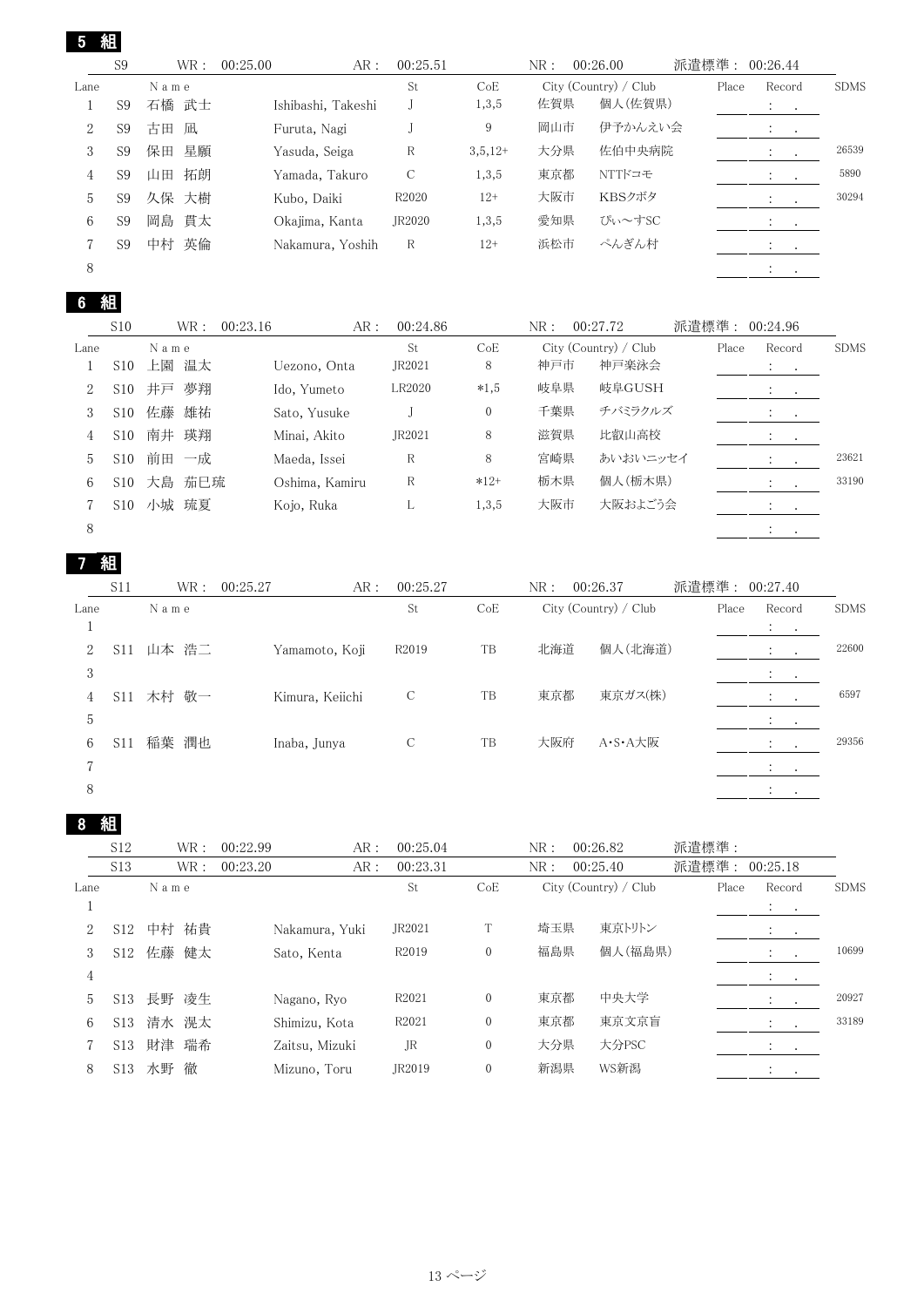| 9              | 組          |                                |                   |                              |     |                       |       |                                                         |             |
|----------------|------------|--------------------------------|-------------------|------------------------------|-----|-----------------------|-------|---------------------------------------------------------|-------------|
|                | S14        | $\operatorname{WR}$ :          | $\text{AR}$ :     |                              |     | 00:24.91<br>NR:       | 派遣標準: |                                                         |             |
| Lane           |            | N a m e                        |                   | St                           | CoE | City (Country) / Club | Place | Record                                                  | <b>SDMS</b> |
| $\mathbf{1}$   |            |                                |                   |                              |     |                       |       | $\cdot$                                                 |             |
| $\overline{2}$ |            |                                |                   |                              |     |                       |       |                                                         |             |
| 3              | S14        | 山副<br>陽智                       | Yamazoe, Sorachi  |                              |     | 個人<br>京都市             |       |                                                         |             |
| 4              | S14        | 井上 幹太                          | Inoe, Kanta       |                              |     | 光都SC<br>兵庫県           |       | $\ddot{\cdot}$<br>$\ddot{\phantom{a}}$                  |             |
| 5              | S14        | 伊達木 文矢                         | Dateki, Fumiya    |                              |     | 東京都<br>宮前ドルフィン        |       | $\ddot{\cdot}$                                          |             |
| 6              | S14        | 弓削 陽介                          | Yuge, Yosuke      |                              |     | 滋賀県<br>ビバ             |       | $\ddot{\cdot}$                                          |             |
| 7              |            |                                |                   |                              |     |                       |       |                                                         |             |
| 8              |            |                                |                   |                              |     |                       |       | ÷<br>$\sim$                                             |             |
| 10             | 組          |                                |                   |                              |     |                       |       |                                                         |             |
|                | S14        | $\operatorname{WR}$ :          | AR:               |                              |     | 00:24.91<br>NR:       | 派遣標準: |                                                         |             |
| Lane           |            | $N$ a $m$ $\it e$              |                   | St                           | CoE | City (Country) / Club | Place | Record                                                  | <b>SDMS</b> |
| $\mathbf{1}$   | S14        | 浅川 倫太郎                         | Asakawa, Rintaro  |                              |     | 静岡市<br>静岡ぱしどる         |       | $\ddot{\cdot}$<br>$\cdot$                               |             |
| $\overline{2}$ | S14        | 小田切 義貴                         | Kotagiri, Yoshiki |                              |     | 長野PSC<br>長野県          |       | $\ddot{\cdot}$                                          |             |
| 3              | S14        | 三品 健二朗                         | Mishina, Kenjiro  |                              |     | 岐阜県<br>ぎふミナモ          |       |                                                         |             |
| 4              | S14        | 鈴木 琢人                          | Suzuki, Takuto    |                              |     | 岐阜GUSH<br>岐阜県         |       | $\ddot{\phantom{a}}$<br>$\cdot$                         |             |
| 5              | S14        | 角尾<br>具洸                       | Tsunoo, Tomohiro  | N                            |     | 川崎市<br>宮前ドルフィン        |       | $\cdot$                                                 | 19938       |
| 6              | S14        | 田中 一真                          | Tanaka, Kazuma    | N                            |     | 京都市<br>アテイン京都         |       | $\ddot{\cdot}$                                          | 19936       |
| 7              | S14        | 渡辺<br>玲爾                       | Watanabe, Reiji   |                              |     | 岐阜県<br>岐阜GUSH         |       |                                                         |             |
| 8              | <b>S14</b> | 伊藤<br>優樹                       | Ito, Yuki         |                              |     | 川崎市<br>宮前ドルフィン        |       | $\ddot{\cdot}$<br>$\sim$                                |             |
| 11             | 組          |                                |                   |                              |     |                       |       |                                                         |             |
|                | S14        | $\operatorname{WR}$ :          | AR:               |                              |     | 00:24.91<br>NR:       | 派遣標準: |                                                         |             |
| Lane           |            | N a m e                        |                   | St                           | CoE | City (Country) / Club | Place | Record                                                  | <b>SDMS</b> |
| $\mathbf{1}$   | S14        | 松井 拓也                          | Matsui, Takuya    |                              |     | 相模原市<br>まんぼう相模        |       | ÷<br>$\bullet$                                          |             |
| $\overline{2}$ | S14        | 松原<br>彰儀                       | Matsubara, Akiyos |                              |     | アース製薬㈱<br>兵庫県         |       | $\ddot{\cdot}$                                          |             |
| 3              | S14        | 宮本<br>和裕                       | Miyamoto, Kazuhi  |                              |     | 東京都<br>おともだちS         |       |                                                         |             |
| 4              | S14        | 佐藤<br>友愉                       | Sato, Yuyu        |                              |     | まんぼう相模<br>相模原市        |       | $\ddot{\ddot{}}$ .<br>$\ddot{\phantom{a}}$              |             |
| 5              | <b>S14</b> | 髙栁<br>直樹                       | Takayanagi, Naoki |                              |     | 静岡市<br>静岡ぱしどる         |       | $\ddot{\cdot}$                                          |             |
| 6              | S14        | 伊藤 有稀                          | Ito, Yuki         |                              |     | 岐阜県<br>ぎふミナモ          |       | $\mathcal{L}_{\text{max}}$ , $\mathcal{L}_{\text{max}}$ |             |
| 7              | S14        | 大矢 淳貴                          | Oya, Junki        |                              |     | 川崎市<br>川崎水泳協会         |       | $\mathcal{L}_{\mathrm{max}}$                            |             |
| 8              |            | S14 小川 知樹                      | Ogawa, Tomoki     |                              |     | 東京都<br>おともだちS         |       | $\ddot{\cdot}$<br>$\sim$                                |             |
| 12 組           |            |                                |                   |                              |     |                       |       |                                                         |             |
|                | S14        | $\operatorname{\textsf{WR}}$ : | $\text{AR}$ :     |                              |     | NR:<br>00:24.91       | 派遣標準: |                                                         |             |
| Lane           |            | $\mathcal N$ a m $\mathbf e$   |                   | $\operatorname{\mathsf{St}}$ | CoE | City (Country) / Club | Place | Record                                                  | <b>SDMS</b> |
| $\mathbf{1}$   | S14        | 渡邊 貴志                          | Watanabe, Takash  |                              |     | 新潟市<br><b>WSN</b>     |       | $\mathcal{L} = \mathcal{L}$                             |             |
| $\overline{c}$ | S14        | 智也<br>大福                       | Daifuku, Tomoya   |                              |     | 香川県<br>香川育成会          |       | $\mathbb{E}$<br>$\bullet$                               |             |
| 3              | S14        | 生松 穂高                          | Haematsu, Hodak   | N                            |     | ハクリュウSC<br>静岡市        |       | $\ddot{\cdot}$<br>$\sim$                                | 19932       |
| 4              | S14        | 木村 旭宏                          | Kimura, Akihiro   |                              |     | 岐阜県<br>岐阜GUSH         |       | $\mathbb{Z}$<br>$\sim 100$                              |             |
| 5              |            | S14 出羽 宥哉                      | Dewa, Hiroya      |                              |     | 兵庫県<br>光都SC           |       |                                                         |             |

6 S14 松田 健一郎 Matsuda, Kenichir N 神戸市 個人 : . 16018

 S14 大山 修平 Oyama, Shuhei 埼玉県 コスモスSC : . 8 S14 伊藤 宏太 Ito, Kota 20 The Term of 香川県 香川育成会 20 The Term of The Term of Term of Term of Term of Te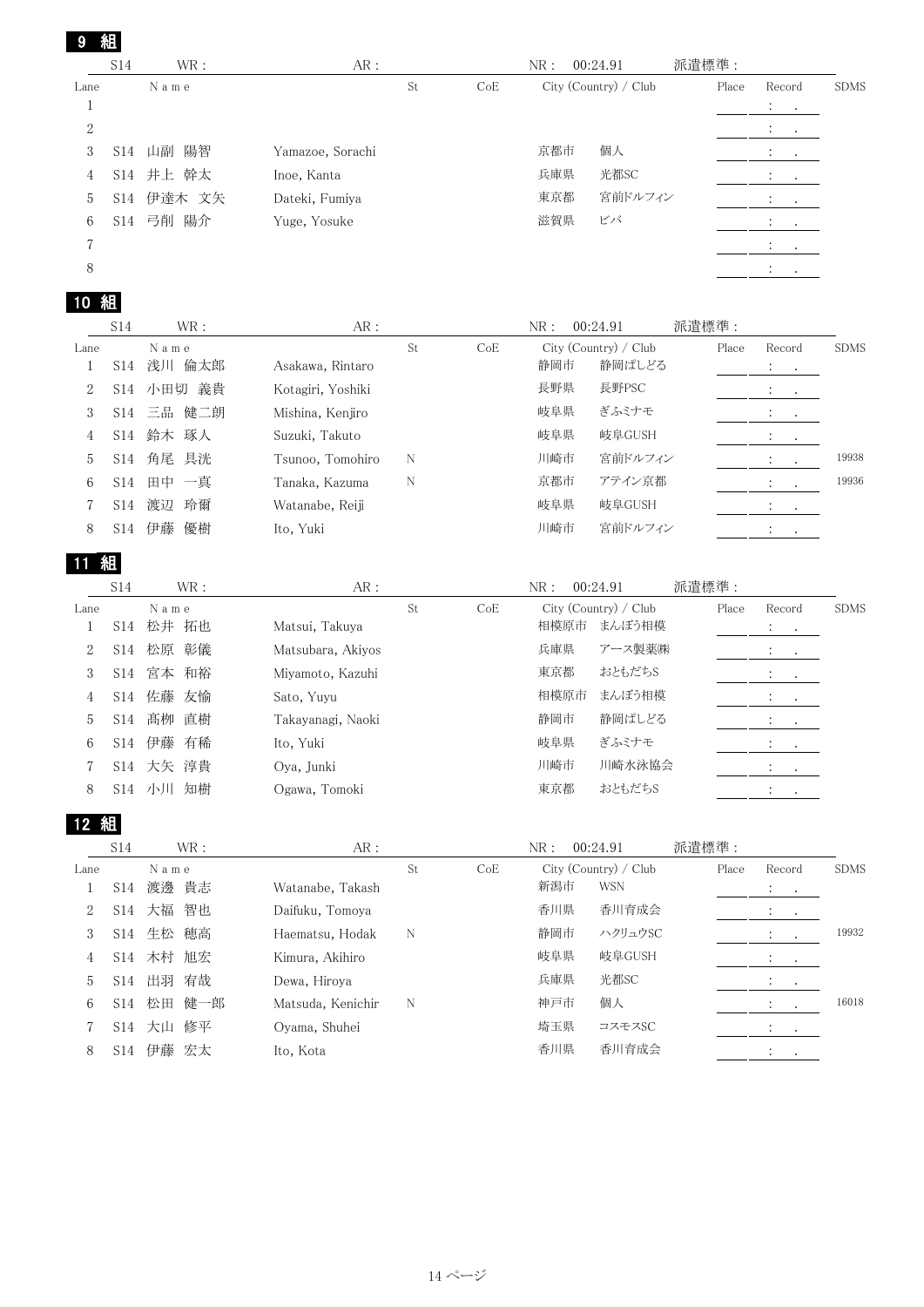| 13                   | 組                           |                       |                   |             |     |      |                               |       |                                 |             |
|----------------------|-----------------------------|-----------------------|-------------------|-------------|-----|------|-------------------------------|-------|---------------------------------|-------------|
|                      | S14                         | WR :                  | ${\sf AR}$ :      |             |     | NR:  | 00:24.91                      | 派遣標準: |                                 |             |
| Lane<br>$\mathbf{1}$ | <b>S14</b>                  | Name<br>植竹 海晴         | Uetake, Kaisei    | St          | CoE | 栃木県  | City (Country) / Club<br>個人   | Place | Record<br>$\ddot{\cdot}$        | <b>SDMS</b> |
| $\overline{2}$       | <b>S14</b>                  | 大橋<br>海斗              | Ohashi, Kaito     | $\mathbb R$ |     | 東京都  | 宮前ドルフィン                       |       | $\ddot{\cdot}$                  | 19929       |
| 3                    | S14                         | 譽田<br>成吾              | Konda, Seigo      |             |     | 和歌山県 | パル太田                          |       | $\ddot{\cdot}$                  |             |
| $\overline{4}$       | $\ensuremath{\mathrm{S}}14$ | 伊藤<br>拓               | Ito, Takumi       |             |     | 岐阜県  | ぎふミナモ                         |       | $\ddot{\cdot}$                  |             |
| $\mathbf 5$          | S14                         | 有村<br>陸               | Arimura, Riku     |             |     | 鹿児島県 | 原田学園SS                        |       | $\ddot{\cdot}$                  |             |
| 6                    | S <sub>14</sub>             | 八重樫 準                 | Yaegashi, Jun     |             |     | 千葉県  | 個人                            |       | $\cdot$                         |             |
| $\sqrt{7}$           | S <sub>14</sub>             | 池田<br>真隆              | Ikeda, Masataka   |             |     | 川崎市  | 宮前ドルフィン                       |       | $\ddot{\cdot}$                  |             |
| $8\,$                | S14                         | 石田 真一                 | Ishida, Shinichi  | N           |     | 兵庫県  | 個人                            |       | $\ddot{\cdot}$<br>$\bullet$     | 10957       |
| 14                   | 組                           |                       |                   |             |     |      |                               |       |                                 |             |
|                      | S14                         | WR:                   | ${\sf AR}$ :      |             |     | NR:  | 00:24.91                      | 派遣標準: |                                 |             |
| Lane<br>$\mathbf{1}$ | S14                         | $N$ a m e<br>長谷川<br>蓮 | Hasegawa, Ren     | St          | CoE | 東京都  | City (Country) / Club<br>都障水連 | Place | Record<br>$\vdots$<br>$\bullet$ | <b>SDMS</b> |
| $\overline{2}$       | S <sub>14</sub>             | 山中<br>優輝              | Yamanaka, Yuki    | R           |     | 仙台市  | 個人                            |       | $\ddot{\cdot}$                  | 24337       |
| $\,3$                | S14                         | 康大<br>田中              | Tanaka, Yasuhiro  | С           |     | 千葉市  | 気愛水泳塾                         |       | $\ddot{\cdot}$<br>$\cdot$       | 10959       |
| $\overline{4}$       | S14                         | 野村 洋介                 | Nomura, Yosuke    |             |     | 東京都  | <b>GAGANI</b>                 |       | $\ddot{\cdot}$                  |             |
| 5                    | S14                         | 加古<br>敏矢              | Kako, Toshiya     | С           |     | 愛知県  | トヨタループス                       |       | $\colon$                        | 31441       |
| 6                    | S <sub>14</sub>             | 岡本 貴志                 | Okamoto, Takashi  | N           |     | 山口県  | 個人                            |       |                                 | 20917       |
| 7                    | S <sub>14</sub>             | 森山 大樹                 | Moriyama, Daiki   | N           |     | 佐賀県  | 佐賀PSC                         |       | $\ddot{\cdot}$                  | 39322       |
| $8\,$                | S14                         | 橋爪 雄哉                 | Hashizume, Yuya   |             |     | 神戸市  | 大阪泳ごう会                        |       | $\ddot{\cdot}$                  |             |
| 15                   | 組                           |                       |                   |             |     |      |                               |       |                                 |             |
|                      | S14                         | WR:                   | ${\sf AR}$ :      |             |     | NR:  | 00:24.91                      | 派遣標準: |                                 |             |
| Lane                 |                             | Name                  |                   | St          | CoE |      | City (Country) / Club         | Place | Record                          | <b>SDMS</b> |
| $\mathbf{1}$         | S14                         | 新久保 航                 | Shinkubo, Wataru  |             |     | 奈良県  | 個人                            |       |                                 |             |
| $\sqrt{2}$           | S14                         | 鴨 弘之                  | Kamo, Hiroyuki    | $\mathbf R$ |     | 名古屋市 | 個人                            |       | $\ddot{\phantom{a}}$<br>$\cdot$ | 17824       |
| $\,3$                | S14                         | 春井 恒行                 | Harui, Tsuneyuki  |             |     | 兵庫県  | 光都SC                          |       | $\ddot{\cdot}$                  |             |
| $\overline{4}$       | S14                         | 関<br>ケビン              | Seki, Kebin       |             |     | 大阪府  | 大阪泳ごう会                        |       | $\ddot{\cdot}$                  |             |
| 5                    | S14                         | 蓮野 巧人                 | Hasuno, Takuto    | N           |     | 新潟市  | 新潟水泳協会                        |       | $\ddot{\cdot}$                  | 35042       |
| $\,6\,$              | S <sub>14</sub>             | 福留<br>竜平              | Fukudome, Ryuhei  | N           |     | 愛知県  | 小原建設                          |       | $\ddot{\phantom{a}}$            | 10956       |
| $\overline{7}$       | S14                         | 龍平<br>柏木              | Kashiwagi, Ryuhei |             |     | 熊本県  | エクセレント                        |       | $\ddot{\cdot}$                  |             |
| 8                    | S14                         | 久永 和典                 | Hisanaga, Kazuno  |             |     | 神戸市  | 大阪泳ごう会                        |       |                                 |             |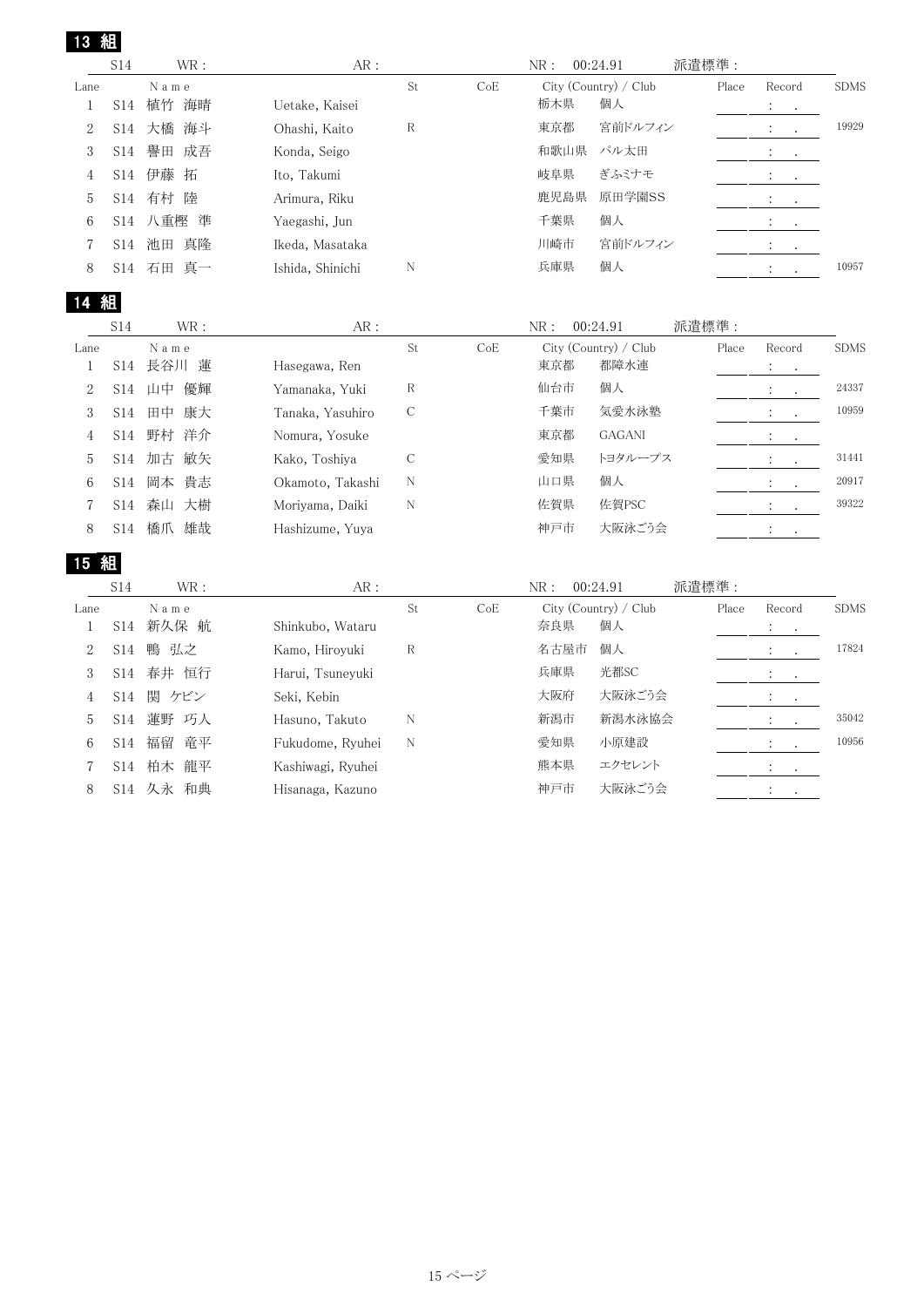## No 13 女子 100m背泳ぎ women100m Backstroke 2019/03/02 15:16

|                  |                   | 決勝(Final)<br>32 Swimmers           |                  |                              |                  |            |                                                                       |                        |                              |             |
|------------------|-------------------|------------------------------------|------------------|------------------------------|------------------|------------|-----------------------------------------------------------------------|------------------------|------------------------------|-------------|
|                  | 組                 |                                    |                  |                              |                  |            |                                                                       |                        |                              |             |
|                  | S <sub>8</sub>    | WR:<br>01:08.26                    | AR:              | 01:22.17                     |                  | NR:        | 01:33.96                                                              | 派遣標準:                  | 01:21.93                     |             |
|                  | S <sub>9</sub>    | WR:<br>01:07.66                    | ${\sf AR}$ :     | 01:13.54                     |                  | NR:        | 01:18.40                                                              | 派遣標準<br>$\ddot{\cdot}$ | 01:15.54                     |             |
| Lane             |                   | Name                               |                  | $\operatorname{\rm St}$      | CoE              |            | City (Country) / Club                                                 | Place                  | Record                       | <b>SDMS</b> |
| 1                | S8                | 河瀬 優花                              | Kawase, Yuka     | JR2020                       | $12+$            | 滋賀県        | 滋賀友泳会                                                                 |                        | $\ddot{\cdot}$<br>$\bullet$  |             |
| 2                | S <sub>8</sub>    | 髙崎<br>エリ子                          | Takasaki, Eriko  | J                            | $A3,5,12+$       | 茨城県        | 茨城DOSC                                                                |                        | $\ddot{\cdot}$<br>$\cdot$    |             |
| 3                | S <sub>8</sub>    | 鎌田<br>美希                           | Kamada, Miki     | $\mathbb R$                  | $12+$            | 埼玉県        | 立教大                                                                   |                        | $\ddot{\cdot}$               | 11022       |
| 4                | S <sub>9</sub>    | 愛美<br>浦田                           | Urata, Manami    | R2021                        | 8                | 東京都        | 三輪田学園高校                                                               |                        | $\ddot{\phantom{a}}$         | 33334       |
| 5                | S <sub>9</sub>    | 岡部 歩乃佳                             | Okabe, Honoka    | $\mathbf R$                  | 1,3,5            | 愛媛県        | 伊予かんえい会                                                               |                        | $\ddot{\cdot}$               | 26522       |
| 6                | S <sub>9</sub>    | 宇津木 美都                             | Utsugi, Mikuni   | R2019                        | 1,3,5            | 京都市        | 個人(京都市)                                                               |                        | $\ddot{\cdot}$<br>$\cdot$    | 30293       |
| 7                | S <sub>9</sub>    | 中道 穂香                              | Nakamichi, Honok | $\mathbb R$                  | $*9$             | 愛媛県        | 伊予かんえい会                                                               |                        | $\ddot{\phantom{a}}$         | 26535       |
| 8                | S <sub>9</sub>    | 前田 恵麻                              | Maeda, Ema       | JR2020                       | 1,3,5            | 福井県        | ブレイヴ福井                                                                |                        | $\mathbb{Z}^n$ .<br>$\sim$   |             |
|                  | 組                 |                                    |                  |                              |                  |            |                                                                       |                        |                              |             |
| $\mathbf{2}$     |                   |                                    |                  |                              |                  |            |                                                                       |                        |                              |             |
|                  | S11<br><b>S13</b> | WR:<br>01:17.96<br>WR:<br>01:05.76 | AR:<br>AR:       | 01:18.59<br>01:07.21         |                  | NR:<br>NR: | 01:18.59<br>01:11.52                                                  | 派遣標準:<br>派遣標準:         | 01:22.11<br>01:10.31         |             |
|                  | S15               | WR:<br>01:02.61                    | AR:              |                              |                  | NR:        | 01:10.02                                                              | 派遣標準:                  |                              |             |
| Lane             |                   | N a m e                            |                  | St                           | CoE              |            | City (Country) / Club                                                 | Place                  | Record                       | <b>SDMS</b> |
| $\mathbf{1}$     |                   |                                    |                  |                              |                  |            |                                                                       |                        | $\ddot{\cdot}$               |             |
| 2                | S11               | 小野 智華子                             | Ono, Chikako     | $\mathcal{C}$                | TB               | 東京都        | あいおいニッセイ                                                              |                        | $\ddot{\cdot}$               | 6640        |
| $\boldsymbol{3}$ |                   |                                    |                  |                              |                  |            |                                                                       |                        | $\ddot{\cdot}$               |             |
| 4                | S <sub>13</sub>   | 辻内<br>彩野                           | Tsujiuchi, Ayano | R2020                        | $\boldsymbol{0}$ | 東京都        | OSSO南砂                                                                |                        | $\ddot{\cdot}$<br>$\cdot$    | 36463       |
| 5                | S13               | 笠本<br>明里                           | Kasamoto, Akari  | R2019                        | T                | 神戸市        | 神戸楽泳会                                                                 |                        | $\ddot{\cdot}$<br>$\bullet$  | 6975        |
| 6                |                   |                                    |                  |                              |                  |            |                                                                       |                        | $\mathbb{C}^{\times}$        |             |
| 7                | S15               | 岸野 桜                               | Kishino, Sakura  | J                            |                  | 岐阜県        | 岐阜GUSH                                                                |                        | $\mathbb{Z}_2$               |             |
| $8\,$            |                   |                                    |                  |                              |                  |            |                                                                       |                        | $\mathcal{L}_{\text{max}}$ . |             |
|                  |                   |                                    |                  |                              |                  |            |                                                                       |                        |                              |             |
|                  | 組                 |                                    |                  |                              |                  |            |                                                                       |                        |                              |             |
|                  | S14               | WR:<br>01:04.05                    | AR:              | 01:07.63                     |                  | NR:        | 01:12.52                                                              | 派遣標準:                  | 01:12.51                     |             |
| Lane             |                   | N a m e                            |                  | $\operatorname{\mathsf{St}}$ | CoE              |            | City (Country) / Club                                                 | Place                  | Record                       | <b>SDMS</b> |
| $\mathbf{1}$     |                   |                                    |                  |                              |                  |            |                                                                       |                        | $\ddot{\cdot}$               |             |
| $\sqrt{2}$       |                   |                                    |                  |                              |                  |            |                                                                       |                        | ÷<br>$\bullet$ .             |             |
| 3                |                   | S14 山根 真奈                          | Yamane, Mana     |                              |                  | 鳥取県        | 個人                                                                    |                        | $\ddot{\cdot}$               |             |
| 4                | S14               | 小林 和華子                             | Kobayashi, Wakak |                              |                  | 埼玉県        | 個人                                                                    |                        | $\ddot{\cdot}$               |             |
| 5                | S14               | 露木 麻衣                              | Tsuyuki, Mai     | $\rm N$                      |                  | 静岡市        | 静岡ぱしどる                                                                |                        | $\ddot{\cdot}$               |             |
| 6                |                   | S14 前田 眸                           | Maeda, Hitomi    |                              |                  | 大阪市        | $\mathbf{A}\boldsymbol{\cdot} \mathbf{S}\boldsymbol{\cdot}\mathbf{A}$ |                        |                              |             |

 $8 \hspace{2.5cm} : \hspace{2.5cm} 8$ 

組

|      | S <sub>14</sub> | WR :      | 01:04.05    | AR:             | 01:07.63 |     | NR: | 01:12.52              | 派遣標準: 01:12.51 |                              |             |
|------|-----------------|-----------|-------------|-----------------|----------|-----|-----|-----------------------|----------------|------------------------------|-------------|
| Lane |                 | Name      |             |                 | St       | CoE |     | City (Country) / Club | Place          | Record                       | <b>SDMS</b> |
|      | S <sub>14</sub> | 坂本<br>杏   |             | Sakamoto, Anzu  |          |     | 茨城県 | 茨城TKSC                |                | $\ddot{\phantom{1}}$         |             |
| 2    | S <sub>14</sub> | 真実鼓<br>渡辺 |             | Watanabe, Mamik | N        |     | 愛知県 | ぴぃ~すSC                |                |                              | 22788       |
| 3    | S14             | 髙木 紗知     |             | Takagi, Sachi   | R        |     | 大阪市 | <b>BIG鶴見</b>          |                |                              | 35064       |
| 4    | S14             | 福井<br>香澄  |             | Fukui, Kasumi   | С        |     | 滋賀県 | 滋賀友泳会                 |                | $\cdot$                      | 34348       |
| 5    | S14             | 出口<br>舞   |             | Deguchi, Mai    | R        |     | 川崎市 | 宮前ドルフィン               |                |                              | 31308       |
| 6    | S <sub>14</sub> | 箕浦<br>のどか |             | Minora, Nodoka  |          |     | 大阪市 | 大阪泳ごう会                |                | $\ddot{\cdot}$<br>$\sim 100$ |             |
|      | S14             | 有里佳<br>宇田 | Uda, Yurika |                 |          |     | 川崎市 | 宮前ドルフィン               |                | $\cdot$                      |             |
| 8    | S14             | 長内<br>春香  |             | Osanai, Haruka  | N        |     | 秋田県 | 個人                    |                | $\cdot$                      | 20918       |

 $7 \hspace{20mm}$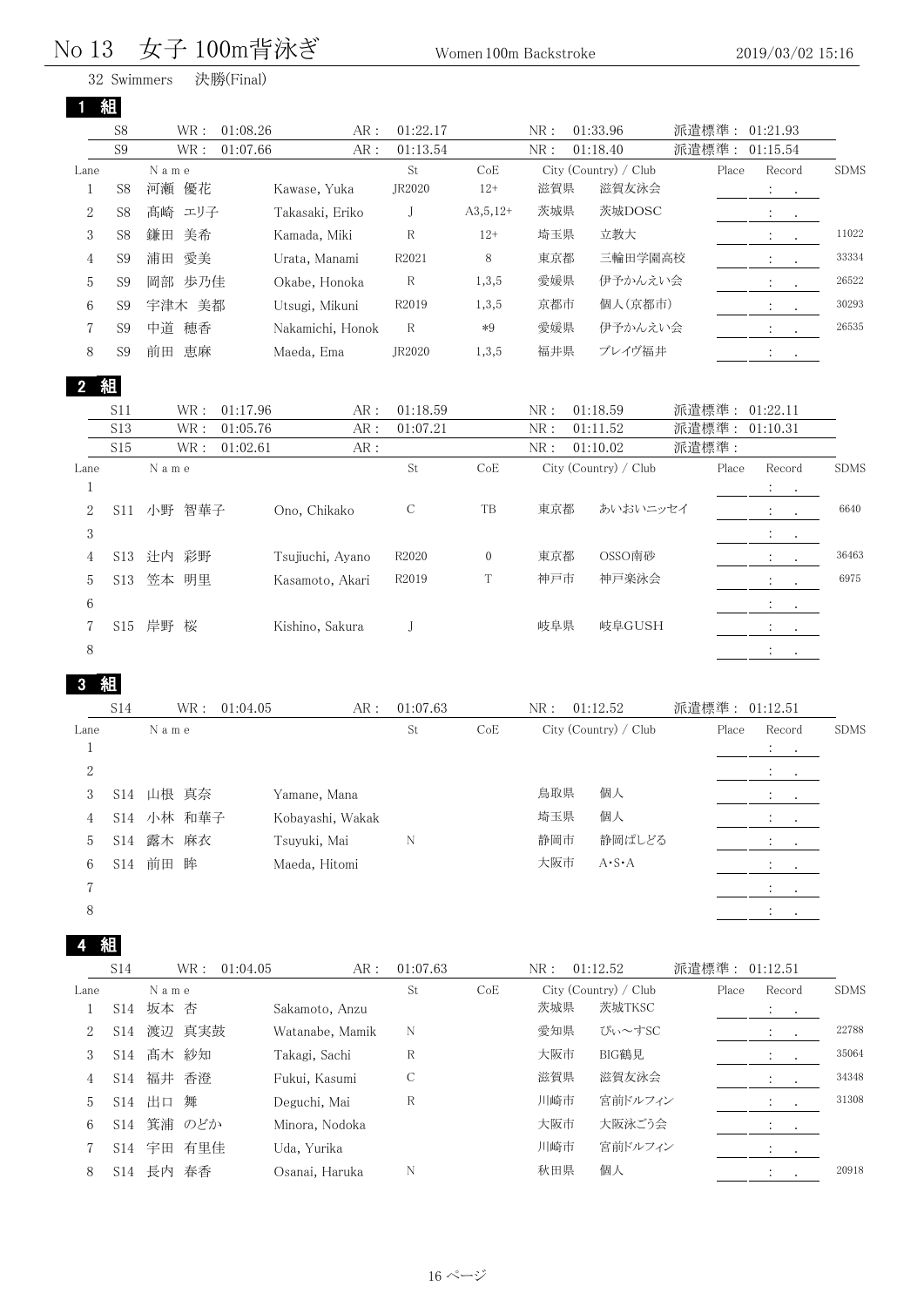## No 14 男子 100m背泳ぎ <sub>Men 100m Backstroke</sub> 2019/03/02 15:32

|                |                                  | 64 Swimmers | 決勝(Final)            |                    |                      |                  |            |                       |                |                              |             |
|----------------|----------------------------------|-------------|----------------------|--------------------|----------------------|------------------|------------|-----------------------|----------------|------------------------------|-------------|
|                | 組                                |             |                      |                    |                      |                  |            |                       |                |                              |             |
|                | S <sub>2</sub><br>S <sub>6</sub> | WR :<br>WR: | 01:45.25<br>01:10.84 | AR:                | 01:45.25<br>01:10.84 |                  | NR:<br>NR: | 03:15.83<br>01:32.21  | 派遣標準:<br>派遣標準: | 02:28.62<br>01:21.03         |             |
|                | S7                               | WR:         | 01:09.15             | AR:<br>AR:         | 01:14.71             |                  | NR:        | 01:15.39              | 派遣標準:          | 01:15.75                     |             |
|                | S8                               | WR:         | 01:02.90             | AR:                | 01:02.90             |                  | NR:        | 01:14.04              | 派遣標準:          | 01:11.97                     |             |
| Lane           |                                  | Name        |                      |                    | St                   | CoE              |            | City (Country) / Club | Place          | Record                       | <b>SDMS</b> |
| $\mathbf{1}$   | S <sub>2</sub>                   | 幸仁<br>粂田    |                      | Kumeta, Yukihito   | $\mathcal C$         | A12              | 静岡県        | 静岡ぱしどる                |                | $\ddot{\cdot}$<br>$\bullet$  | 3337        |
| 2              | S <sub>6</sub>                   | 立石<br>裕樹    |                      | Tateishi, Hiroki   | R                    | $1,2,4,12+$      | 広島県        | 広島ドルフィン               |                |                              |             |
| 3              | S <sub>6</sub>                   | 冨樫<br>航太郎   |                      | Togashi, Kotaro    | $\mathbb{R}$         | $12+$            | 東京都        | 国士舘大学                 |                | $\ddot{\cdot}$               | 20914       |
| 4              | S7                               | 宏史<br>細川    |                      | Hosokawa, Hirosh   | $\mathcal{C}$        | $12+$            | 三重県        | 個人(三重県)               |                | $\ddot{\cdot}$               | 4574        |
| 5              | S7                               | 聖<br>和田     |                      | Wada, Satoshi      | $\mathbb R$          | $1,3,4,12+$      | 奈良県        | 大阪シーホース               |                | $\ddot{\cdot}$               | 20915       |
| 6              | S7                               | 薫<br>近藤     |                      | Kondo, Kaoru       | JR2019               | $12+$            | 岐阜県        | 岐阜GUSH                |                |                              |             |
| 7              | S7                               | 津上 和也       |                      | Tsugami, Kazuva    | J                    | $1,3,5,12+$      | 佐賀県        | (株)名村造船所              |                | $\mathcal{L}_{\mathrm{max}}$ |             |
| 8              | S8                               | 窪田<br>幸太    |                      | Kubota, Kota       | R2020                | 1,2,4            | 横浜市        | 日体大学                  |                | $\ddot{\cdot}$               | 26536       |
|                |                                  |             |                      |                    |                      |                  |            |                       |                |                              |             |
| $\overline{2}$ | 組                                |             |                      |                    |                      |                  |            |                       |                |                              |             |
|                | S <sub>9</sub><br>S10            | WR :<br>WR: | 01:01.75<br>00:57.24 | AR:                | 01:03.58<br>01:07.47 |                  | NR:        | 01:12.66<br>01:09.30  | 派遣標準:<br>派遣標準: | 01:05.65<br>01:03.73         |             |
|                | S12                              | WR :        | 00:59.35             | AR:<br>AR:         | 01:03.98             |                  | NR:<br>NR: | 01:03.98              | 派遣標準:          | 01:08.28                     |             |
|                | S15                              | WR:         | 00:56.09             | AR:                |                      |                  | NR:        | 00:57.87              | 派遣標準:          |                              |             |
| Lane           |                                  | N a m e     |                      |                    | St                   | CoE              |            | City (Country) / Club | Place          | Record                       | <b>SDMS</b> |
| 1              | S <sub>9</sub>                   | 佐久間 勇人      |                      | Sakuma, Hayato     | JR                   | $12+$            | 千葉県        | チバミラクルズ               |                |                              |             |
| 2              | S <sub>9</sub>                   | 神谷 和志       |                      | Kamiya, Kazushi    | J                    | $12+$            | 岐阜県        | 個人(岐阜県)               |                | $\ddot{\cdot}$               |             |
| 3              | S <sub>9</sub>                   | 保田<br>星願    |                      | Yasuda, Seiga      | R                    | $3,5,12+$        | 大分県        | 佐伯中央病院                |                | $\ddot{\cdot}$               | 26539       |
| 4              | S15                              | 金持<br>義和    |                      | Kanaji, Yoshikazu  | J                    |                  | 堺市         | メルカリ                  |                |                              |             |
| 5              | S <sub>15</sub>                  | 村岡<br>翼輝    |                      | Muraoka, Hayaki    | J                    |                  | 山口県        | 長門高校                  |                | $\ddot{\cdot}$               |             |
| 6              | S10                              | 茄巳琉<br>大島   |                      | Oshima, Kamiru     | $\mathbb R$          | $*12+$           | 栃木県        | 個人(栃木県)               |                | $\ddot{\cdot}$               | 33190       |
| 7              | S <sub>10</sub>                  | 井戸<br>夢翔    |                      | Ido, Yumeto        | LR2020               | $*1,5$           | 岐阜県        | 岐阜GUSH                |                | $\ddot{\cdot}$<br>$\cdot$    |             |
| 8              | S <sub>12</sub>                  | 健太<br>佐藤    |                      | Sato, Kenta        | R2019                | $\boldsymbol{0}$ | 福島県        | 個人(福島県)               |                | $\ddot{\cdot}$               | 10699       |
|                | 組                                |             |                      |                    |                      |                  |            |                       |                |                              |             |
| 3              | <b>S14</b>                       | WR :        | 00:59.26             | AR:                | 00:59.82             |                  | NR:        | 01:02.37              | 派遣標準:          | 01:03.81                     |             |
| Lane           |                                  | N a m e     |                      |                    | St                   | CoE              |            | City (Country) / Club | Place          | Record                       | <b>SDMS</b> |
| $\mathbf{1}$   |                                  |             |                      |                    |                      |                  |            |                       |                | ÷<br>$\bullet$               |             |
| 2              |                                  |             |                      |                    |                      |                  |            |                       |                |                              |             |
| 3              | S14                              | 妻井 一真       |                      | Tsumai, Kazuma     |                      |                  | 大阪府        | 個人                    |                |                              |             |
| 4              | S14                              | 大矢 淳貴       |                      | Oya, Junki         |                      |                  | 川崎市        | 川崎水泳協会                |                |                              |             |
| 5              | S14                              | 田中 一真       |                      | Tanaka, Kazuma     | N                    |                  | 京都市        | アテイン京都                |                |                              | 19936       |
| 6              |                                  |             |                      |                    |                      |                  |            |                       |                |                              |             |
| 7              |                                  |             |                      |                    |                      |                  |            |                       |                |                              |             |
| 8              |                                  |             |                      |                    |                      |                  |            |                       |                | $\ddot{\cdot}$               |             |
|                |                                  |             |                      |                    |                      |                  |            |                       |                |                              |             |
|                | 組                                |             |                      |                    |                      |                  |            |                       |                |                              |             |
|                | S14                              | WR :        | 00:59.26             | AR:                | 00:59.82             |                  | NR:        | 01:02.37              | 派遣標準: 01:03.81 |                              |             |
| Lane           |                                  | N a m e     |                      |                    | St                   | CoE              |            | City (Country) / Club | Place          | Record                       | <b>SDMS</b> |
| 1              | S14                              | 五十嵐 幸宏      |                      | Igarashi, Yukihiro |                      |                  | 浜松市        | エスポ袋井                 |                | $\ddot{\cdot}$<br>$\sim$     |             |
| 2              | S14                              | 幸島 琢真       |                      | Koshima, Takuma    |                      |                  | 兵庫県        | 光都SC                  |                | $\ddot{\cdot}$               |             |
| 3              | S14                              | 髙栁 直樹       |                      | Takayanagi, Naoki  |                      |                  | 静岡市        | 静岡ぱしどる                |                |                              |             |
| 4              |                                  | S14 小俣 拓也   |                      | Omata, Takuya      |                      |                  | 相模原市       | まんぼう相模                |                |                              |             |
| 5              |                                  | S14 三好 雅俊   |                      | Miyoshi, Masatosh  |                      |                  | 奈良県        | 個人                    |                |                              |             |

 $8 \hspace{2.5cm} : \hspace{2.5cm} 8$ 

6 S14 小野 啓吾 Ono, Keigo スタン マンチョン 東京都 ミミSC マンチョン またまい まいしょう 7 S14 山口 源起 Yamaguchi, Genki カランコン お海道 日体大附属 おおところ にっぽん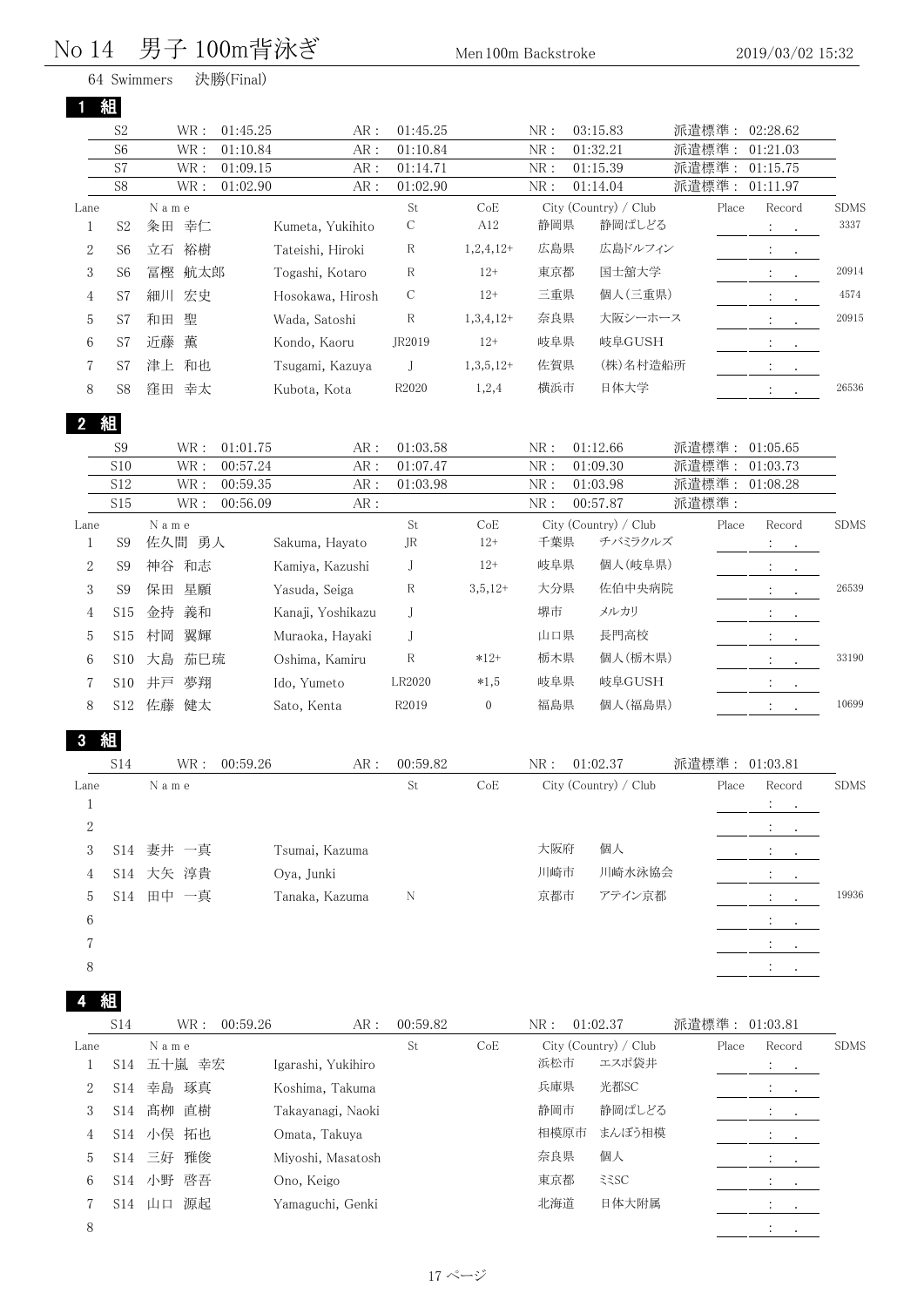| 5              | 組          |                              |                                    |                         |     |                               |       |                                        |                |
|----------------|------------|------------------------------|------------------------------------|-------------------------|-----|-------------------------------|-------|----------------------------------------|----------------|
|                | <b>S14</b> | WR :                         | 00:59.26<br>AR:                    | 00:59.82                |     | NR:<br>01:02.37               | 派遣標準: | 01:03.81                               |                |
| Lane           |            | N a m e                      |                                    | St                      | CoE | City (Country) / Club         | Place | Record                                 | <b>SDMS</b>    |
| $\mathbf{1}$   | <b>S14</b> | 小田切 義貴                       | Kotagiri, Yoshiki                  |                         |     | 長野県<br>長野PSC                  |       | $\ddot{\cdot}$<br>$\bullet$            |                |
| $\overline{2}$ | S14        | 松井 拓也                        | Matsui, Takuya                     |                         |     | 相模原市<br>まんぼう相模                |       | $\ddot{\cdot}$                         |                |
| 3              | S14        | 内田<br>大夢                     | Uchida, Hiromu                     |                         |     | ぺんぎん村<br>浜松市                  |       | $\ddot{\cdot}$<br>$\cdot$              |                |
| 4              | S14        | 吉野<br>裕斗                     | Yoshino, Yuto                      | N                       |     | 名古屋市<br>ぴぃ~すSC                |       | $\ddot{\cdot}$<br>$\ddot{\phantom{0}}$ | 35214          |
| 5              | S14        | 真一<br>石田                     | Ishida, Shinichi                   | N                       |     | 個人<br>兵庫県                     |       | $\ddot{\cdot}$<br>$\bullet$            | 10957          |
| 6              | S14        | 田中<br>陽如                     | Tanaka, Haruyuki                   | N                       |     | 個人<br>青森県                     |       | $\ddot{\cdot}$                         | 19930          |
| 7              | S14        | 森 晴毅                         | Mori, Haruki                       |                         |     | 個人<br>静岡県                     |       | $\bullet$                              |                |
| 8              | <b>S14</b> | 田村 雅樹                        | Tamura, Masaki                     |                         |     | 名古屋市<br>個人                    |       | $\ddot{\cdot}$<br>$\bullet$            |                |
| 6              | 組          |                              |                                    |                         |     |                               |       |                                        |                |
|                | <b>S14</b> | WR:                          | 00:59.26<br>AR:                    | 00:59.82                |     | NR:<br>01:02.37               | 派遣標準: | 01:03.81                               |                |
| Lane           |            | Name                         |                                    | St                      | CoE | City (Country) / Club         | Place | Record                                 | <b>SDMS</b>    |
| 1              | S14        | 上村 温                         | Uemura, Haruhi                     |                         |     | 千葉県<br>個人                     |       | $\ddot{\cdot}$<br>$\bullet$            |                |
| $\overline{c}$ | S14        | 植竹<br>海晴                     | Uetake, Kaisei                     |                         |     | 個人<br>栃木県                     |       | $\ddot{\cdot}$                         |                |
| 3              | S14        | 河原崎 秀弥                       | Kawarazaki, Hidey                  |                         |     | 静岡ぱしどる<br>静岡市                 |       |                                        |                |
| 4              | S14        | 市川 良                         | Ichikawa, Ryo                      |                         |     | ぴぃ~すSC<br>愛知県                 |       | $\ddot{\cdot}$                         |                |
| 5              | S14        | 増田<br>明琴                     | Masuda, Kokoto                     |                         |     | 井宮SB<br>静岡市                   |       |                                        |                |
| 6              | S14        | 井本<br>尚輝                     | Imoto, Naoki                       |                         |     | 光都SC<br>兵庫県                   |       | $\ddot{\cdot}$                         |                |
| 7              | S14        | 三品<br>健二朗                    | Mishina, Kenjiro                   |                         |     | ぎふミナモ<br>岐阜県                  |       | $\bullet$                              |                |
| 8              | S14        | 松岡<br>哲士                     | Matsuoka, Tetsus                   |                         |     | ビバ<br>滋賀県                     |       | $\ddot{\cdot}$<br>$\bullet$            |                |
|                |            |                              |                                    |                         |     |                               |       |                                        |                |
|                | 組          |                              |                                    |                         |     |                               |       |                                        |                |
|                | <b>S14</b> | WR:                          | 00:59.26<br>AR:                    | 00:59.82                |     | 01:02.37<br>NR:               | 派遣標準: | 01:03.81                               |                |
| Lane           |            | N a m e                      |                                    | St                      | CoE | City (Country) / Club         | Place | Record                                 | <b>SDMS</b>    |
| 1              | <b>S14</b> | 松田 天空                        | Matsuda, Anku                      |                         |     | 東京都<br><b>GAGANI</b>          |       | $\ddot{\cdot}$<br>$\bullet$            |                |
| $\overline{2}$ | S14        | 春井<br>恒行                     | Harui, Tsuneyuki                   |                         |     | 光都SC<br>兵庫県                   |       | $\ddot{\cdot}$                         |                |
| 3              | S14        | 岩田<br>章史                     | Iwata, Akifumi                     |                         |     | 個人<br>横浜市                     |       | $\ddot{\cdot}$<br>$\bullet$            |                |
| 4              | S14        | 水引<br>鷹吾                     | Mizuhiki, Yogo                     |                         |     | 京都市<br>星の子SS                  |       | $\ddot{\cdot}$<br>$\bullet$            |                |
| 5              | S14        | 勝部<br>颯馬                     | Katsube, Soma                      |                         |     | 大阪府<br>大阪泳ごう会                 |       |                                        |                |
| 6              | S14        | 伊藤<br>拓                      | Ito, Takumi                        |                         |     | 岐阜県<br>ぎふミナモ                  |       | $\ddot{\phantom{a}}$                   |                |
| 7              | S14        | 籠瀬<br>嶺                      | Kagose, Rei                        |                         |     | 気愛水泳塾<br>東京都                  |       | $\ddot{\phantom{a}}$                   |                |
| 8              | <b>S14</b> | 鈴木 隆平                        | Suzuki, Ryuhei                     |                         |     | <b>GAGANI</b><br>東京都          |       | $\ddot{\cdot}$                         |                |
| 8              | 組          |                              |                                    |                         |     |                               |       |                                        |                |
|                | <b>S14</b> | WR :                         | 00:59.26<br>AR:                    | 00:59.82                |     | NR:<br>01:02.37               | 派遣標準: | 01:03.81                               |                |
| Lane           |            | $\mathcal N$ a m $\mathbf e$ |                                    | St                      | CoE | City (Country) / Club         | Place | Record                                 | <b>SDMS</b>    |
| 1              | <b>S14</b> | 東海林 大                        | Tokairin, Dai                      | С                       |     | 山形県<br>三菱商事                   |       | $\ddot{\cdot}$<br>$\bullet$            | 28497          |
| 2              | S14        | 長尾 智之                        | Nagao, Tomoyuki                    | R                       |     | 東京都<br>335C                   |       | $\ddot{\cdot}$                         | 10962          |
| 3              | S14        | 尚秀<br>山口                     | Yamaguchi, Naohi                   | R                       |     | ジーアップ<br>愛媛県                  |       | $\ddot{\cdot}$<br>$\cdot$              | 41361          |
| 4              | S14        | 中島<br>啓智                     | Nakajima, Keichi                   | С                       |     | 千葉県<br>あいおいニッセイ               |       | $\ddot{\cdot}$                         | 23756          |
| 5              | S14        | 津川<br>拓也                     | Tsugawa, Takuya                    | $\mathcal{C}_{0}^{(n)}$ |     | 大阪市<br><b>ANAWO</b>           |       | $\ddot{\cdot}$<br>$\bullet$            | 8677           |
| 6              | S14        | 出口<br>瑛瑚                     | Deguchi, Eigo                      | С                       |     | 大阪府<br>ミズノSS                  |       | $\ddot{\cdot}$<br>$\bullet$            | 21564          |
| 7<br>8         | S14<br>S14 | 三好 将典<br>大橋 海斗               | Miyoshi, Masanori<br>Ohashi, Kaito | R<br>R                  |     | 防長SC<br>山口県<br>宮前ドルフィン<br>東京都 |       | $\ddot{\cdot}$<br>$\cdot$              | 26350<br>19929 |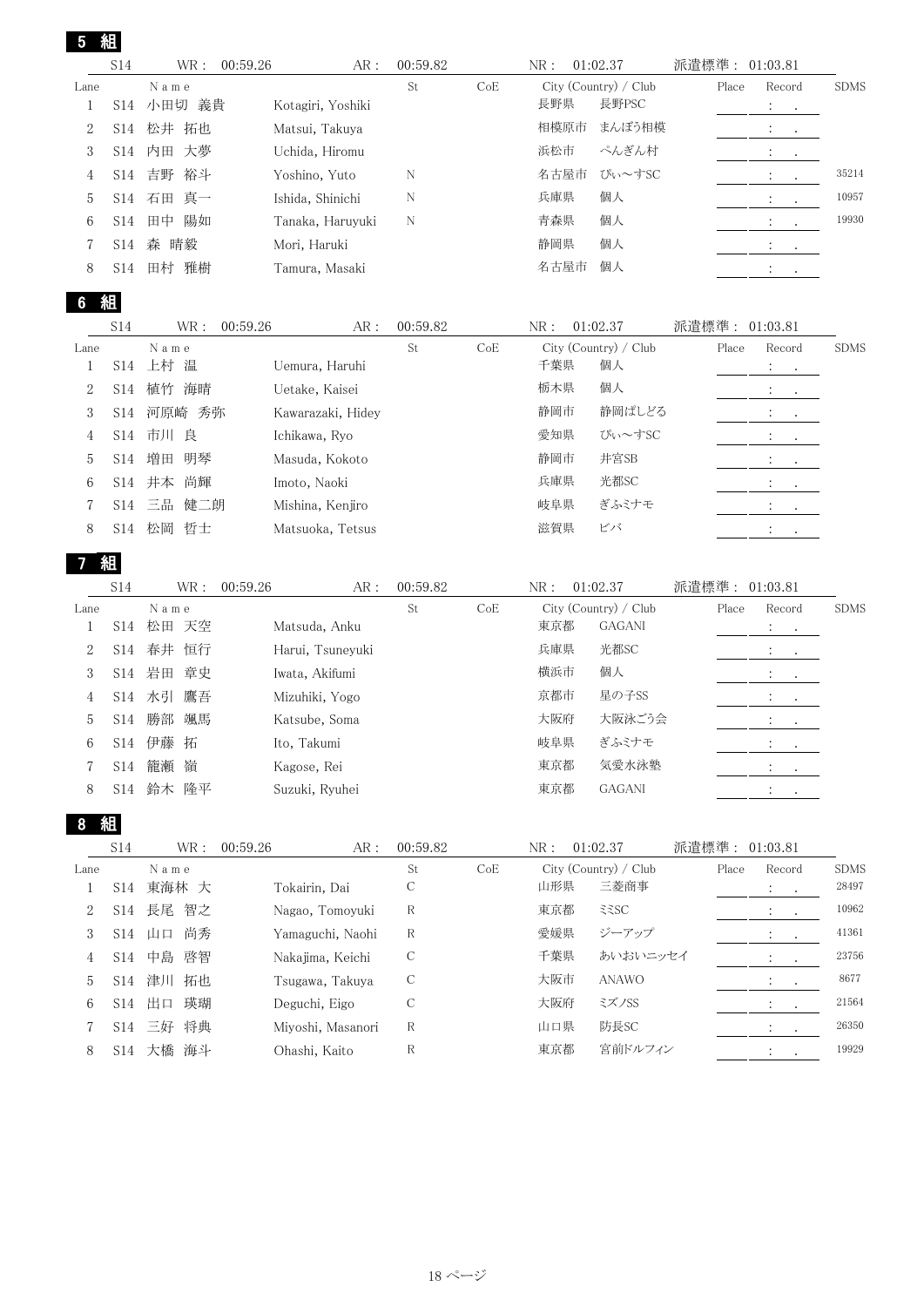## $\rm No~15~~$ 女子  $\rm 100m$ 自由形  $\rm W$ omen $\rm 100m$  Freestyle  $\rm 2019/03/03~10:30$

#### Swimmers 決勝(Final) 組

|      | $\eta$ and $\eta$ |                 |                  |          |                |     |                       |       |                                                                                         |             |
|------|-------------------|-----------------|------------------|----------|----------------|-----|-----------------------|-------|-----------------------------------------------------------------------------------------|-------------|
|      | S <sub>3</sub>    | WR:<br>01:30.07 | AR:              | 01:30.07 |                | NR: | 01:57.38              | 派遣標準: | 02:02.97                                                                                |             |
|      | S <sub>4</sub>    | WR:<br>01:25.42 | AR:              | 01:42.27 |                | NR: | 01:45.60              | 派遣標準: |                                                                                         |             |
|      | S <sub>5</sub>    | WR:<br>01:16.65 | AR:              | 01:18.85 |                | NR: | 01:26.39              | 派遣標準: | 01:30.15                                                                                |             |
|      | S <sub>6</sub>    | WR:<br>01:11.40 | AR:              | 01:14.46 |                | NR: | 01:21.81              | 派遣標準: |                                                                                         |             |
| Lane |                   | Name            |                  | St       | CoE            |     | City (Country) / Club | Place | Record                                                                                  | <b>SDMS</b> |
|      | S3                | 優貴<br>大向        | Omukai, Yuki     | R        | $*A, 6, 12$    | 大阪府 | フジ住宅                  |       | $\mathcal{L}_{\rm{max}}$                                                                | 33191       |
| 2    | S <sub>3</sub>    | 美幸<br>山田        | Yamada, Mivuki   | JR2019   | $*YEA, 7, 12+$ | 新潟県 | WS新潟                  |       | $\mathcal{L}_{\text{max}}$ and $\mathcal{L}_{\text{max}}$                               |             |
| 3    |                   |                 |                  |          |                |     |                       |       | $2.1 - 1.1$                                                                             |             |
| 4    | S5                | 真由美<br>成田       | Narita, Mayumi   | С        | A3,5,12        | 川崎市 | 横浜サクラ                 |       | $\mathcal{L}^{\text{max}}$                                                              | 3827        |
| 5    | S5                | 河村 有香           | Kawamura, Yuka   | R        | $A12+$         | 福岡市 | BS長住                  |       | $1 - 1$                                                                                 | 3799        |
| 6    |                   |                 |                  |          |                |     |                       |       | $\mathcal{I}^{\mathcal{I}}$ , $\mathcal{I}^{\mathcal{I}}$ , $\mathcal{I}^{\mathcal{I}}$ |             |
| 7    | S6                | 真緒里<br>由井       | Yui, Maori       | R        | $12+$          | 群馬県 | 前橋西高校                 |       | $\mathcal{L} = \mathcal{L}$                                                             | 30507       |
| 8    | S4                | 山本<br>律子        | Yamamoto, Ritsuk |          | YEA3.5.12+     | 広島市 | 広島ドルフィン               |       | $\ddot{\cdot}$                                                                          |             |

組

|                | S <sub>8</sub>  | WR :     | 01:03.66<br>AR: | 01:11.69 |              | NR: | 01:16.60              | 派遣標準: |                                                |             |
|----------------|-----------------|----------|-----------------|----------|--------------|-----|-----------------------|-------|------------------------------------------------|-------------|
|                | S <sub>21</sub> | WR:      | AR:             |          |              | NR: |                       | 派遣標準: |                                                |             |
| Lane           |                 | Name     |                 | St       | CoE          |     | City (Country) / Club | Place | Record                                         | <b>SDMS</b> |
|                | S <sub>8</sub>  | 萌日<br>新山 | Niiyama, Honoka |          | $A12+$       | 福岡市 | Simplex Inc.          |       | $\bullet$ , and $\bullet$ .                    |             |
| $\overline{2}$ | S8              | 花岡 恵梨香   | Hanaoka, Erika  | JR       | $A1,2,4,12+$ | 東京都 | 津田塾大学大学院              |       | $\ddot{\phantom{0}}$<br>$\sim$ 100 $\pm$       |             |
| 3              | S8              | 藤原 光里    | Fujiwara, Akari | R        | $3,5,12+$    | 神戸市 | 神戸楽泳会                 |       |                                                | 15014       |
| 4              | S8              | 水上 真衣    | Mizukami, Mai   | R2021    | $3,5,12+$    | 東京都 | 東京ガス(株)               |       | <b>Contract</b>                                | 7777        |
| 5              | S8              | 奈良 恵里加   | Nara, Erika     | R2021    | $A 12+$      | 群馬県 | ぐんま障水協                |       | $\sim$ 100 $\sim$ 100 $\sim$                   | 4335        |
| 6              | S8              | 髙崎 エリ子   | Takasaki, Eriko |          | $A3,5,12+$   | 茨城県 | 茨城DOSC                |       | <b>All Cards</b>                               |             |
|                | S8              | 河瀬<br>優花 | Kawase, Yuka    | JR2020   | $12+$        | 滋賀県 | 滋賀友泳会                 |       | $\mathbf{A}$ and $\mathbf{A}$ and $\mathbf{A}$ |             |
| 8              | S <sub>21</sub> | 村田<br>奈々 | Murata, Nana    |          | $12+$        | 岩手県 | イーハトーブSC              |       | All Car                                        |             |
|                |                 |          |                 |          |              |     |                       |       |                                                |             |

|                | S7              | WR:      | 01:08.03 | AR:              | 01:12.85 |           | NR:   | 01:20.93              | 派遣標準: | 01:14.40                                                |             |
|----------------|-----------------|----------|----------|------------------|----------|-----------|-------|-----------------------|-------|---------------------------------------------------------|-------------|
|                | S <sub>9</sub>  | WR:      | 01:00.91 | AR:              | 01:04.27 |           | NR:   | 01:07.44              | 派遣標準: | 01:04.95                                                |             |
|                | S10             | WR :     | 00:59.17 | AR:              | 01:01.64 |           | NR:   | 01:03.91              | 派遣標準: | 01:02.51                                                |             |
| Lane           |                 | Name     |          |                  | St       | CoE       |       | City (Country) / Club | Place | Record                                                  | <b>SDMS</b> |
|                | S7              | 優菜<br>近江 |          | Omi, Yuna        | R2023    | $12+$     | 福井県   | ブレイヴ福井                |       | $\mathcal{L}_{\text{max}}$ , $\mathcal{L}_{\text{max}}$ | 33110       |
| $\overline{2}$ | S7              | 小池 さくら   |          | Koike, Sakura    | C        | $A12+$    | さいたま市 | 日体大桜華                 |       | $\ddot{\phantom{0}}$<br>$\sim$                          | 26524       |
| 3              | S7              | 西田<br>杏  |          | Nishida, An      | R2021    | 1,3,5,9   | 埼玉県   | 東京学芸大学                |       | $\ddot{\cdot}$<br>$\sim$ $\sim$                         | 19803       |
| 4              | S9              | 恵麻<br>前田 |          | Maeda, Ema       | JR2020   | 1,3,5     | 福井県   | ブレイヴ福井                |       | $\ddot{\cdot}$<br>$\sim$ $\sim$                         |             |
| 5              | S <sub>9</sub>  | 香代子<br>鈴 |          | Suzu, Kayoko     |          | 8         | 兵庫県   | 神戸楽泳会                 |       | $\mathcal{L}^{\text{max}}$ , $\mathcal{L}^{\text{max}}$ |             |
| 6              | S <sub>9</sub>  | 尚美<br>谷口 |          | Taniguchi, Naomi | JR       | $3,5,12+$ | 広島市   | 広島市役所                 |       | $\ddot{\cdot}$<br>$\sim 100$ km s $^{-1}$               |             |
|                |                 |          |          |                  |          |           |       |                       |       | <b>Contract</b>                                         |             |
| 8              | S <sub>10</sub> | 和泉 かのこ   |          | Izumi, Kanoko    |          | $12+$     | 福岡市   | [LAVA]東京              |       |                                                         |             |

|                | S9             | WR :<br>01:00.91 | AR:              | 01:04.27          |        | NR:  | 01:07.44              | 派遣標準: | 01:04.95                       |             |
|----------------|----------------|------------------|------------------|-------------------|--------|------|-----------------------|-------|--------------------------------|-------------|
| Lane           |                | Name             |                  | St                | CoE    |      | City (Country) / Club | Place | Record                         | <b>SDMS</b> |
|                | S <sub>9</sub> | 裕美<br>関          | Seki, Yumi       |                   | $A12+$ | 埼玉県  | 個人(埼玉県)               |       | $\sim$ 100 $\sim$ 100 $\sim$   |             |
| $\overline{2}$ | S <sub>9</sub> | 中道<br>穂香         | Nakamichi, Honok | R                 | $*9$   | 愛媛県  | 伊予かんえい会               |       |                                | 26535       |
| 3              | S <sub>9</sub> | 岡部 歩乃佳           | Okabe, Honoka    | R                 | 1,3,5  | 愛媛県  | 伊予かんえい会               |       | $\ddot{\phantom{0}}$<br>$\sim$ | 26522       |
| $\overline{4}$ | S <sub>9</sub> | 一ノ瀬 メイ           | Ichinose, Mei    | С                 | 1,3,5  | 大阪府  | 近畿大学                  |       |                                | 11059       |
| 5              | S <sub>9</sub> | 森下 友紀            | Morishita, Yuki  | C                 | 1,3,5  | 千葉県  | ダンロップS松戸              |       | $\bullet$<br>$\sim$            | 11056       |
| 6              | S <sub>9</sub> | 浦田<br>愛美         | Urata, Manami    | R2021             | 8      | 東京都  | 三輪田学園高校               |       |                                | 33334       |
| 7              | S <sub>9</sub> | 石原 万鈴            | Ishihara, Marin  | R <sub>2020</sub> | 1,3,5  | 愛知県  | 中京大中京高校               |       | $\cdot$                        | 30296       |
| 8              | S9             | 福田<br>果音         | Fukuda, Kanon    | <b>IR2020</b>     | 1,3,5  | 北九州市 | アクアダッシュ               |       | $\cdot$                        |             |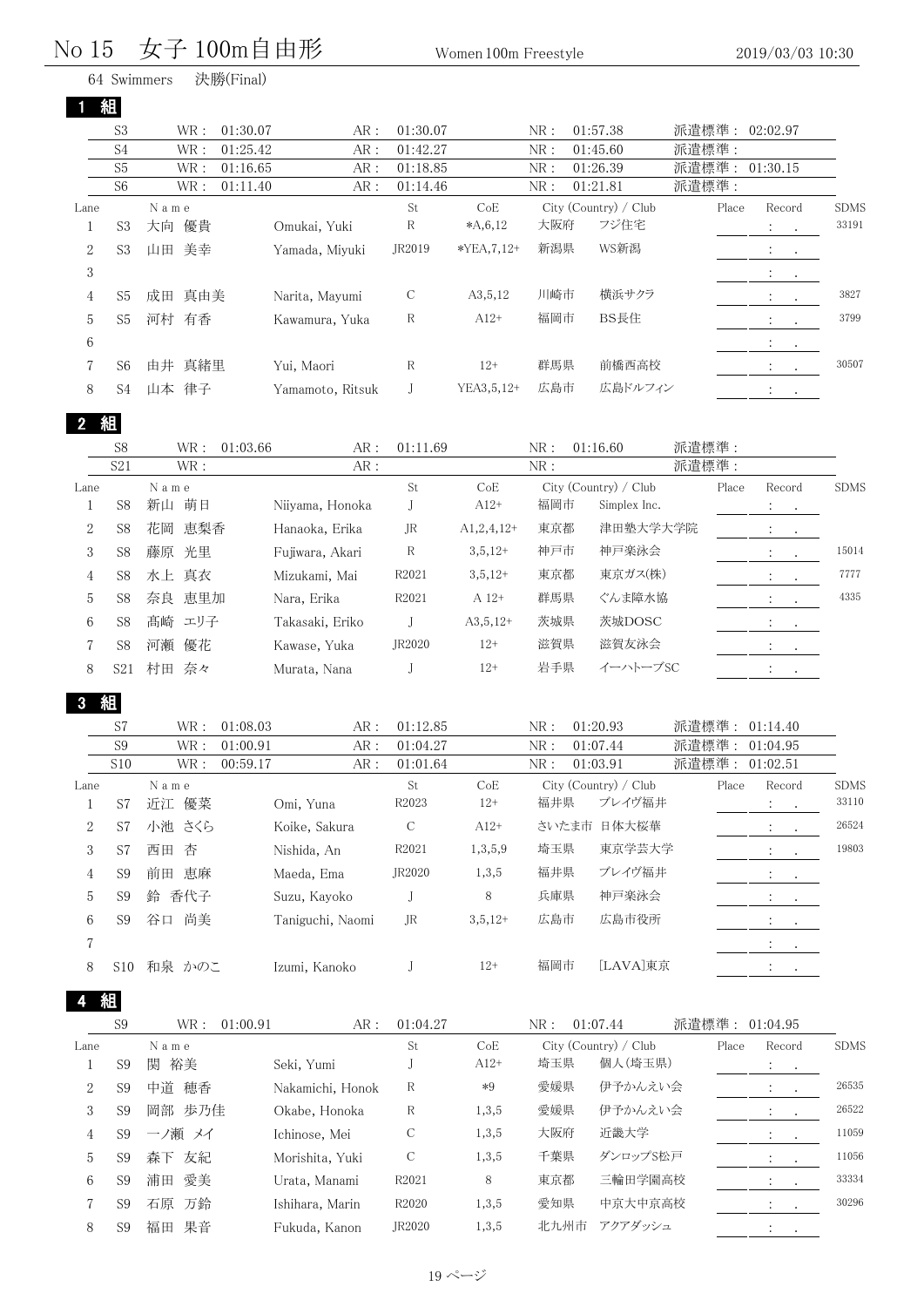| 5                         | 組               |                       |                   |                              |                                                         |     |                                   |       |                                     |             |
|---------------------------|-----------------|-----------------------|-------------------|------------------------------|---------------------------------------------------------|-----|-----------------------------------|-------|-------------------------------------|-------------|
|                           | S11             | $\operatorname{WR}$ : | 01:05.14<br>AR:   | 01:08.03                     |                                                         | NR: | 01:11.40                          | 派遣標準: | 01:11.40                            |             |
|                           | S12             | WR:                   | 00:58.41<br>$AR:$ | 01:00.01                     |                                                         | NR: | 01:16.36                          | 派遣標準: | 01:06.84                            |             |
|                           | S13             | WR:                   | 00:57.34<br>$AR:$ | 00:58.66                     |                                                         | NR: | 01:00.66                          | 派遣標準: |                                     |             |
|                           | S15             | $\operatorname{WR}$ : | 00:57.29<br>AR:   | St                           |                                                         | NR: | 01:02.60<br>City (Country) / Club | 派遣標準: |                                     | <b>SDMS</b> |
| Lane<br>$\mathbf{1}$      | S11             | N a m e<br>石浦 智美      | Ishiura, Tomomi   | С                            | $\mathrm{CoE}% _{\mathrm{H}}\left( \Gamma\right)$<br>TB | 東京都 | 伊藤忠丸紅鉄鋼                           | Place | Record<br>$\ddot{\cdot}$<br>$\cdot$ | 6586        |
| $\overline{2}$            |                 |                       |                   |                              |                                                         |     |                                   |       | $\ddot{\cdot}$<br>$\bullet$         |             |
| 3                         |                 | S11 小野<br>智華子         | Ono, Chikako      | $\mathcal{C}$                | TB                                                      | 東京都 | あいおいニッセイ                          |       |                                     | 6640        |
| $\overline{4}$            |                 |                       |                   |                              |                                                         |     |                                   |       | $\ddot{\cdot}$                      |             |
| 5                         | S <sub>12</sub> | 宮口<br>陽邑              | Miyaguchi, Hiro   | <b>JR</b>                    | T                                                       | 堺市  | A·S·A大阪                           |       | $\bullet$<br>$\ddot{\cdot}$         |             |
| 6                         | S <sub>13</sub> | 辻内 彩野                 | Tsujiuchi, Ayano  | R2020                        | $\boldsymbol{0}$                                        | 東京都 | OSSO南砂                            |       |                                     | 36463       |
| 7                         | S13             | 笠本<br>明里              |                   | R2019                        | T                                                       | 神戸市 | 神戸楽泳会                             |       | $\ddot{\cdot}$                      | 6975        |
|                           |                 |                       | Kasamoto, Akari   |                              |                                                         | 愛知県 |                                   |       |                                     |             |
| 8                         | S15             | 吉田 琉那                 | Yoshida, Runa     | J                            |                                                         |     | JDSA                              |       | $\ddot{\cdot}$<br>$\bullet$         |             |
| 6                         | 組               |                       |                   |                              |                                                         |     |                                   |       |                                     |             |
|                           | S14             | WR :                  | 00:56.58<br>AR:   | 01:00.98                     |                                                         | NR: | 01:02.92                          | 派遣標準: |                                     |             |
| Lane                      |                 | N a m e               |                   | St                           | CoE                                                     |     | City (Country) / Club             | Place | Record                              | <b>SDMS</b> |
| 1                         |                 |                       |                   |                              |                                                         |     |                                   |       | ÷                                   |             |
| $\overline{c}$            | S14             | 藤谷 実咲                 | Fujitani, Misaki  |                              |                                                         | 兵庫県 | 光都SC                              |       | $\ddot{\phantom{a}}$                |             |
| 3                         |                 | S14 小祝 千果             | Koiwai, Chika     |                              |                                                         | 長野県 | 長野PSC                             |       |                                     |             |
| 4                         | S14             | 瑞紀<br>近藤              | Kondo, Mizuki     |                              |                                                         | 埼玉県 | 気愛水泳塾                             |       | $\ddot{\cdot}$<br>$\bullet$         |             |
| 5                         |                 | S14 一戸<br>蓮実          | Ichinohe, Hasumi  | N                            |                                                         | 神戸市 | 大阪泳ごう会                            |       |                                     | 17811       |
| 6                         | <b>S14</b>      | 長内<br>春香              | Osanai, Haruka    | N                            |                                                         | 秋田県 | 個人                                |       | $\ddot{\cdot}$                      | 20918       |
| 7                         | S14             | 堀内<br>茜               | Horiuchi, Akane   |                              |                                                         | 兵庫県 | 光都SC                              |       | $\bullet$                           |             |
| $8\,$                     |                 |                       |                   |                              |                                                         |     |                                   |       | $\ddot{\phantom{a}}$ .<br>$\sim$    |             |
|                           | 組               |                       |                   |                              |                                                         |     |                                   |       |                                     |             |
|                           | S14             | WR:                   | 00:56.58<br>AR:   | 01:00.98                     |                                                         | NR: | 01:02.92                          | 派遣標準: |                                     |             |
| Lane                      |                 | N a m e               |                   | $\operatorname{\mathsf{St}}$ | CoE                                                     |     | City (Country) / Club             | Place | Record                              | <b>SDMS</b> |
| 1                         | S14             | 浅野 里佳                 | Asano, Rika       |                              |                                                         | 愛媛県 | 個人                                |       | $\ddot{\cdot}$                      |             |
| $\mathbf{2}$              | S14             | 安藤<br>渉               | Ando, Ayumi       |                              |                                                         | 千葉県 | 個人                                |       | $\ddot{\cdot}$<br>$\bullet$         |             |
| $\boldsymbol{\mathrm{3}}$ |                 | S14 箕浦 のどか            | Minora, Nodoka    |                              |                                                         | 大阪市 | 大阪泳ごう会                            |       |                                     |             |
| 4                         |                 | S14 荒井 由真             | Arai, Yuma        |                              |                                                         | 香川県 | 香川育成会                             |       | ÷                                   |             |
| 5                         | <b>S14</b>      | 佐藤 真美                 | Sato, Mami        |                              |                                                         | 広島市 | パラスイ広島                            |       |                                     |             |
| 6                         | S14             | 沼田 千奈津                | Nnmata, Tinatu    |                              |                                                         | 熊本県 | エクセレント                            |       |                                     |             |
| 7                         | S14             | 加藤 サラ                 | Kato, Sara        |                              |                                                         | 浜松市 | 個人                                |       |                                     |             |
| 8                         |                 | S14 小林 和華子            | Kobayashi, Wakak  |                              |                                                         | 埼玉県 | 個人                                |       | $\ddot{\cdot}$                      |             |
|                           |                 |                       |                   |                              |                                                         |     |                                   |       | $\bullet$                           |             |
| 8                         | 組               |                       |                   |                              |                                                         |     |                                   |       |                                     |             |
|                           | S14             | WR :                  | AR:<br>00:56.58   | 01:00.98                     |                                                         | NR: | 01:02.92                          | 派遣標準: |                                     |             |
| Lane                      |                 | $N$ a $m$ $\it e$     |                   | St                           | $\mathrm{CoE}% _{\mathrm{H}}\left( \Gamma\right)$       |     | City (Country) / Club             | Place | Record                              | <b>SDMS</b> |
| $\mathbf{1}$              | S14             | 髙木 紗知                 | Takagi, Sachi     | R                            |                                                         | 大阪市 | BIG鶴見                             |       |                                     | 35064       |
| 2                         | S14             | 原田 知菜美                | Harada, Chinami   | N                            |                                                         | 大阪府 | ㈱クイック                             |       | $\ddot{\cdot}$                      | 20920       |
| 3                         | S14             | 福井<br>香澄              | Fukui, Kasumi     | С                            |                                                         | 滋賀県 | 滋賀友泳会                             |       |                                     | 34348       |
| 4                         | S14             | 北野 安美紗                | Kitano, Amisa     | С                            |                                                         | 奈良県 | ル・登美ヶ丘                            |       | $\ddot{\cdot}$                      | 33185       |
| 5                         |                 | S14 井上 舞美             | Inoue, Mami       | С                            |                                                         | 滋賀県 | 滋賀友泳会                             |       |                                     | 33203       |
| 6                         |                 | S14 白石 美祈             | Shiraichi, Minori |                              |                                                         | 山口県 | 個人                                |       | $\ddot{\cdot}$<br>$\bullet$         |             |
| 7                         |                 | S14 小川 春菜             | Ogawa, Haruna     | N                            |                                                         | 愛知県 | トヨタループス                           |       | $\bullet$                           | 33269       |
| 8                         |                 | S14 木下 萌実             | Kinoshita, Moemi  | $\mathsf{C}$                 |                                                         | 横浜市 | 宮前ドルフィン                           |       |                                     | 29905       |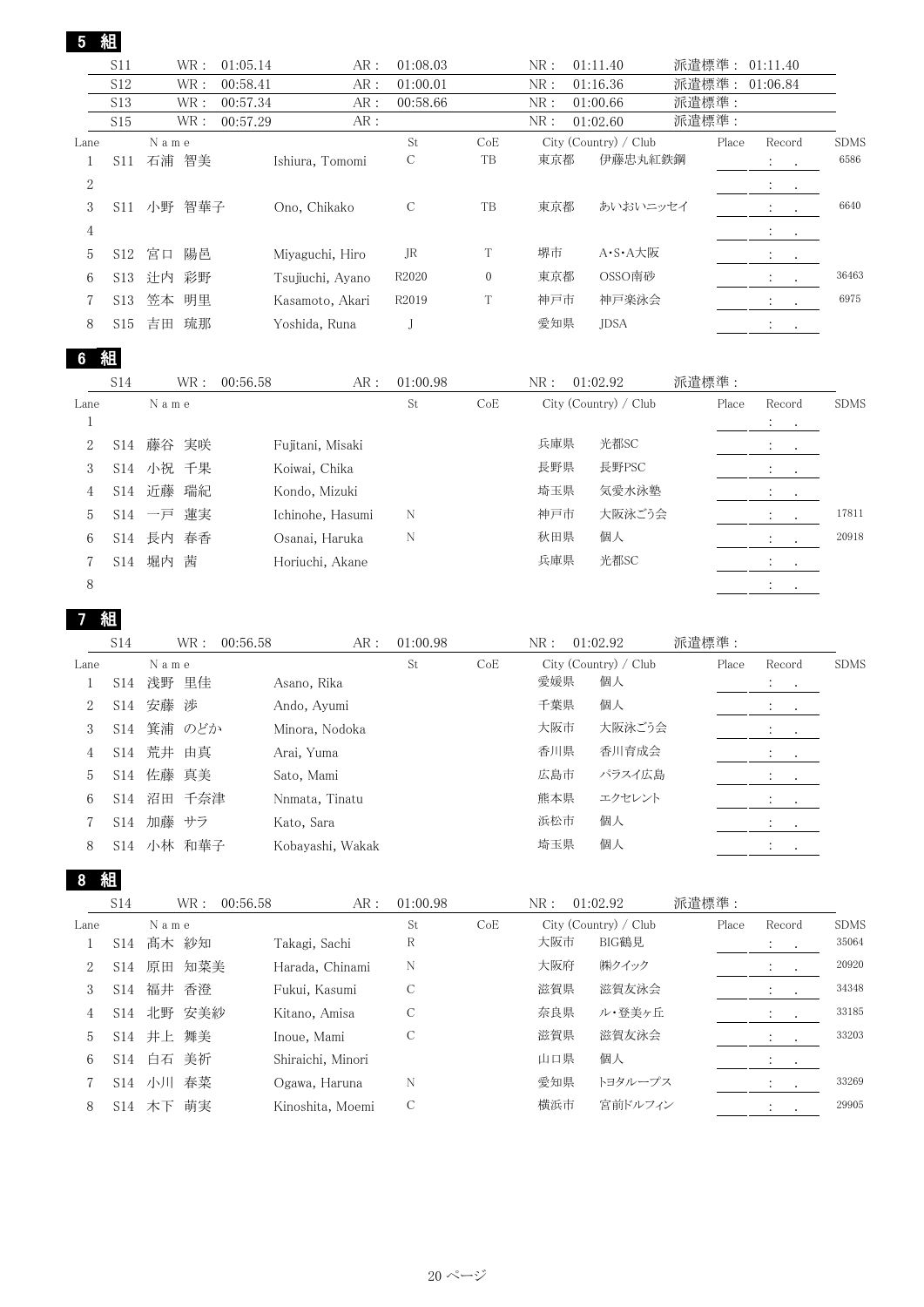# No 16 男子 100m自由形 <sub>Men 100m</sub> Freestyle 2019/03/03 11:03

|                  |                | 120 Swimmers | 決勝(Final)        |                          |                         |                                                   |     |                       |       |       |                                        |             |
|------------------|----------------|--------------|------------------|--------------------------|-------------------------|---------------------------------------------------|-----|-----------------------|-------|-------|----------------------------------------|-------------|
|                  | 組              |              |                  |                          |                         |                                                   |     |                       |       |       |                                        |             |
|                  | S <sub>3</sub> | WR:          | 01:32.69         | AR:                      | 01:34.04                |                                                   | NR: | 01:47.17              | 派遣標準: |       |                                        |             |
|                  | S <sub>5</sub> | WR:          | 01:07.73         | AR:                      | 01:17.02                |                                                   | NR: | 01:22.31              | 派遣標準: |       | 01:17.28                               |             |
|                  | S <sub>6</sub> | WR:          | 01:04.60         | AR:                      | 01:05.82                |                                                   | NR: | 01:12.24              | 派遣標準: |       | 01:10.16                               |             |
| Lane             |                | N a m e      |                  |                          | St                      | $\mathrm{CoE}% _{\mathrm{H}}\left( \Gamma\right)$ |     | City (Country) / Club |       | Place | Record                                 | <b>SDMS</b> |
| $\mathbf{1}$     | S <sub>3</sub> | 博輝<br>佐藤     | Sato, Hiroki     |                          | R2021                   | AE 3,12                                           | 東京都 | 東京都プリプレストッ            |       |       | $\cdot$                                | 41258       |
| $\boldsymbol{2}$ |                |              |                  |                          |                         |                                                   |     |                       |       |       | $\ddot{\cdot}$<br>$\bullet$            |             |
| 3                | S <sub>5</sub> | 菅原<br>紘汰     | Sugawara, Kota   |                          | JR2019                  | YEA7                                              | 秋田県 | ミラクルスイミー              |       |       |                                        |             |
| 4                | S <sub>5</sub> | 昌矢<br>小石     | Koishi, Masaya   |                          | JR2019                  | A1,3,5,12                                         | 横浜市 | 宮前ドルフィン               |       |       | $\ddot{\cdot}$                         |             |
| 5                | S <sub>6</sub> | 大谷<br>康矩     | Otani, Yasunori  |                          | J                       | $A1,2,4,12+$                                      | 山口県 | 山口県庁                  |       |       |                                        |             |
| 6                | S <sub>6</sub> | 後藤<br>陸斗     | Goto, Rikuto     |                          | $\mathbb{R}$            | $A1,2,4,12+$                                      | 愛知県 | 日本福祉大学                |       |       | $\ddot{\cdot}$                         | 19799       |
| $\overline{7}$   | S <sub>6</sub> | 裕樹<br>立石     | Tateishi, Hiroki |                          | $\mathbb R$             | $1,2,4,12+$                                       | 広島県 | 広島ドルフィン               |       |       | $\cdot$                                |             |
| 8                | S <sub>6</sub> | 川上 和成        |                  | Kawakami, Kazush         | J                       | 3,5,12                                            | 広島市 | 広島ドルフィン               |       |       | $\ddot{\cdot}$<br>$\blacksquare$ .     |             |
| $\mathbf{2}$     | 組              |              |                  |                          |                         |                                                   |     |                       |       |       |                                        |             |
|                  | S7             | WR :         | 01:00.34         | AR:                      | 01:00.57                |                                                   | NR: | 01:09.88              | 派遣標準: |       |                                        |             |
| Lane             |                | N a m e      |                  |                          | St                      | CoE                                               |     | City (Country) / Club |       | Place | Record                                 | <b>SDMS</b> |
| 1                | S7             | 永田<br>宙大     |                  | Nagata, Michihiro        | $\mathbb R$             | $A3,5,12+$                                        | 川崎市 | 中央大学                  |       |       | $\bullet$                              |             |
| $\boldsymbol{2}$ | S7             | 津上 和也        | Tsugami, Kazuya  |                          | J                       | $1,3,5,12+$                                       | 佐賀県 | (株)名村造船所              |       |       | $\ddot{\cdot}$<br>$\bullet$            |             |
| 3                | S7             | 風間<br>健太郎    | Kazama, Kentaro  |                          | $\mathbb{R}$            | $1,3,4,12+$                                       | 川崎市 | 桐蔭横浜大学                |       |       |                                        | 19811       |
| 4                | S7             | 帆孝<br>安田     | Yasuda, Hotaka   |                          | R                       | $A12+$                                            | 愛知県 | 日本福祉大学                |       |       | $\ddot{\cdot}$                         | 30292       |
| 5                | S7             | 光<br>上垣      | Uegaki, Hikaru   |                          | $\mathbb{R}$            | $A12+$                                            | 東京都 | 中央大学                  |       |       | $\ddot{\cdot}$<br>$\ddot{\phantom{0}}$ | 20926       |
| 6                | S7             | 聖<br>和田      | Wada, Satoshi    |                          | $\mathbb R$             | $1,3,4,12+$                                       | 奈良県 | 大阪シーホース               |       |       | $\ddot{\cdot}$                         | 20915       |
| $\overline{7}$   | S7             | 薫<br>近藤      | Kondo, Kaoru     |                          | JR2019                  | $12+$                                             | 岐阜県 | 岐阜GUSH                |       |       |                                        |             |
| 8                |                |              |                  |                          |                         |                                                   |     |                       |       |       | $\ddot{\cdot}$<br>$\bullet$            |             |
| -3               | 組              |              |                  |                          |                         |                                                   |     |                       |       |       |                                        |             |
|                  | S <sub>8</sub> | WR:          | 00:55.84         | AR:                      | 00:56.58                |                                                   | NR: | 01:03.02              |       |       | 派遣標準: 01:01.28                         |             |
| Lane             |                | N a m e      |                  |                          | $\operatorname{\rm St}$ | $\mathrm{CoE}% _{\mathrm{H}}\left( \Gamma\right)$ |     | City (Country) / Club |       | Place | Record                                 | <b>SDMS</b> |
| $\mathbf{1}$     |                |              |                  |                          |                         |                                                   |     |                       |       |       | ÷                                      |             |
| 2                | S8             | 中村 仁士        |                  | Nakamura, Hitoshi JR2020 |                         | $A3,5,12+$                                        | 鳥取県 | 個人(鳥取県)               |       |       |                                        |             |
| 3                | S8             | 小峰 克也        | Komine, Katsuya  |                          | J                       | $12+$                                             | 兵庫県 | 兵庫 SC                 |       |       |                                        |             |
| 4                | S8             | 窪田 幸太        | Kubota, Kota     |                          | R2020                   | 1,2,4                                             | 横浜市 | 日体大学                  |       |       |                                        | 26536       |
| 5                | S <sub>8</sub> | 荻原 虎太郎       | Ogiwara, Kotaro  |                          | R2020                   | 1,2,4                                             | 千葉市 | チバミラクルズ               |       |       |                                        | 36120       |
| 6                | S <sub>8</sub> | 横山 航也        | Yokoyama, Koya   |                          | J                       | $*12+$                                            | 札幌市 | 札幌市役所                 |       |       | ÷                                      |             |
| $\sqrt{ }$       |                |              |                  |                          |                         |                                                   |     |                       |       |       |                                        |             |
| 8                |                |              |                  |                          |                         |                                                   |     |                       |       |       | ÷                                      |             |
|                  | 組              |              |                  |                          |                         |                                                   |     |                       |       |       |                                        |             |
|                  | S10            | WR :         | 00:50.87         | AR:                      | 00:56.56                |                                                   | NR: | 01:01.26              |       |       | 派遣標準: 00:54.51                         |             |
| Lane             |                | N a m e      |                  |                          | St                      | $\mathrm{CoE}% _{\mathrm{H}}\left( \Gamma\right)$ |     | City (Country) / Club |       | Place | Record                                 | <b>SDMS</b> |
| $\mathbf{1}$     |                |              |                  |                          |                         |                                                   |     |                       |       |       | ÷                                      |             |
|                  |                |              |                  |                          |                         |                                                   |     |                       |       |       |                                        |             |

| 21 ページ |  |
|--------|--|

2 is a set of the set of the set of the set of the set of the set of the set of the set of the set of the set of the set of the set of the set of the set of the set of the set of the set of the set of the set of the set o

6 S10 小城 琉夏 Kojo, Ruka L 1,3,5 大阪市 大阪およごう会 : . is a set of the set of the set of the set of the set of the set of the set of the set of the set of the set of the set of the set of the set of the set of the set of the set of the set of the set of the set of the set  $8 \hspace{2.5cm} : \hspace{2.5cm} 8$ 

S10 南井 瑛翔 Minai, Akito JR2021 8 滋賀県 比叡山高校 : .

S10 大島 茄巳琉 Oshima, Kamiru R \*12+ 栃木県 個人(栃木県) : . 33190

5 S10 前田 一成 Maeda, Issei R 8 宮崎県 あいおいニッセイ : . 23621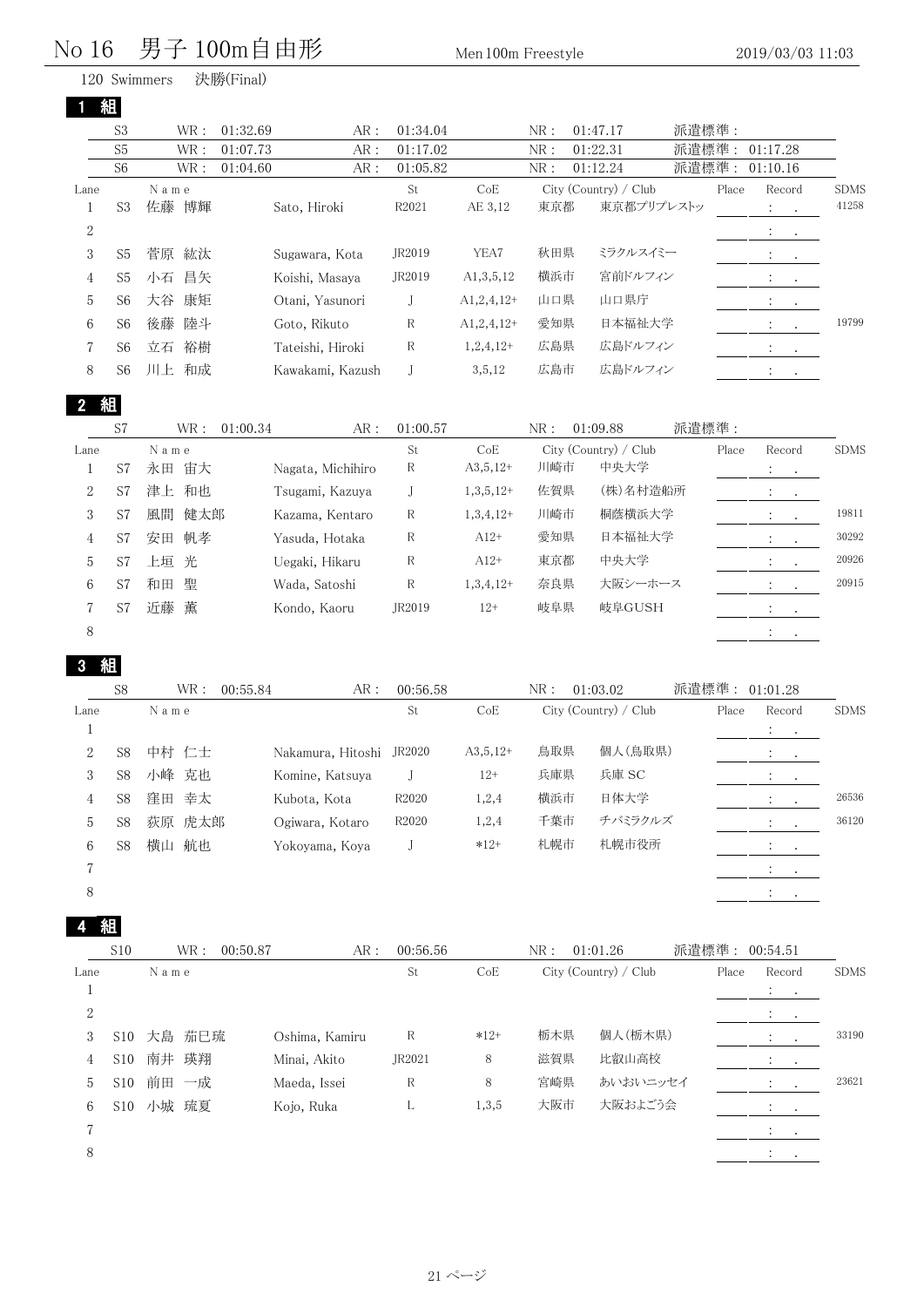| 5                | 組               |                       |          |                   |                   |                  |              |                       |       |                                                                                              |             |
|------------------|-----------------|-----------------------|----------|-------------------|-------------------|------------------|--------------|-----------------------|-------|----------------------------------------------------------------------------------------------|-------------|
|                  | S9              | $\operatorname{WR}$ : | 00:54.18 | AR:               | 00:56.00          |                  | NR:          | 00:57.29              | 派遣標準: |                                                                                              |             |
|                  | S15             | WR:                   | 00:51.51 | $AR:$             |                   |                  | ${\rm NR}$ : | 00:52.17              | 派遣標準: |                                                                                              |             |
| Lane             |                 | N a m e               |          |                   | St                | CoE              |              | City (Country) / Club | Place | Record                                                                                       | <b>SDMS</b> |
| $\mathbf{1}$     | S <sub>9</sub>  | 古田 凪                  |          | Furuta, Nagi      | J                 | 9                | 岡山市          | 伊予かんえい会               |       | $\mathcal{L}^{\text{max}}$<br><b>Service</b>                                                 |             |
| $\boldsymbol{2}$ | S <sub>9</sub>  | 岡島<br>貫太              |          | Okajima, Kanta    | JR2020            | 1,3,5            | 愛知県          | ぴぃ~すSC                |       | $\ddot{\cdot}$<br>$\sim$ 100 $\mu$                                                           |             |
| 3                | S <sub>9</sub>  | 星願<br>保田              |          | Yasuda, Seiga     | ${\mathbf R}$     | $3,5,12+$        | 大分県          | 佐伯中央病院                |       | $\ddot{\cdot}$<br>$\cdot$                                                                    | 26539       |
| 4                | S <sub>9</sub>  | 拓朗<br>山田              |          | Yamada, Takuro    | $\mathcal{C}$     | 1,3,5            | 東京都          | NTTドコモ                |       | $\cdot$                                                                                      | 5890        |
| 5                | S9              | 久保 大樹                 |          | Kubo, Daiki       | R2020             | $12+$            | 大阪市          | KBSクボタ                |       | $\ddot{\phantom{a}}$                                                                         | 30294       |
| 6                |                 |                       |          |                   |                   |                  |              |                       |       |                                                                                              |             |
| 7                | S <sub>15</sub> | 津田 悠太                 |          | Tsuda, Yuta       | J                 |                  | 静岡県          | 飛龍高校                  |       | $\mathcal{L}^{\text{max}}_{\text{max}}$ . The set of $\mathcal{L}^{\text{max}}_{\text{max}}$ |             |
| 8                | S15             | 偉吹<br>田中              |          | Tanaka, Ibuki     | J                 |                  | 堺市           | <b>JDSA</b>           |       |                                                                                              |             |
|                  |                 |                       |          |                   |                   |                  |              |                       |       | $\cdot$                                                                                      |             |
| 6                | 組               |                       |          |                   |                   |                  |              |                       |       |                                                                                              |             |
|                  | S11             | WR :                  | 00:56.15 | AR:               | 00:57.35          |                  | NR:          | 00:58.49              | 派遣標準: |                                                                                              |             |
|                  | S12             | $\operatorname{WR}$ : | 00:50.91 | AR:               | 00:53.97          |                  | ${\rm NR}$ : | 00:57.71              | 派遣標準: | 00:55.95                                                                                     |             |
|                  | S13             | $\operatorname{WR}$ : | 00:50.65 | AR:               | 00:51.52          |                  | NR:          | 00:56.42              | 派遣標準: |                                                                                              |             |
| Lane             |                 | N a m e               |          |                   | St                | CoE              |              | City (Country) / Club | Place | Record                                                                                       | <b>SDMS</b> |
| 1                | S11             | 稲葉 潤也                 |          | Inaba, Junya      | С                 | TB               | 大阪府          | A·S·A大阪               |       | $\ddot{\cdot}$<br>$\cdot$                                                                    | 29356       |
| $\,2$            |                 |                       |          |                   |                   |                  |              |                       |       |                                                                                              |             |
| 3                | S12             | 坂西 大                  |          | Banzai, Hiroshi   | JR2019            | T                | 東京都          | 宮前ドルフィン               |       | $\ddot{\cdot}$<br>$\cdot$                                                                    |             |
| $\overline{4}$   |                 |                       |          |                   |                   |                  |              |                       |       |                                                                                              |             |
| 5                | S13             | 長野 凌生                 |          | Nagano, Ryo       | R2021             | $\boldsymbol{0}$ | 東京都          | 中央大学                  |       | $\sim$ 10 $\,$                                                                               | 20927       |
| 6                | S <sub>13</sub> | 齋藤<br>元希              |          | Saito, Genki      | R <sub>2020</sub> | $\boldsymbol{0}$ | 茨城県          | 個人(茨城県)               |       | $\cdot$                                                                                      | 36502       |
| 7                | S <sub>13</sub> | 清水 滉太                 |          | Shimizu, Kota     | R2021             | $\boldsymbol{0}$ | 東京都          | 東京文京盲                 |       | $\Delta \sim 10$<br>$\cdot$                                                                  | 33189       |
| 8                | S13             | 財津 瑞希                 |          | Zaitsu, Mizuki    | <b>JR</b>         | $\boldsymbol{0}$ | 大分県          | 大分PSC                 |       | $\cdot$                                                                                      |             |
|                  |                 |                       |          |                   |                   |                  |              |                       |       |                                                                                              |             |
|                  | 組               |                       |          |                   |                   |                  |              |                       |       |                                                                                              |             |
|                  | S14             | WR :                  | 00:53.50 | AR:               | 00:53.99          |                  | NR:          | 00:53.99              | 派遣標準: |                                                                                              |             |
| Lane             |                 | N a m e               |          |                   | St                | CoE              |              | City (Country) / Club | Place | Record                                                                                       | <b>SDMS</b> |
| 1                |                 |                       |          |                   |                   |                  |              |                       |       | $\ddot{\cdot}$<br>$\blacksquare$                                                             |             |
| $\overline{2}$   | S14             | 渡部 雅信                 |          | Watanabe, Masan   |                   |                  | 千葉県          | 個人                    |       | $\mathbb{Z}^n \times \mathbb{Z}^n$                                                           |             |
| 3                | S14             | 渡邊 貴志                 |          | Watanabe, Takash  |                   |                  | 新潟市          | WSN                   |       |                                                                                              |             |
| 4                | <b>S14</b>      | 河原崎 秀弥                |          | Kawarazaki, Hidey |                   |                  | 静岡市          | 静岡ぱしどる                |       |                                                                                              |             |
| 5                | S14             | 妻井 一真                 |          | Tsumai, Kazuma    |                   |                  | 大阪府          | 個人                    |       |                                                                                              |             |
| 6                |                 | S14 井本 尚輝             |          | Imoto, Naoki      |                   |                  | 兵庫県          | 光都SC                  |       |                                                                                              |             |
| 7                |                 |                       |          |                   |                   |                  |              |                       |       |                                                                                              |             |
| 8                |                 |                       |          |                   |                   |                  |              |                       |       |                                                                                              |             |
|                  |                 |                       |          |                   |                   |                  |              |                       |       |                                                                                              |             |

|      | S <sub>14</sub> | WR :       | 00:53.50    | AR:               | 00:53.99 |     | NR: | 00:53.99                | 派遣標準: |                                            |             |
|------|-----------------|------------|-------------|-------------------|----------|-----|-----|-------------------------|-------|--------------------------------------------|-------------|
| Lane |                 | Name       |             |                   | St       | CoE |     | $City$ (Country) / Club | Place | Record                                     | <b>SDMS</b> |
|      | S14             | 幸島 琢真      |             | Koshima, Takuma   |          |     | 兵庫県 | 光都SC                    |       | $\mathbf{A} = \mathbf{A} \cdot \mathbf{A}$ |             |
| 2    | S14             | 砂生 玲於      | Saso, Reo   |                   |          |     |     | 名古屋市 ぴぃ~すSC             |       | $\mathbf{a}$ , and $\mathbf{a}$            |             |
| 3    |                 |            |             |                   |          |     |     |                         |       | $\cdot$ $\cdot$                            |             |
| 4    | S <sub>14</sub> | 砂生 陸玖      | Saso, Riku  |                   |          |     |     | 名古屋市 ぴぃ~すSC             |       | $\sim$                                     |             |
| 5    |                 | S14 小田切 義貴 |             | Kotagiri, Yoshiki |          |     | 長野県 | 長野PSC                   |       | $\sim$ 100 $\pm$                           |             |
| 6    | S14             | 植竹 海晴      |             | Uetake, Kaisei    |          |     | 栃木県 | 個人                      |       |                                            |             |
|      | S14             | 森 晴毅       |             | Mori, Haruki      |          |     | 静岡県 | 個人                      |       | $\sim$                                     |             |
| 8    |                 | S14 井上 幹太  | Inoe, Kanta |                   |          |     | 兵庫県 | 光都SC                    |       |                                            |             |
|      |                 |            |             |                   |          |     |     |                         |       |                                            |             |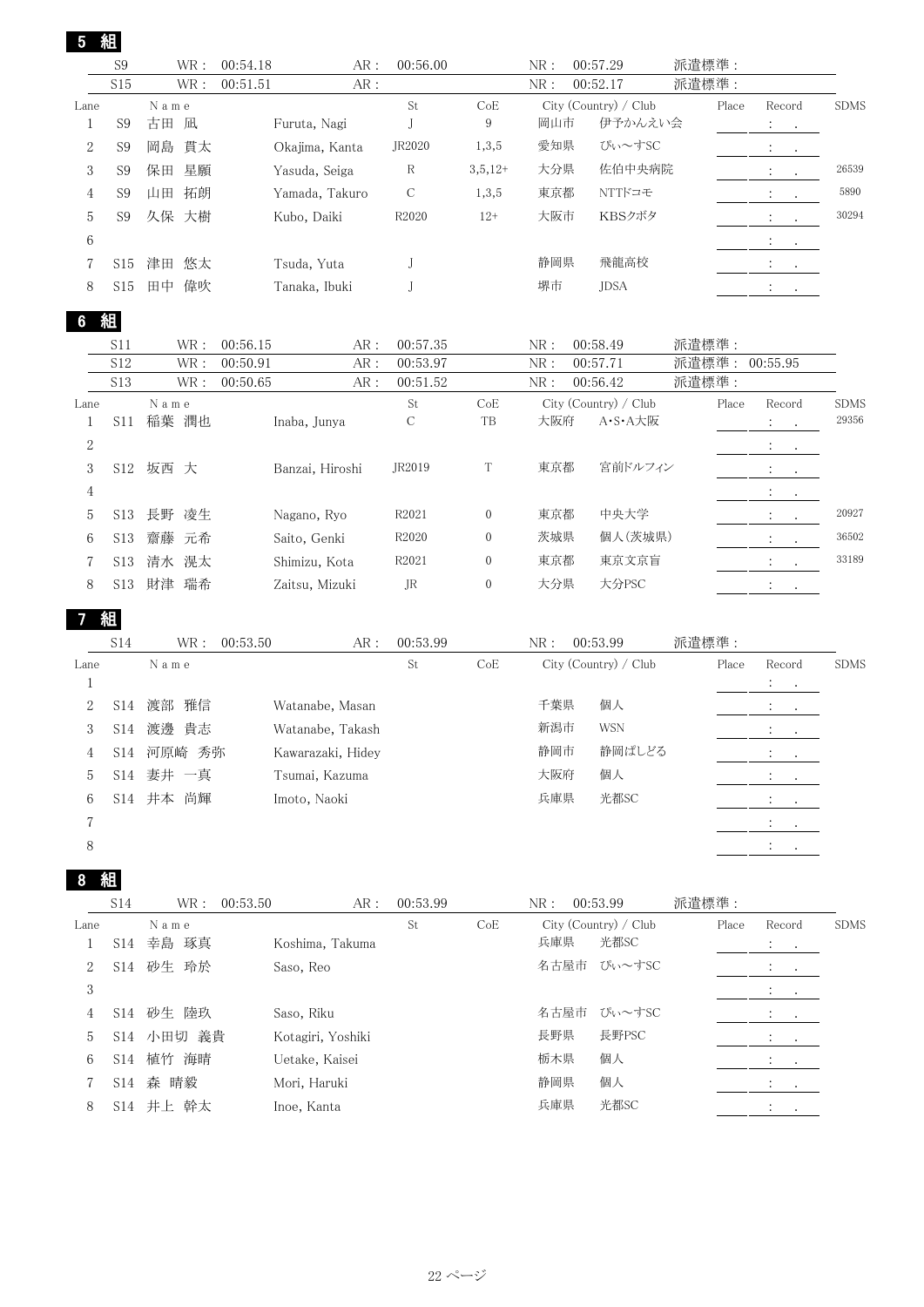| 9                | 組          |           |                   |          |     |                       |       |                |             |
|------------------|------------|-----------|-------------------|----------|-----|-----------------------|-------|----------------|-------------|
|                  | <b>S14</b> | WR :      | 00:53.50<br>AR:   | 00:53.99 |     | 00:53.99<br>NR:       | 派遣標準: |                |             |
| Lane             |            | N a m e   |                   | St       | CoE | City (Country) / Club | Place | Record         | <b>SDMS</b> |
| $\mathbf{1}$     | S14        | 敬<br>別所   | Bessho, Kei       |          |     | 東京都<br>コスモスSC         |       | $\ddot{\cdot}$ |             |
| $\boldsymbol{2}$ | S14        | 増田<br>明琴  | Masuda, Kokoto    |          |     | 静岡市<br>井宮SB           |       | $\ddot{\cdot}$ |             |
| 3                | S14        | 浅川<br>倫太郎 | Asakawa, Rintaro  |          |     | 静岡ぱしどる<br>静岡市         |       |                |             |
| $\overline{4}$   | S14        | 水引<br>鷹吾  | Mizuhiki, Yogo    |          |     | 京都市<br>星の子SS          |       |                |             |
| 5                | S14        | 渡辺<br>玲爾  | Watanabe, Reiji   |          |     | 岐阜県<br>岐阜GUSH         |       |                |             |
| 6                | S14        | 髙栁<br>直樹  | Takayanagi, Naoki |          |     | 静岡市<br>静岡ぱしどる         |       |                |             |
| 7                | S14        | 内田<br>大夢  | Uchida, Hiromu    |          |     | 浜松市<br>ぺんぎん村          |       |                |             |
| 8                | S14        | 智也<br>大福  | Daifuku, Tomoya   |          |     | 香川県<br>香川育成会          |       |                |             |
| 10               | 組          |           |                   |          |     |                       |       |                |             |
|                  | <b>S14</b> | WR:       | 00:53.50<br>AR:   | 00:53.99 |     | 00:53.99<br>NR:       | 派遣標準: |                |             |
| Lane             |            | Name      |                   | St       | CoE | City (Country) / Club | Place | Record         | <b>SDMS</b> |
| $\mathbf{1}$     | <b>S14</b> | 宮本 和裕     | Miyamoto, Kazuhi  |          |     | 東京都<br>おともだちS         |       | $\ddot{\cdot}$ |             |
| $\mathbf{2}$     | S14        | 三好<br>雅俊  | Miyoshi, Masatosh |          |     | 個人<br>奈良県             |       | $\ddot{\cdot}$ |             |
| 3                | S14        | 雅徳<br>山田  | Yamada, Masanori  | N        |     | ビバ<br>滋賀県             |       |                | 10961       |
| $\overline{4}$   | S14        | 岩上<br>眞大  | Iwakami, Masaki   |          |     | 気愛水泳塾<br>埼玉県          |       |                |             |
| 5                | S14        | 陸<br>有村   | Arimura, Riku     |          |     | 鹿児島県<br>原田学園SS        |       |                |             |
| 6                | S14        | 佐藤<br>友愉  | Sato, Yuyu        |          |     | 相模原市<br>まんぼう相模        |       |                |             |
| 7                | S14        | 三品<br>健二朗 | Mishina, Kenjiro  |          |     | 岐阜県<br>ぎふミナモ          |       |                |             |
| 8                | S14        | 市川<br>良   | Ichikawa, Ryo     |          |     | 愛知県<br>ぴぃ〜すSC         |       |                |             |
| $\overline{11}$  | 組          |           |                   |          |     |                       |       |                |             |
|                  | <b>S14</b> | WR:       | 00:53.50<br>AR:   | 00:53.99 |     | 00:53.99<br>NR:       | 派遣標準: |                |             |
| Lane             |            | N a m e   |                   | St       | CoE | City (Country) / Club | Place | Record         | <b>SDMS</b> |
| $\mathbf{1}$     | S14        | 八重樫<br>準  | Yaegashi, Jun     |          |     | 千葉県<br>個人             |       |                |             |
| $\mathbf{2}$     | S14        | 長谷川<br>蓮  | Hasegawa, Ren     |          |     | 都障水連<br>東京都           |       |                |             |
| 3                | S14        | 譽田<br>成吾  | Konda, Seigo      |          |     | 和歌山県<br>パル太田          |       | $\ddot{\cdot}$ |             |
| $\overline{4}$   | S14        | 大山<br>修平  | Oyama, Shuhei     |          |     | 埼玉県<br>コスモスSC         |       | :              |             |
| 5                | <b>S14</b> | 生松<br>穂高  | Haematsu, Hodak   | N        |     | ハクリュウSC<br>静岡市        |       |                | 19932       |
| 6                | S14        | 駿介<br>廻谷  | Meguriya, Shunsu  | N        |     | 横浜市<br>宮前ドルフィン        |       | :              | 19933       |
| 7                | S14        | 出羽<br>宥哉  | Dewa, Hiroya      |          |     | 兵庫県<br>光都SC           |       | $\ddot{\cdot}$ |             |
| 8                | S14        | 臼井 拓未     | Usui, Takumi      |          |     | 横浜市<br>個人             |       |                |             |
| 12 組             |            |           |                   |          |     |                       |       |                |             |
|                  | <b>S14</b> | WR :      | 00:53.50<br>AR:   | 00:53.99 |     | NR:<br>00:53.99       | 派遣標準: |                |             |
| Lane             |            | N a m e   |                   | St       | CoE | City (Country) / Club | Place | Record         | <b>SDMS</b> |
| $\mathbf{1}$     | S14        | 田中 一真     | Tanaka, Kazuma    | N        |     | 京都市<br>アテイン京都         |       |                | 19936       |
| $\boldsymbol{2}$ | S14        | 伊藤 宏太     | Ito, Kota         |          |     | 香川県<br>香川育成会          |       |                |             |
| 3                | S14        | 中島 一輝     | Nakashima, Kazuk  |          |     | さいたま市 気愛水泳塾           |       |                |             |
| 4                | <b>S14</b> | 前田<br>龍佑  | Maeda, Ryusuke    | N        |     | 静岡市<br>静岡ぱしどる         |       |                | 35215       |
| 5                | <b>S14</b> | 岡部<br>優大  | Okabe, Yudai      |          |     | 千葉県<br>個人             |       |                |             |
| 6                | S14        | 佐野<br>秀樹  | Sano, Hideki      |          |     | さいたま市 コスモスSC          |       |                |             |
| 7                | S14        | 上田 真義     | Ueda, Masayoshi   |          |     | 横浜市<br>宮前ドルフィン        |       |                |             |
| 8                | S14        | 木村 旭宏     | Kimura, Akihiro   |          |     | 岐阜県<br>岐阜GUSH         |       |                |             |
|                  |            |           |                   |          |     |                       |       |                |             |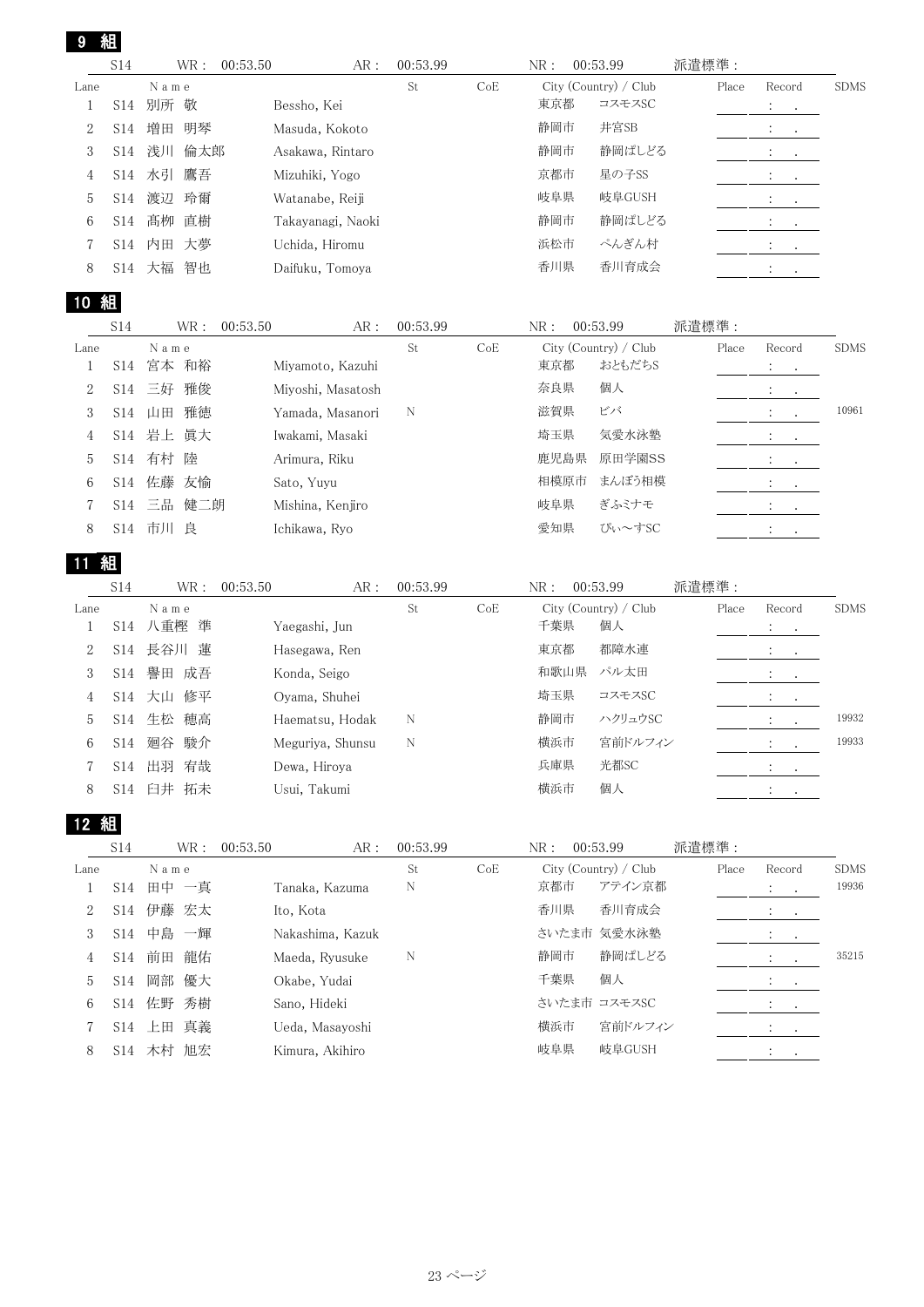| 13 組                 |                 |           |                   |     |                         |                                                   |     |                       |       |       |                                        |             |
|----------------------|-----------------|-----------|-------------------|-----|-------------------------|---------------------------------------------------|-----|-----------------------|-------|-------|----------------------------------------|-------------|
|                      | S14             | WR:       | 00:53.50          | AR: | 00:53.99                |                                                   | NR: | 00:53.99              | 派遣標準: |       |                                        |             |
| Lane                 |                 | N a m e   |                   |     | St                      | CoE                                               |     | City (Country) / Club |       | Place | Record                                 | <b>SDMS</b> |
| 1                    | S14             | 上村 温      | Uemura, Haruhi    |     |                         |                                                   | 千葉県 | 個人                    |       |       | $\ddot{\cdot}$<br>$\bullet$            |             |
| 2                    | <b>S14</b>      | 籠瀬<br>嶺   | Kagose, Rei       |     |                         |                                                   | 東京都 | 気愛水泳塾                 |       |       | $\ddot{\cdot}$<br>$\bullet$            |             |
| 3                    | <b>S14</b>      | 伊藤<br>拓   | Ito, Takumi       |     |                         |                                                   | 岐阜県 | ぎふミナモ                 |       |       | $\ddot{\cdot}$<br>$\bullet$            |             |
| 4                    | <b>S14</b>      | 大橋 海斗     | Ohashi, Kaito     |     | R                       |                                                   | 東京都 | 宮前ドルフィン               |       |       | $\ddot{\cdot}$<br>$\bullet$            | 19929       |
| 5                    | <b>S14</b>      | 加地<br>竜也  | Kaji, Tatsuya     |     |                         |                                                   | 千葉市 | 気愛水泳塾                 |       |       | $\ddot{\cdot}$<br>$\cdot$              |             |
| 6                    | <b>S14</b>      | 健一郎<br>松田 | Matsuda, Kenichir |     | N                       |                                                   | 神戸市 | 個人                    |       |       | $\ddot{\cdot}$<br>$\bullet$            | 16018       |
| 7                    | <b>S14</b>      | 森山<br>大樹  | Moriyama, Daiki   |     | N                       |                                                   | 佐賀県 | 佐賀PSC                 |       |       | $\ddot{\phantom{a}}$                   | 39322       |
| 8                    | <b>S14</b>      | 橘高 孝太     | Kitsutaka, Kota   |     |                         |                                                   | 大阪府 | $A \cdot S \cdot A$   |       |       | $\ddot{\phantom{a}}$<br>$\bullet$      |             |
| 14                   | 組               |           |                   |     |                         |                                                   |     |                       |       |       |                                        |             |
|                      | S14             | WR:       | 00:53.50          | AR: | 00:53.99                |                                                   | NR: | 00:53.99              | 派遣標準: |       |                                        |             |
| Lane                 |                 | N a m e   |                   |     | St                      | CoE                                               |     | City (Country) / Club |       | Place | Record                                 | <b>SDMS</b> |
| 1                    | <b>S14</b>      | 石田 真一     | Ishida, Shinichi  |     | N                       |                                                   | 兵庫県 | 個人                    |       |       | :<br>$\cdot$                           | 10957       |
| 2                    | <b>S14</b>      | 池田<br>真隆  | Ikeda, Masataka   |     |                         |                                                   | 川崎市 | 宮前ドルフィン               |       |       | $\ddot{\cdot}$<br>$\bullet$            |             |
| 3                    | <b>S14</b>      | 鈴木<br>隆平  | Suzuki, Ryuhei    |     |                         |                                                   | 東京都 | <b>GAGANI</b>         |       |       |                                        |             |
| 4                    | <b>S14</b>      | 春井 恒行     | Harui, Tsuneyuki  |     |                         |                                                   | 兵庫県 | 光都SC                  |       |       | $\ddot{\cdot}$<br>$\bullet$            |             |
| 5                    | S14             | 柏木<br>龍平  | Kashiwagi, Ryuhei |     |                         |                                                   | 熊本県 | エクセレント                |       |       | $\ddot{\cdot}$<br>$\cdot$              |             |
| 6                    | <b>S14</b>      | 橋爪 雄哉     | Hashizume, Yuya   |     |                         |                                                   | 神戸市 | 大阪泳ごう会                |       |       | $\ddot{\cdot}$<br>$\bullet$            |             |
| 7                    | <b>S14</b>      | 長尾<br>智之  | Nagao, Tomoyuki   |     | R                       |                                                   | 東京都 | <b>ERSC</b>           |       |       |                                        | 10962       |
| 8                    | <b>S14</b>      | 松原 彰儀     | Matsubara, Akiyos |     |                         |                                                   | 兵庫県 | アース製薬㈱                |       |       | $\ddot{\phantom{a}}$<br>$\bullet$      |             |
| 15 組                 |                 |           |                   |     |                         |                                                   |     |                       |       |       |                                        |             |
|                      | S14             | WR:       | 00:53.50          | AR: | 00:53.99                |                                                   | NR: | 00:53.99              | 派遣標準: |       |                                        |             |
| Lane                 |                 | N a m e   |                   |     | St                      | CoE                                               |     | City (Country) / Club |       | Place | Record                                 | <b>SDMS</b> |
| 1                    | S14             | 久永 和典     | Hisanaga, Kazuno  |     |                         |                                                   | 神戸市 | 大阪泳ごう会                |       |       | $\ddot{\cdot}$<br>$\bullet$            |             |
| 2                    | <b>S14</b>      | 関 ケビン     | Seki, Kebin       |     |                         |                                                   | 大阪府 | 大阪泳ごう会                |       |       | $\ddot{\cdot}$<br>$\bullet$            |             |
| 3                    | <b>S14</b>      | 坂倉 航季     | Sakakura, Koki    |     | $\mathcal{C}$           |                                                   | 三重県 | 津トップSC                |       |       | $\cdot$                                | 29906       |
| 4                    | S14             | 中島 啓智     | Nakajima, Keichi  |     | $\mathcal{C}$           |                                                   | 千葉県 | あいおいニッセイ              |       |       | $\ddot{\cdot}$<br>$\ddot{\phantom{0}}$ | 23756       |
| 5                    | S14             | 村上 舜也     | Murakami, Shunya  |     | $\mathcal{C}$           |                                                   | 東京都 | フリースタイル               |       |       | $\ddot{\cdot}$                         | 19939       |
| 6                    | S14             | 出口 瑛瑚     | Deguchi, Eigo     |     | $\mathcal{C}$           |                                                   | 大阪府 | ミズノSS                 |       |       | $\ddot{\cdot}$                         | 21564       |
| 7                    | S14             | 蓮野 巧人     | Hasuno, Takuto    |     | N                       |                                                   | 新潟市 | 新潟水泳協会                |       |       |                                        | 35042       |
| 8                    |                 | S14 津川 拓也 | Tsugawa, Takuya   |     | $\mathcal{C}$           |                                                   | 大阪市 | <b>ANAWO</b>          |       |       | $\ddot{\cdot}$                         | 8677        |
|                      |                 |           |                   |     |                         |                                                   |     |                       |       |       |                                        |             |
| No 17                |                 |           | 女子 50m平泳ぎ         |     |                         | Women 50m Breaststroke                            |     |                       |       |       | 2019/03/03 12:02                       |             |
|                      | 8 Swimmers      |           | 決勝(Final)         |     |                         |                                                   |     |                       |       |       |                                        |             |
|                      | 組               |           |                   |     |                         |                                                   |     |                       |       |       |                                        |             |
|                      | SB <sub>3</sub> | WR :      | 00:52.65          | AR: | 00:52.65                |                                                   | NR: | 00:54.21              |       |       | 派遣標準: 01:03.89                         |             |
|                      | SB15            | WR :      | 00:33.27          | AR: |                         |                                                   | NR: | 00:34.28              | 派遣標準: |       |                                        |             |
| Lane<br>$\mathbf{1}$ |                 | N a m e   |                   |     | $\operatorname{\rm St}$ | $\mathrm{CoE}% _{\mathrm{H}}\left( \Gamma\right)$ |     | City (Country) / Club |       | Place | Record                                 | <b>SDMS</b> |
| $\boldsymbol{2}$     |                 |           |                   |     |                         |                                                   |     |                       |       |       |                                        |             |
| 3                    |                 | SB3 山田 美幸 | Yamada, Miyuki    |     | JR2019                  | $*YEA, 7, 12+$                                    | 新潟県 | WS新潟                  |       |       |                                        |             |
|                      |                 |           |                   |     |                         |                                                   |     |                       |       |       |                                        |             |
| 4                    |                 |           |                   |     |                         |                                                   | 愛知県 | <b>JDSA</b>           |       |       |                                        |             |
| 5                    |                 | SB15 久保 南 | Kubo, Minami      |     | J                       |                                                   |     |                       |       |       |                                        |             |
| 6                    |                 |           |                   |     |                         |                                                   |     |                       |       |       | ÷                                      |             |
| 7                    |                 |           |                   |     |                         |                                                   |     |                       |       |       |                                        |             |

 $8 \hspace{2.5cm} : \hspace{2.5cm} 8$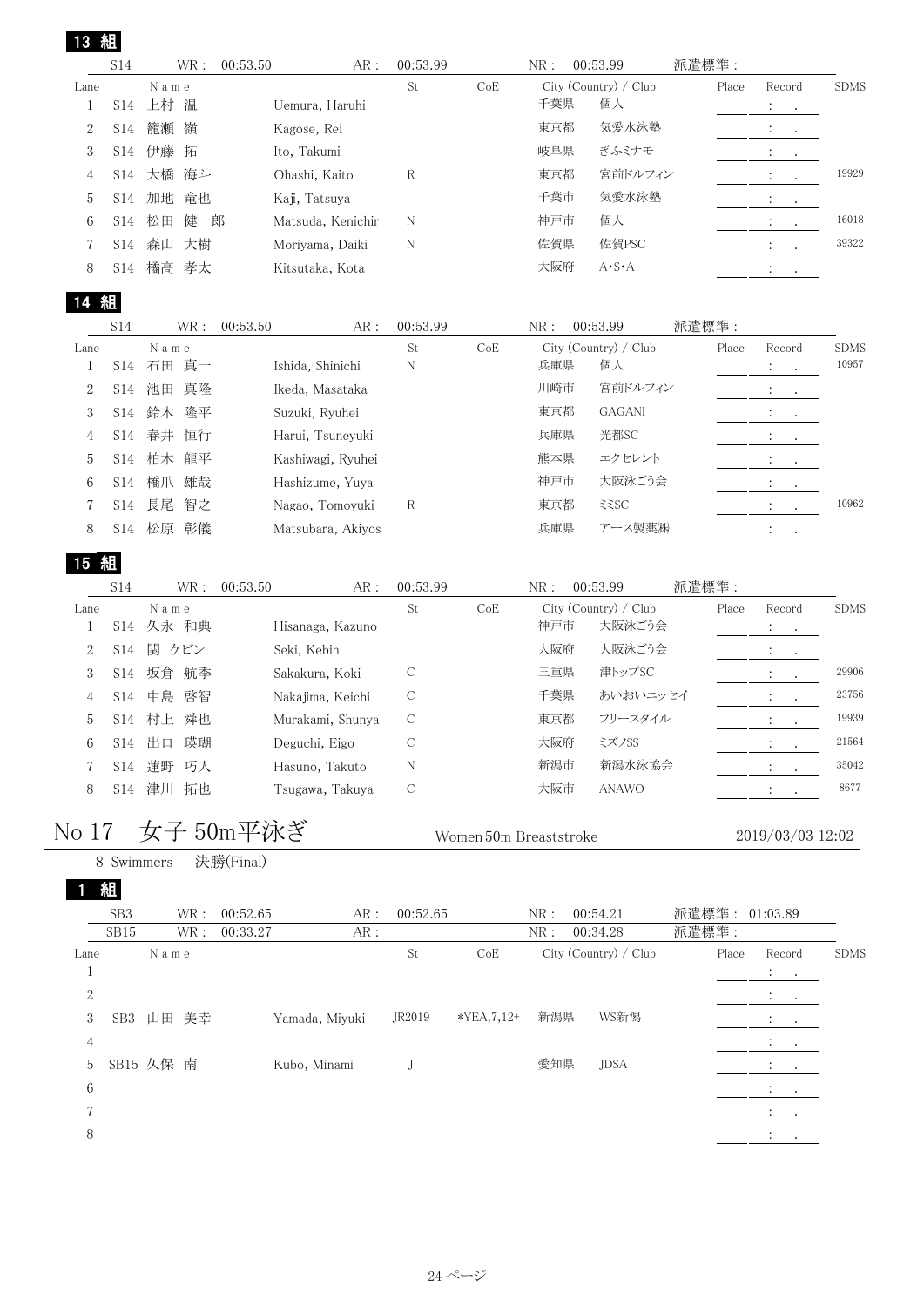## 男子 Men No 18 50m平泳ぎ 50m Breaststroke 2019/03/03 12:07

Swimmers 決勝(Final)

#### 8 Swimmers 1 組

|      | <b>THE</b>      |           |     |          |                  |          |             |      |                       |       |       |                                                                                         |        |             |
|------|-----------------|-----------|-----|----------|------------------|----------|-------------|------|-----------------------|-------|-------|-----------------------------------------------------------------------------------------|--------|-------------|
|      | SB <sub>3</sub> |           | WR: | 00:47.54 | AR:              | 00:47.54 |             | NR:  | 00:48.49              | 派遣標準: |       | 00:53.49                                                                                |        |             |
|      | SB15            |           | WR: | 00:29.22 | AR:              |          |             | NR:  | 00:31.11              | 派遣標準: |       |                                                                                         |        |             |
| Lane |                 | Name      |     |          |                  | St       | CoE         |      | City (Country) / Club |       | Place | Record                                                                                  |        | <b>SDMS</b> |
|      |                 |           |     |          |                  |          |             |      |                       |       |       | $\mathcal{I}^{\mathcal{I}}$ , $\mathcal{I}^{\mathcal{I}}$ , $\mathcal{I}^{\mathcal{I}}$ |        |             |
| 2    |                 | SB3 鈴木 孝幸 |     |          | Suzuki, Takayuki | C        | $YA3,5,12+$ | 千葉県  | <b>GOLDWIN</b>        |       |       | $\mathbb{R}^n \times \mathbb{R}^n$                                                      |        | 3713        |
| 3    |                 |           |     |          |                  |          |             |      |                       |       |       | $\mathcal{L}_{\rm{max}}$                                                                |        |             |
| 4    | SB15 池田         |           | 伊吹  |          | Ikeda, Ibuki     |          |             | 静岡県  | 静岡ぱしどる                |       |       |                                                                                         |        |             |
| 5    |                 | SB15 木下 徹 |     |          | Kinoshita, Toru  |          |             | 名古屋市 | 個人(名古屋市)              |       |       | $\mathcal{L} = \{1, \ldots, n\}$                                                        |        |             |
| 6    |                 |           |     |          |                  |          |             |      |                       |       |       | $\mathcal{L}^{\text{max}}$ .                                                            |        |             |
|      |                 |           |     |          |                  |          |             |      |                       |       |       | $\mathcal{L}^{\text{max}}$ .                                                            |        |             |
| 8    |                 |           |     |          |                  |          |             |      |                       |       |       | $\cdot$                                                                                 | $\sim$ |             |
|      |                 |           |     |          |                  |          |             |      |                       |       |       |                                                                                         |        |             |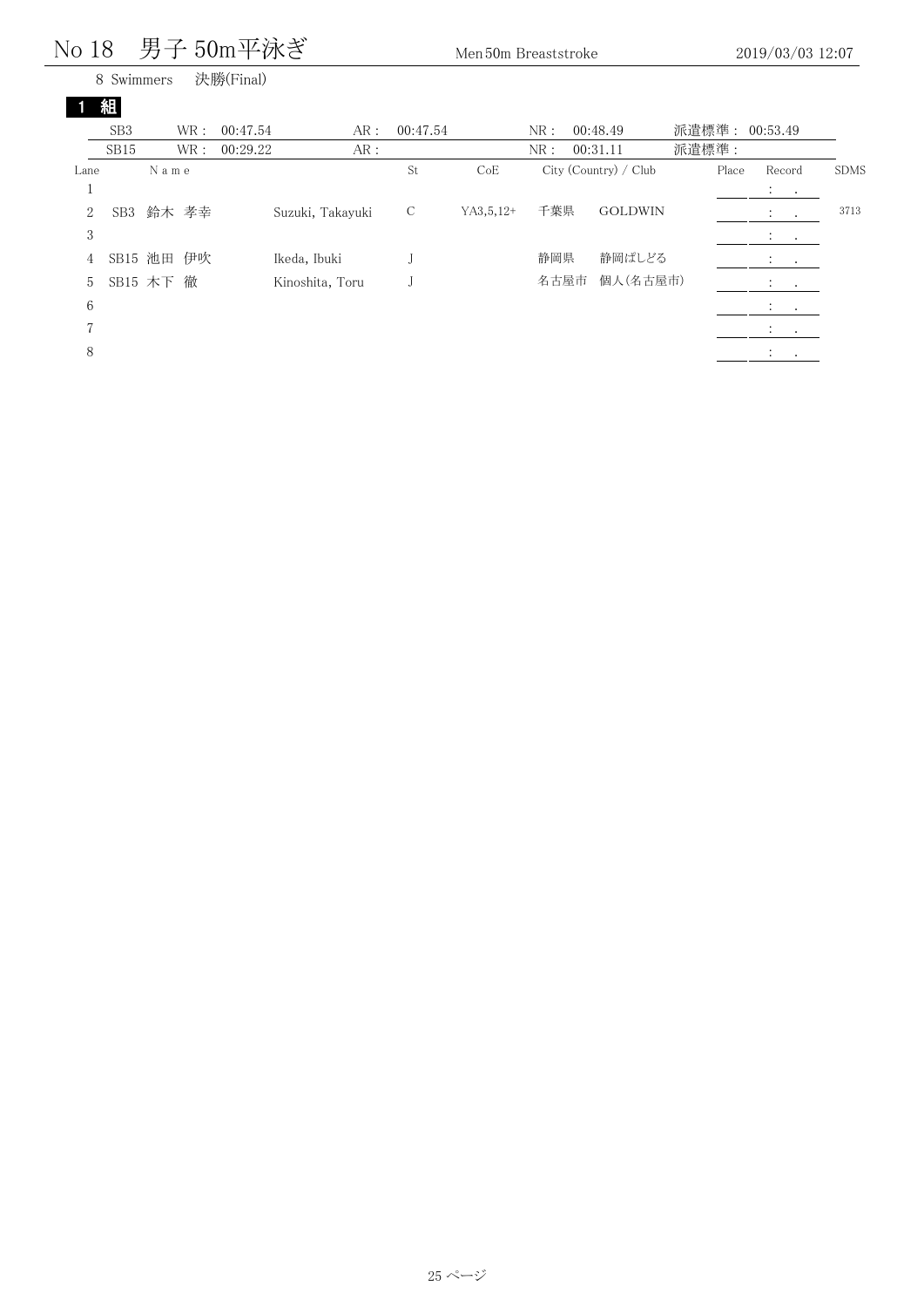#### $\overline{\mathcal{F}}$ 子 100m平泳ぎ  $_{\text{Women}}$  $\rm No~19~~$ 女子  $\rm 100m$ 平泳ぎ  $\rm W$ omen $\rm 100m$  Breaststroke  $\rm 2019/03/03~13:10$

|  | 32 Swimmers | 決勝(Final) |
|--|-------------|-----------|
|--|-------------|-----------|

|                | 組               |           |          |                |          |        |                       |         |       |                                                         |             |
|----------------|-----------------|-----------|----------|----------------|----------|--------|-----------------------|---------|-------|---------------------------------------------------------|-------------|
|                | SB <sub>5</sub> | WR :      | 01:33.85 | AR:            | 01:45.21 |        | NR:<br>02:02.68       |         | 派遣標準: | 01:47.34                                                |             |
|                | SB <sub>6</sub> | WR :      | 01:33.63 | AR:            | 01:47.84 |        | NR:<br>01:47.84       |         | 派遣標準: | 01:46.13                                                |             |
|                | SB7             | WR :      | 01:28.13 | AR:            | 01:35.51 |        | NR:<br>01:58.15       |         | 派遣標準: | 01:38.93                                                |             |
|                | SB <sub>8</sub> | WR:       | 01:17.17 | AR:            | 01:25.87 |        | NR:<br>01:25.87       |         | 派遣標準: | 01:26.33                                                |             |
|                | SB <sub>9</sub> | WR :      | 01:12.42 | AR:            | 01:18.81 |        | NR:<br>01:25.37       |         | 派遣標準: | 01:21.00                                                |             |
| Lane           |                 | Name      |          |                | St       | CoE    | City (Country) / Club |         | Place | Record                                                  | <b>SDMS</b> |
|                |                 |           |          |                |          |        |                       |         |       | $\mathcal{L}_{\text{max}}$ , $\mathcal{L}_{\text{max}}$ |             |
| 2              | SB5             | 由井 真緒里    |          | Yui, Maori     | R        | $12+$  | 群馬県                   | 前橋西高校   |       | ÷<br>$\sim$                                             | 30507       |
| 3              | SB <sub>6</sub> | 小池 さくら    |          | Koike, Sakura  | С        | $A12+$ | さいたま市                 | 日体大桜華   |       | $\mathcal{L} = \mathcal{L}$                             | 26524       |
| 4              | SB <sub>7</sub> | 鎌田<br>美希  |          | Kamada, Miki   | R        | $12+$  | 埼玉県<br>立教大            |         |       | ÷<br>$\sim$                                             | 11022       |
| 5              | SB8             | 宇津木<br>美都 |          | Utsugi, Mikuni | R2019    | 1,3,5  | 京都市                   | 個人(京都市) |       | $\mathbb{R}^n \times \mathbb{R}^n$                      | 30293       |
| 6              | SB9             | 果音<br>福田  |          | Fukuda, Kanon  | JR2020   | 1,3,5  | 北九州市                  | アクアダッシュ |       | $\ddot{\phantom{a}}$<br>$\sim 100$                      |             |
| $\overline{7}$ |                 |           |          |                |          |        |                       |         |       | <b>Contractor</b>                                       |             |
| 8              |                 |           |          |                |          |        |                       |         |       | $\bullet$<br>$\bullet$                                  |             |

#### 組

|      | SB11             |            | WR : | 01:23.02 | AR:              | 01:23.02          |                | NR: | 01:30.48              | 派遣標準: 01:33.22 |       |                                                             |                                                               |             |
|------|------------------|------------|------|----------|------------------|-------------------|----------------|-----|-----------------------|----------------|-------|-------------------------------------------------------------|---------------------------------------------------------------|-------------|
|      | SB <sub>13</sub> |            | WR : | 01:09.57 | AR:              | 01:09.57          |                | NR: | 01:22.08              | 派遣標準: 01:21.18 |       |                                                             |                                                               |             |
| Lane |                  | Name       |      |          |                  | St                | CoE            |     | City (Country) / Club |                | Place | Record                                                      |                                                               | <b>SDMS</b> |
|      |                  |            |      |          |                  |                   |                |     |                       |                |       | <b>Contract</b>                                             |                                                               |             |
| 2    |                  | SB11 遠藤 珠美 |      |          | Endo, Tamami     |                   |                | 東京都 | 東京4TC                 |                |       |                                                             | $\mathcal{L}^{\text{max}}$ , where $\mathcal{L}^{\text{max}}$ |             |
| 3    |                  |            |      |          |                  |                   |                |     |                       |                |       | $\cdot$                                                     | $\sim$                                                        |             |
| 4    |                  | SB13 辻内 彩野 |      |          | Tsujiuchi, Ayano | R <sub>2020</sub> | $\overline{0}$ | 東京都 | OSSO南砂                |                |       |                                                             |                                                               | 36463       |
| 5    |                  | SB13 小倉 千佳 |      |          | Ogura, Chika     | JR2020            | $\mathbf{0}$   | 千葉県 | 東京4TC                 |                |       | <b>All Cards</b>                                            |                                                               |             |
| 6    |                  |            |      |          |                  |                   |                |     |                       |                |       | $\mathcal{A}^{\mathcal{A}}$ and $\mathcal{A}^{\mathcal{A}}$ |                                                               |             |
|      |                  |            |      |          |                  |                   |                |     |                       |                |       | <b>Contract</b>                                             |                                                               |             |
| 8    |                  |            |      |          |                  |                   |                |     |                       |                |       | $\ddot{\cdot}$                                              |                                                               |             |
|      |                  |            |      |          |                  |                   |                |     |                       |                |       |                                                             |                                                               |             |

#### 組

|                | SB14 |             | WR: | 01:12.61 | AR:              | 01:17.42 |     | NR: | 01:22.35              | 派遣標準: 01:22.73 |           |        |             |
|----------------|------|-------------|-----|----------|------------------|----------|-----|-----|-----------------------|----------------|-----------|--------|-------------|
| Lane           |      | Name        |     |          |                  | St       | CoE |     | City (Country) / Club | Place          | Record    |        | <b>SDMS</b> |
|                |      |             |     |          |                  |          |     |     |                       |                | $\bullet$ | $\sim$ |             |
| 2              |      | SB14 前田 眸   |     |          | Maeda, Hitomi    |          |     | 大阪市 | $A \cdot S \cdot A$   |                |           |        |             |
| 3              |      | SB14 長内 春香  |     |          | Osanai, Haruka   | N        |     | 秋田県 | 個人                    |                |           |        | 20918       |
| $\overline{4}$ |      | SB14 箕浦 のどか |     |          | Minora, Nodoka   |          |     | 大阪市 | 大阪泳ごう会                |                |           |        |             |
| 5              |      | SB14 服部 綾香  |     |          | Hattori, Ayaka   |          |     | 岐阜県 | すくすく岐阜                |                |           |        |             |
| 6              |      | SB14 髙木 紗知  |     |          | Takagi, Sachi    | R        |     | 大阪市 | BIG鶴見                 |                |           |        | 35064       |
|                |      | SB14 藤谷 実咲  |     |          | Fujitani, Misaki |          |     | 兵庫県 | 光都SC                  |                |           |        |             |
| 8              |      |             |     |          |                  |          |     |     |                       |                |           |        |             |

|      | SB14 | WR :        | 01:12.61      | AR:              | 01:17.42      |     | NR : | 01:22.35              | 派遣標準: 01:22.73 |                                |             |
|------|------|-------------|---------------|------------------|---------------|-----|------|-----------------------|----------------|--------------------------------|-------------|
| Lane |      | Name        |               |                  | St            | CoE |      | City (Country) / Club | Place          | Record                         | <b>SDMS</b> |
|      |      | SB14 小祝 千果  | Koiwai, Chika |                  |               |     | 長野県  | 長野PSC                 |                | $\ddot{\phantom{0}}$<br>$\sim$ |             |
| 2    |      | SB14 小島 江梨  | Kojima, Eri   |                  | R             |     | 奈良県  | 個人                    |                |                                | 10955       |
| 3    |      | SB14 渡邉 麗美  |               | Watanabe, Remi   | $\mathcal{C}$ |     | 川崎市  | NECGSC溝の口             |                |                                | 17825       |
| 4    |      | SB14 芹澤 美希香 |               | Serizawa, Mikika | R             |     | 横浜市  | 宮前ドルフィン               |                |                                | 39319       |
| 5    |      | SB14 出口 舞   | Deguchi, Mai  |                  | R             |     | 川崎市  | 宮前ドルフィン               |                |                                | 31308       |
| 6    |      | SB14 北野 安美紗 | Kitano, Amisa |                  | R             |     | 奈良県  | ル・登美ヶ丘                |                |                                | 33185       |
|      |      | SB14 小川 春菜  |               | Ogawa, Haruna    | N             |     | 愛知県  | トヨタループス               |                |                                | 33269       |
| 8    |      | SB14 安藤 渉   | Ando, Ayumi   |                  |               |     | 千葉県  | 個人                    |                |                                |             |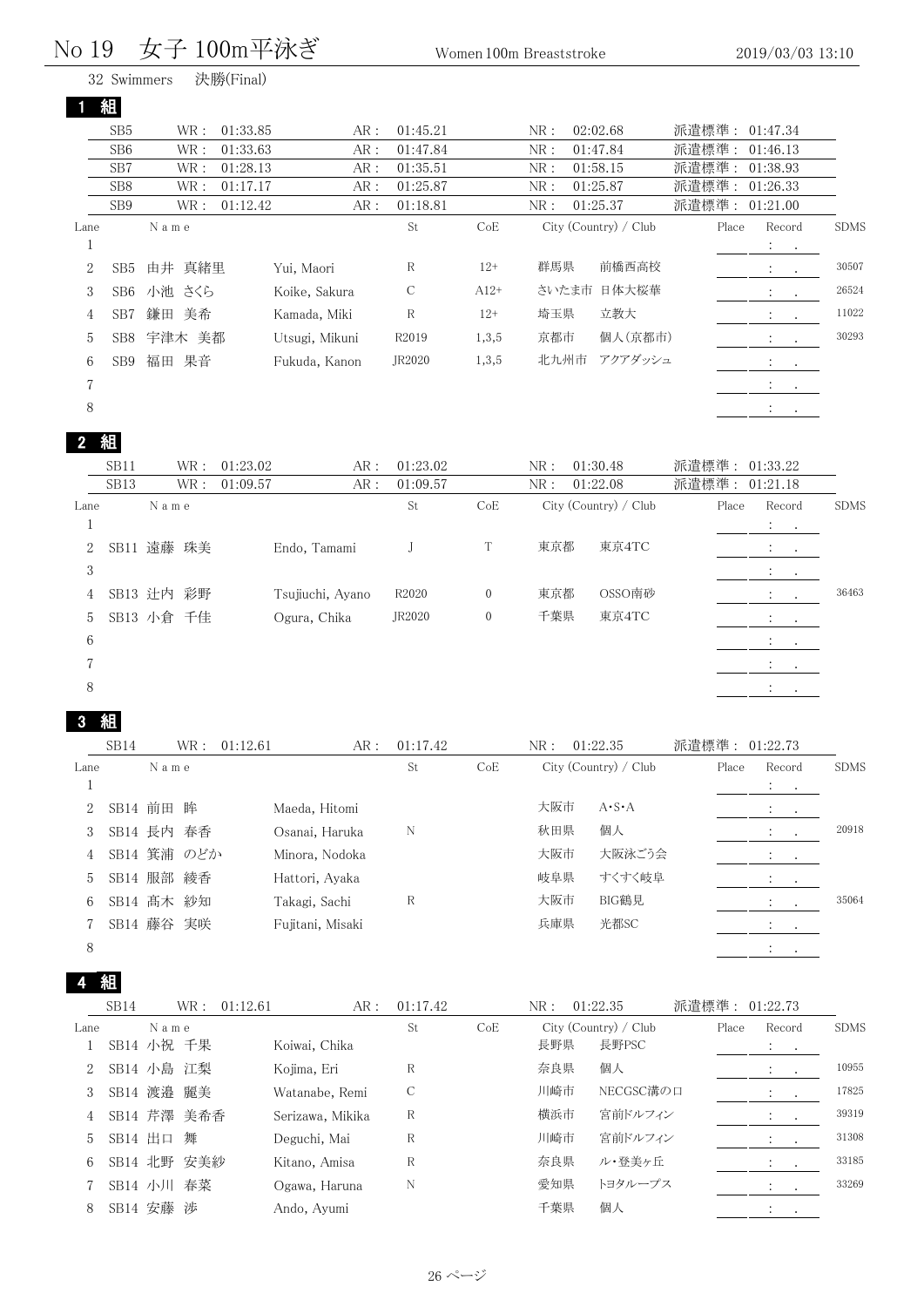## No 20 男子 100m平泳ぎ <sub>Men 100m Breaststroke</sub> <sub>2019/03/03 13:27</sub>

Swimmers 決勝(Final)

|      | SB4             | WR:      | 01:32.27 | AR:             | 01:32.38      |             | NR:  | 02:04.79              | 派遣標準: 01:51.50 |                                                                                         |             |
|------|-----------------|----------|----------|-----------------|---------------|-------------|------|-----------------------|----------------|-----------------------------------------------------------------------------------------|-------------|
|      | SB <sub>6</sub> | WR:      | 01:18.71 | AR:             | 01:21.23      |             | NR:  | 01:24.85              | 派遣標準:          | 01:26.82                                                                                |             |
|      | SB7             | WR:      | 01:12.50 | AR:             | 01:20.21      |             | NR:  | 01:21.97              | 派遣標準: 01:23.04 |                                                                                         |             |
| Lane |                 | Name     |          |                 | St            | CoE         |      | City (Country) / Club | Place          | Record                                                                                  | <b>SDMS</b> |
|      | SB <sub>4</sub> | 昌矢<br>小石 |          | Koishi, Masaya  | JR2019        | A1,3,5,12   | 横浜市  | 宮前ドルフィン               |                | $\mathcal{I}^{\mathcal{I}}$ , $\mathcal{I}^{\mathcal{I}}$ , $\mathcal{I}^{\mathcal{I}}$ |             |
| 2    |                 |          |          |                 |               |             |      |                       |                |                                                                                         |             |
| 3    | SB6             | 田中<br>映伍 |          | Tanaka, Eigo    | JR2019        | AEY7        | 神奈川県 | 個人(神奈川県)              |                | $\mathcal{L}_{\text{max}}$ , $\mathcal{L}_{\text{max}}$                                 |             |
| 4    | SB6             | 中村       | 智太郎      | Nakamura, Tomot | $\mathcal{C}$ | YEA7        | 和歌山県 | 日阪製作所                 |                | $\ddot{\cdot}$<br>$\cdot$                                                               | 4426        |
| 5.   | SB6             | 純矢<br>浜本 |          | Hamamoto, Junya | $\mathcal{C}$ | AEY 7       | 横浜市  | 東海大学                  |                | $\ddot{\phantom{1}}$                                                                    | 22602       |
| 6    |                 |          |          |                 |               |             |      |                       |                | $\ddot{\phantom{0}}$<br>$\sim$                                                          |             |
|      | SB <sub>7</sub> | 祐也<br>作田 |          | Sakuda, Yuya    | R             | $1,3,5,12+$ | 熊本県  | 熊本学園大学                |                | $\ddot{\cdot}$                                                                          | 15092       |
| 8.   | SB7             | 近藤<br>薫  |          | Kondo, Kaoru    | IR2019        | $12+$       | 岐阜県  | 岐阜GUSH                |                | ٠<br>$\cdot$                                                                            |             |

組

|                | SB <sub>8</sub> | WR:      | 01:07.01 | AR:                | 01:11.74 |       | NR: | 01:17.68              | 派遣標準: 01:15.58 |                                                           |             |
|----------------|-----------------|----------|----------|--------------------|----------|-------|-----|-----------------------|----------------|-----------------------------------------------------------|-------------|
|                | SB <sub>8</sub> | WR :     | 01:07.01 | AR:                | 01:11.74 |       | NR: | 01:17.68              | 派遣標準:          | 01:15.58                                                  |             |
| Lane           |                 | Name     |          |                    | St       | CoE   |     | City (Country) / Club | Place          | Record                                                    | <b>SDMS</b> |
|                |                 |          |          |                    |          |       |     |                       |                | Albany S                                                  |             |
| $\overline{2}$ | SB8             | 佐久間 勇人   |          | Sakuma, Hayato     | JR       | $12+$ | 千葉県 | チバミラクルズ               |                | $\mathcal{L}_{\text{max}}$ , $\mathcal{L}_{\text{max}}$   |             |
| 3              | SB8             | 石橋 武士    |          | Ishibashi, Takeshi |          | 1,3,5 | 佐賀県 | 個人(佐賀県)               |                | $\Delta \sim 100$                                         |             |
| 4              | SB8             | 拓朗<br>山田 |          | Yamada, Takuro     | C        | 1,3,5 | 東京都 | NTTドコモ                |                | $1 - 1$                                                   | 5890        |
| 5              | SB8             | 池田<br>浩昭 |          | Ikeda, Hiroaki     |          | 1,3,5 | 東京都 | 東京ラッコ                 |                | $\mathcal{L}_{\rm{max}}$                                  |             |
| 6              |                 |          |          |                    |          |       |     |                       |                | $\mathcal{A}^{\mathcal{A}}$ , $\mathcal{A}^{\mathcal{A}}$ |             |
|                |                 |          |          |                    |          |       |     |                       |                | $\mathcal{L}_{\rm{max}}$                                  |             |
| 8              |                 |          |          |                    |          |       |     |                       |                | $\ddot{\phantom{0}}$<br>$\bullet$                         |             |
|                |                 |          |          |                    |          |       |     |                       |                |                                                           |             |

## 組

|      | SB <sub>9</sub> | WR :     | AR:<br>01:04.02  | 01:07.12 |                | NR: | 01:22.03              | 派遣標準: 01:10.79 |                                        |             |
|------|-----------------|----------|------------------|----------|----------------|-----|-----------------------|----------------|----------------------------------------|-------------|
|      | SB15            | WR :     | 01:03.51<br>AR:  |          |                | NR: | 01:06.04              | 派遣標準:          |                                        |             |
| Lane |                 | Name     |                  | St       | CoE            |     | City (Country) / Club | Place          | Record                                 | <b>SDMS</b> |
|      | SB <sub>9</sub> | 広蔵<br>尾高 | Odaka, Hirozo    | JR       | 2,4,9          | 群馬県 | ぐんま障水協                |                | $\mathbb{C}[\underline{\mathcal{A}}]$  |             |
| 2    | SB <sub>9</sub> | 幸雄<br>原口 | Haraguchi, Yukio |          | $*9$           | 長崎県 | ISS諫早                 |                | $\mathcal{L}_{\text{max}}$ .           |             |
| 3    | SB <sub>9</sub> | 佐藤<br>雄祐 | Sato, Yusuke     |          | $\overline{0}$ | 千葉県 | チバミラクルズ               |                | <b>Alberta Control</b>                 |             |
| 4    | SB <sub>9</sub> | 上園<br>温太 | Uezono, Onta     | JR2021   | 8              | 神戸市 | 神戸楽泳会                 |                | <b>All Control</b>                     |             |
| 5    | SB9             | 小城 琉夏    | Kojo, Ruka       | L        | 1,3,5          | 大阪市 | 大阪およごう会               |                | $\mathbf{A} = \mathbf{A} + \mathbf{A}$ |             |
| 6    | SB <sub>9</sub> | 夢翔<br>井戸 | Ido, Yumeto      | LR2020   | $*1,5$         | 岐阜県 | 岐阜GUSH                |                | $\mathbf{a}$ , and $\mathbf{a}$        |             |
|      |                 |          |                  |          |                |     |                       |                | <b>Allen Art</b>                       |             |
| 8    | SB15 池田         | 伊吹       | Ikeda, Ibuki     |          |                | 静岡県 | 静岡ぱしどる                |                | $\bullet$                              |             |

|      | SB11             | WR:        | AR:<br>01:10.08 | 01:10.08          |                | NR:<br>01:10.90       | 派遣標準: | 01:19.50                                                    |             |
|------|------------------|------------|-----------------|-------------------|----------------|-----------------------|-------|-------------------------------------------------------------|-------------|
|      | SB <sub>12</sub> | WR :       | AR:<br>01:04.07 | 01:08.62          |                | NR:<br>01:19.44       | 派遣標準: | 01:12.61                                                    |             |
|      | SB <sub>13</sub> | WR :       | AR:<br>01:03.58 | 01:04.94          |                | NR:<br>01:14.48       | 派遣標準: | 01:10.48                                                    |             |
| Lane |                  | Name       |                 | St                | CoE            | City (Country) / Club | Place | Record                                                      | <b>SDMS</b> |
|      |                  | SB11 山本 浩二 | Yamamoto, Koji  | R <sub>2019</sub> | TB             | 北海道<br>個人(北海道)        |       | $1 - 1$                                                     | 22600       |
| 2    |                  |            |                 |                   |                |                       |       | $\mathcal{X}=\mathcal{X}$                                   |             |
| 3    |                  | SB11 木村 敬一 | Kimura, Keiichi | C                 | TB             | 東京都<br>東京ガス(株)        |       | $\mathcal{I}=\mathcal{I}$ .                                 | 6597        |
| 4    |                  |            |                 |                   |                |                       |       | <b>All Contracts</b>                                        |             |
| 5    | SB12             | 中村 祐貴      | Nakamura, Yuki  | JR2021            | T              | 東京トリトン<br>埼玉県         |       | $\mathcal{L}^{\text{max}}$ , and $\mathcal{L}^{\text{max}}$ |             |
| 6    |                  |            |                 |                   |                |                       |       | $\mathcal{L}_{\text{max}}$ and $\mathcal{L}_{\text{max}}$   |             |
|      | SB13 水野          | 徹          | Mizuno, Toru    | JR2019            | $\overline{0}$ | 新潟県<br>WS新潟           |       | <b>Service</b> State                                        |             |
| 8    |                  |            |                 |                   |                |                       |       | G.<br>$\bullet$                                             |             |
|      |                  |            |                 |                   |                |                       |       |                                                             |             |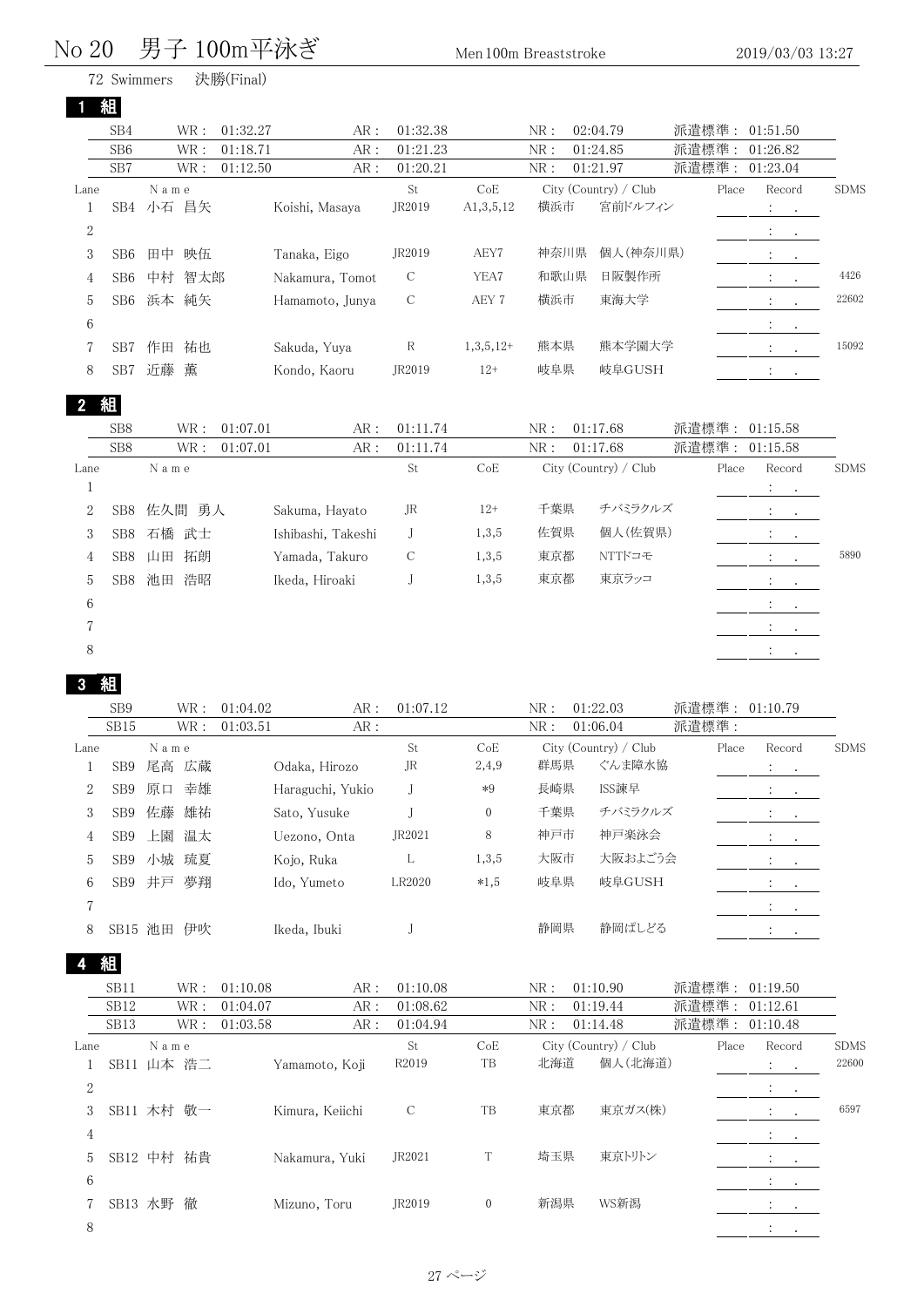| 5                 | 組                  |                             |                                    |                |     |            |                                   |                |                             |             |
|-------------------|--------------------|-----------------------------|------------------------------------|----------------|-----|------------|-----------------------------------|----------------|-----------------------------|-------------|
|                   | SB14               | 01:06.24<br>WR :            | AR:                                | 01:07.47       |     | NR:        | 01:06.69                          | 派遣標準: 01:09.81 |                             |             |
| Lane              |                    | N a m e                     |                                    | St             | CoE |            | City (Country) / Club             | Place          | Record                      | <b>SDMS</b> |
| $\mathbf{1}$      |                    | SB14 本郷<br>雅博               | Hongo, Masahiro                    | Ν              |     | 横浜市        | 宮前ドルフィン                           |                | ÷<br>$\bullet$              | 10963       |
| $\mathbf{2}$<br>3 | SB14 石田<br>SB14 田中 | 悠真<br>陽如                    | Ishida, Yuma                       | Ν              |     | 三重県<br>青森県 | 個人<br>個人                          |                | $\ddot{\cdot}$<br>$\bullet$ | 19930       |
|                   |                    | SB14 妻井 一真                  | Tanaka, Haruyuki                   |                |     | 大阪府        | 個人                                |                | $\ddot{\phantom{0}}$        |             |
| 4<br>5            |                    | SB14 髙柳<br>春貴               | Tsumai, Kazuma<br>Takayanagi, Haru | ${\mathbf R}$  |     | 浜松市        | ぺんぎん村                             |                | $\ddot{\cdot}$<br>$\bullet$ | 8680        |
| 6                 |                    | SB14 井上 幹太                  | Inoe, Kanta                        |                |     | 兵庫県        | 光都SC                              |                | $\ddot{\cdot}$              |             |
| 7                 |                    | SB14 鈴木 琢人                  | Suzuki, Takuto                     |                |     | 岐阜県        | 岐阜GUSH                            |                | $\bullet$                   |             |
| $8\,$             |                    |                             |                                    |                |     |            |                                   |                | $\ddot{\cdot}$              |             |
|                   |                    |                             |                                    |                |     |            |                                   |                | $\bullet$                   |             |
| -6                | 組                  |                             |                                    |                |     |            |                                   |                |                             |             |
| Lane              | SB14               | WR :<br>01:06.24<br>N a m e | AR:                                | 01:07.47<br>St | CoE | NR:        | 01:06.69<br>City (Country) / Club | 派遣標準:<br>Place | 01:09.81<br>Record          | <b>SDMS</b> |
| $\mathbf{1}$      |                    | SB14 久永 和典                  | Hisanaga, Kazuno                   |                |     | 神戸市        | 大阪泳ごう会                            |                | $\bullet$                   |             |
| $\mathbf{2}$      |                    | SB14 伊達木 文矢                 | Dateki, Fumiya                     |                |     | 東京都        | 宮前ドルフィン                           |                | $\ddot{\cdot}$<br>$\bullet$ |             |
| 3                 |                    | SB14 山副<br>陽智               | Yamazoe, Sorachi                   |                |     | 京都市        | 個人                                |                | $\ddot{\cdot}$<br>$\bullet$ |             |
| 4                 | SB14 山中            | 優輝                          | Yamanaka, Yuki                     | ${\mathbf R}$  |     | 仙台市        | 個人                                |                | $\ddot{\cdot}$              | 24337       |
| 5                 | SB14 佐藤            | 友愉                          | Sato, Yuyu                         |                |     | 相模原市       | まんぼう相模                            |                | $\cdot$                     |             |
| 6                 |                    | SB14 上村<br>温                | Uemura, Haruhi                     |                |     | 千葉県        | 個人                                |                | $\ddot{\cdot}$<br>$\bullet$ |             |
| 7                 | SB14 小川            | 知樹                          | Ogawa, Tomoki                      |                |     | 東京都        | おともだちS                            |                | $\bullet$                   |             |
| 8                 |                    | SB14 橋爪 雄哉                  | Hashizume, Yuya                    |                |     | 神戸市        | 大阪泳ごう会                            |                | $\ddot{\cdot}$<br>$\bullet$ |             |
|                   | 組<br>SB14          | 01:06.24<br>WR :            | AR:                                | 01:07.47       |     | NR:        | 01:06.69                          | 派遣標準: 01:09.81 |                             |             |
| Lane<br>1         |                    | N a m e<br>SB14 伊藤<br>有稀    | Ito, Yuki                          | St             | CoE | 岐阜県        | City (Country) / Club<br>ぎふミナモ    | Place          | Record<br>÷<br>$\bullet$    | <b>SDMS</b> |
| 2                 | SB14 岩田            | 章史                          | Iwata, Akifumi                     |                |     | 横浜市        | 個人                                |                | $\ddot{\cdot}$<br>$\bullet$ |             |
| 3                 | SB14 前田            | 龍佑                          | Maeda, Ryusuke                     | $\rm N$        |     | 静岡市        | 静岡ぱしどる                            |                | :<br>$\ddot{\phantom{0}}$   | 35215       |
| 4                 |                    | SB14 勝部<br>颯馬               | Katsube, Soma                      |                |     | 大阪府        | 大阪泳ごう会                            |                | $\ddot{\cdot}$<br>$\bullet$ |             |
| 5                 |                    | SB14 佐久間 悠                  | Sakuma, Yu                         |                |     | 広島市        | 個人                                |                |                             |             |
| 6                 |                    | SB14 松田 天空                  | Matsuda, Anku                      |                |     | 東京都        | GAGANI                            |                | $\ddot{\cdot}$              |             |
| 7                 |                    | SB14 宮野<br>義基               | Miyano, Yoshiki                    |                |     | 横浜市        | 宮前ドルフィン                           |                | $\bullet$                   |             |
| 8                 |                    | SB14 福留 竜平                  | Fukudome, Ryuhei                   | N              |     | 愛知県        | 小原建設                              |                | $\bullet$                   | 10956       |
| 8                 | 組                  |                             |                                    |                |     |            |                                   |                |                             |             |
|                   | SB14               | WR :<br>01:06.24            | AR:                                | 01:07.47       |     | NR:        | 01:06.69                          | 派遣標準:          | 01:09.81                    |             |
| Lane              |                    | N a m e                     |                                    | St             | CoE |            | City (Country) / Club             | Place          | Record                      | <b>SDMS</b> |
| $\mathbf{1}$      |                    | SB14 弓削 陽介                  | Yuge, Yosuke                       |                |     | 滋賀県        | ビバ                                |                |                             |             |
| 2                 |                    | SB14 津川<br>拓也               | Tsugawa, Takuya                    | С              |     | 大阪市        | ANAWO                             |                | $\ddot{\cdot}$<br>$\bullet$ | 8677        |
| 3                 |                    | SB14 角尾 具洸                  | Tsunoo, Tomohiro                   | Ν              |     | 川崎市        | 宮前ドルフィン                           |                | $\ddot{\phantom{0}}$        | 19938       |
| 4                 |                    | SB14 出口<br>瑛瑚               | Deguchi, Eigo                      | С              |     | 大阪府        | ミズノSS                             |                | $\bullet$                   | 21564       |
| 5                 |                    | SB14 村松<br>諒                | Muramatsu, Ryo                     | R              |     | 浜松市        | ぺんぎん村                             |                | $\cdot$                     | 8676        |
| 6                 |                    | SB14 坂倉 航季                  | Sakakura, Koki                     | С              |     |            | 津トップSC                            |                |                             | 29906       |
|                   |                    |                             |                                    |                |     | 三重県        |                                   |                | $\bullet$                   |             |
| 7                 |                    | SB14 宮本 和裕                  | Miyamoto, Kazuhi                   |                |     | 東京都        | おともだちS                            |                | $\bullet$                   |             |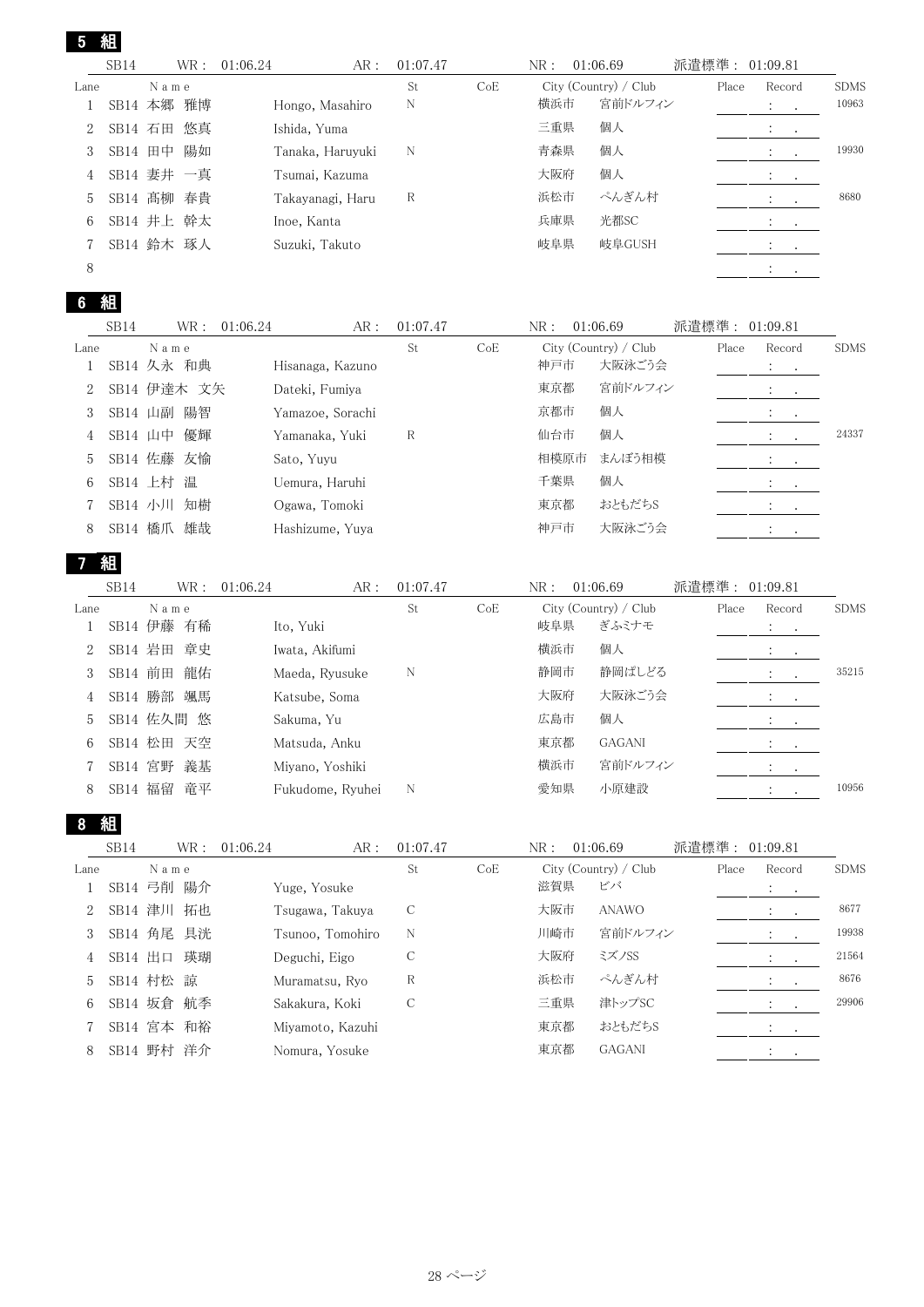|      | SB14 | WR :          | 01:06.24<br>AR : | 01:07.47 |     | NR : | 01:06.69              | 派遣標準: 01:09.81 |                                                                                         |             |
|------|------|---------------|------------------|----------|-----|------|-----------------------|----------------|-----------------------------------------------------------------------------------------|-------------|
| Lane |      | Name          |                  | St       | CoE |      | City (Country) / Club | Place          | Record                                                                                  | <b>SDMS</b> |
|      |      | SB14 吉野 裕斗    | Yoshino, Yuto    | N        |     | 名古屋市 | ぴぃ〜すSC                |                | $\mathcal{I}^{\mathcal{I}}$ , $\mathcal{I}^{\mathcal{I}}$ , $\mathcal{I}^{\mathcal{I}}$ | 35214       |
|      |      | SB14 林田<br>泰河 | Hayashida, Taiga | С        |     | 横浜市  | 宮前ドルフィン               |                | $\ddot{\phantom{1}}$<br>$\sim$                                                          | 10967       |
| 3    |      | SB14 加古 敏矢    | Kako, Toshiva    | C        |     | 愛知県  | トヨタループス               |                | $\ddot{\cdot}$<br>$\cdot$                                                               | 31441       |
| 4    |      | SB14 山口 尚秀    | Yamaguchi, Naohi | R        |     | 愛媛県  | ジーアップ                 |                | $\sim$ 100 $\pm$                                                                        | 41361       |
| 5    |      | SB14 東海林 大    | Tokairin, Dai    | C        |     | 山形県  | 三菱商事                  |                | $\ddot{\cdot}$                                                                          | 28497       |
| 6    |      | SB14 田中<br>康大 | Tanaka, Yasuhiro | С        |     | 千葉市  | 気愛水泳塾                 |                |                                                                                         | 10959       |
|      |      | SB14 廣田 真一    | Hirota, Shinichi | R        |     | 堺市   | ㈱イケテイ                 |                | $\ddot{\cdot}$                                                                          | 21565       |
| 8    |      | SB14 角井 俊生    | Kakui, Toshiki   |          |     | 富山県  | 個人                    |                |                                                                                         |             |
|      |      |               |                  |          |     |      |                       |                |                                                                                         |             |

### $\rm No~21$  女子 5 $\rm 50m$ バタフライ  $_{\rm Women\,50m}$  Butterfly 2019/03/03 14:07

|                |                 | 8 Swimmers | 予選(Heat)          |     |                   |       |     |                       |                |       |                                                                                         |             |
|----------------|-----------------|------------|-------------------|-----|-------------------|-------|-----|-----------------------|----------------|-------|-----------------------------------------------------------------------------------------|-------------|
|                | 組               |            |                   |     |                   |       |     |                       |                |       |                                                                                         |             |
|                | S7              | WR:        | 00:33.81          | AR: | 00:34.47          |       | NR: | 00:49.65              | 派遣標準: 00:38.23 |       |                                                                                         |             |
|                | S15             | WR:        | 00:28.30          | AR: |                   |       | NR: | 00:29.66              | 派遣標準:          |       |                                                                                         |             |
| Lane           |                 | Name       |                   |     | St                | CoE   |     | City (Country) / Club |                | Place | Record                                                                                  | <b>SDMS</b> |
| 1              |                 |            |                   |     |                   |       |     |                       |                |       | $\mathcal{I}^{\mathcal{A}}$ , $\mathcal{I}^{\mathcal{A}}$ , $\mathcal{I}^{\mathcal{A}}$ |             |
| 2              | S7              | 優菜<br>近江   | Omi, Yuna         |     | R <sub>2023</sub> | $12+$ | 福井県 | ブレイヴ福井                |                |       | $\cdot$                                                                                 | 33110       |
| 3              | S7              | 西田<br>杏    | Nishida, An       |     |                   |       | 埼玉県 | 東京学芸大学                |                |       | $\mathcal{L} = \mathcal{L}$                                                             | 19803       |
| $\overline{4}$ |                 |            |                   |     |                   |       |     |                       |                |       | $\mathcal{L} = \mathcal{L}$                                                             |             |
| 5              | S <sub>15</sub> | 郁葉<br>中東   | Nakahigashi, Ikuh |     |                   |       | 長野県 | 松商学園                  |                |       | $\mathcal{L}^{\text{max}}$ , $\mathcal{L}^{\text{max}}$                                 |             |
| 6              | S15             | 琉那<br>吉田   | Yoshida, Runa     |     |                   |       | 愛知県 | <b>JDSA</b>           |                |       | $\mathcal{L}^{\text{max}}$ , $\mathcal{L}^{\text{max}}$                                 |             |
| 7              | S15             | 岸野<br>桜    | Kishino, Sakura   |     |                   |       | 岐阜県 | 岐阜GUSH                |                |       | <b>Service Control</b>                                                                  |             |
| 8              |                 |            |                   |     |                   |       |     |                       |                |       | $\ddot{\cdot}$<br>$\sim$                                                                |             |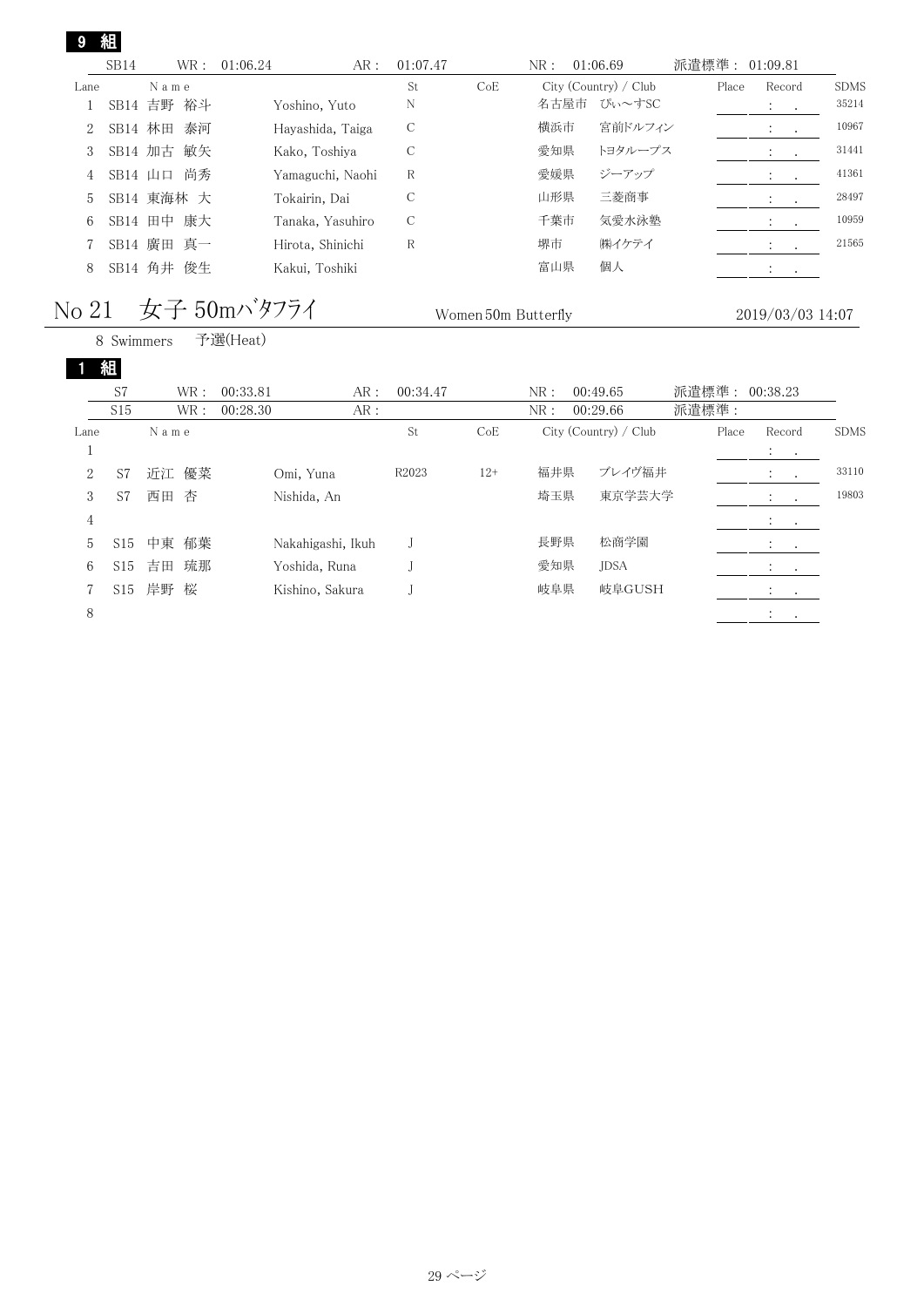## No 22 男子 50mバタフライ <sub>Men 50m</sub> Butterfly 2019/03/03 14:10

|  | 24 Swimmers | 決勝(Final) |
|--|-------------|-----------|
|--|-------------|-----------|

|                | 組              |         |                 |                   |          |              |      |                       |       |                                                                                                                                                     |            |             |
|----------------|----------------|---------|-----------------|-------------------|----------|--------------|------|-----------------------|-------|-----------------------------------------------------------------------------------------------------------------------------------------------------|------------|-------------|
|                | S <sub>5</sub> |         | 00:33.98<br>WR: | AR:               | 00:35.25 |              | NR:  | 00:46.35              | 派遣標準: | 00:39.45                                                                                                                                            |            |             |
|                | S7             |         | WR:<br>00:28.41 | AR:               | 00:28.41 |              | NR:  | 00:31.99              | 派遣標準: | 00:32.25                                                                                                                                            |            |             |
| Lane           |                | Name    |                 |                   | St       | CoE          |      | City (Country) / Club | Place | Record                                                                                                                                              |            | <b>SDMS</b> |
|                | S5             | 潔<br>坂口 |                 | Sakaguchi, Kiyosh |          | $A1,2,4,12+$ | 群馬県  | ぐんま障水協                |       | $\mathbf{A} = \mathbf{A} + \mathbf{A}$                                                                                                              |            |             |
| $\overline{2}$ | S5             | 田中      | 映伍              | Tanaka, Eigo      | JR2019   | AEY7         | 神奈川県 | 個人(神奈川県)              |       | $\ddot{\cdot}$                                                                                                                                      | $\sim 100$ |             |
| 3              | S5             | 菅原      | 紘汰              | Sugawara, Kota    | JR2019   | YEA7         | 秋田県  | ミラクルスイミー              |       | $\bullet$ .<br><br><br><br><br><br><br><br><br><br><br><br><br><br><br><br><br><br><br><br><br><br><br><br><br><br><br><br><br><br><br><br><br><br> |            |             |
| 4              | S5             | 楓<br>日向 |                 | Hinata, Kaede     | JR2019   | YEA7         | 横浜市  | 宮前ドルフィン               |       | $\ddot{\phantom{1}}$                                                                                                                                | $\sim$     |             |
| 5              | S7             | 小山      | 恭輔              | Oyama, Kyosuke    | R2020    | $1,2,4,12+$  | 東京都  | 日鉄住金P&E               |       |                                                                                                                                                     |            | 4339        |
| 6              | S7             | 風間      | 健太郎             | Kazama, Kentaro   | R        | $1,3,4,12+$  | 川崎市  | 桐蔭横浜大学                |       | $\ddot{\cdot}$                                                                                                                                      | $\sim$     | 19811       |
|                | S7             | 作田      | 祐也              | Sakuda, Yuya      | R        | $1,3,5,12+$  | 熊本県  | 熊本学園大学                |       | $\cdot$                                                                                                                                             | $\sim$     | 15092       |
| 8              | S7             | 聖<br>和田 |                 | Wada, Satoshi     | R        | $1,3,4,12+$  | 奈良県  | 大阪シーホース               |       | ٠                                                                                                                                                   |            | 20915       |

2 組

|                | S <sub>6</sub> | WR:      | 00:29.89<br>AR:  | 00:29.89 |              | NR: | 00:31.01              | 派遣標準: | 00:34.38                               |             |
|----------------|----------------|----------|------------------|----------|--------------|-----|-----------------------|-------|----------------------------------------|-------------|
| Lane           |                | Name     |                  | St       | CoE          |     | City (Country) / Club | Place | Record                                 | <b>SDMS</b> |
|                | S <sub>6</sub> | 阿部 正太    | Abe, Shota       |          | $*YEA, 7, 9$ | 東京都 | 個人(東京都)               |       | $\mathbf{a} = \mathbf{a} + \mathbf{a}$ |             |
| $\overline{2}$ | S <sub>6</sub> | 隆汰<br>三井 | Mitsui, Ryuta    | R        | $A1,2,4,12+$ | 東京都 | 峰村PSS東京               |       | $\cdot$<br>$\sim$                      | 26523       |
| 3              | S <sub>6</sub> | 冨樫 航太郎   | Togashi, Kotaro  | R        | $12+$        | 東京都 | 国士舘大学                 |       |                                        | 20914       |
| 4              | S <sub>6</sub> | 純矢<br>浜本 | Hamamoto, Junya  | С        | AEY 7        | 横浜市 | 東海大学                  |       |                                        | 22602       |
| 5              | S6             | 康矩<br>大谷 | Otani, Yasunori  |          | $A1,2,4,12+$ | 山口県 | 山口県庁                  |       |                                        |             |
| 6              | S <sub>6</sub> | 後藤<br>陸斗 | Goto, Rikuto     | R        | $A1,2,4,12+$ | 愛知県 | 日本福祉大学                |       |                                        | 19799       |
|                | S6             | 正幸<br>田中 | Tanaka, Masayuki | R        | $A1,2,4,12+$ | 東京都 | 峰村PSS東京               |       |                                        | 19842       |
| 8              |                |          |                  |          |              |     |                       |       |                                        |             |

3 組

Lane Name Name St CoE City (Country) / Club Place Record SDMS 1  $\blacksquare$  $2 \t2$ 3 S15 田中 偉吹 Tanaka, Ibuki J <br>
<sub>J</sub> 
<sub>堺市</sub> JDSA : . 4 S15 村岡 翼輝 Muraoka, Hayaki J 山口県 長門高校 : . 5 S15 木下 徹 Kinoshita, Toru J 名古屋市 個人(名古屋市) : .  $\sim$  6  $7 \hspace{20mm}$  $8 \hspace{2.5cm} : \hspace{2.5cm} 8$ S15 WR: 00:24.75 AR: NR: 00:25.76 派遣標準: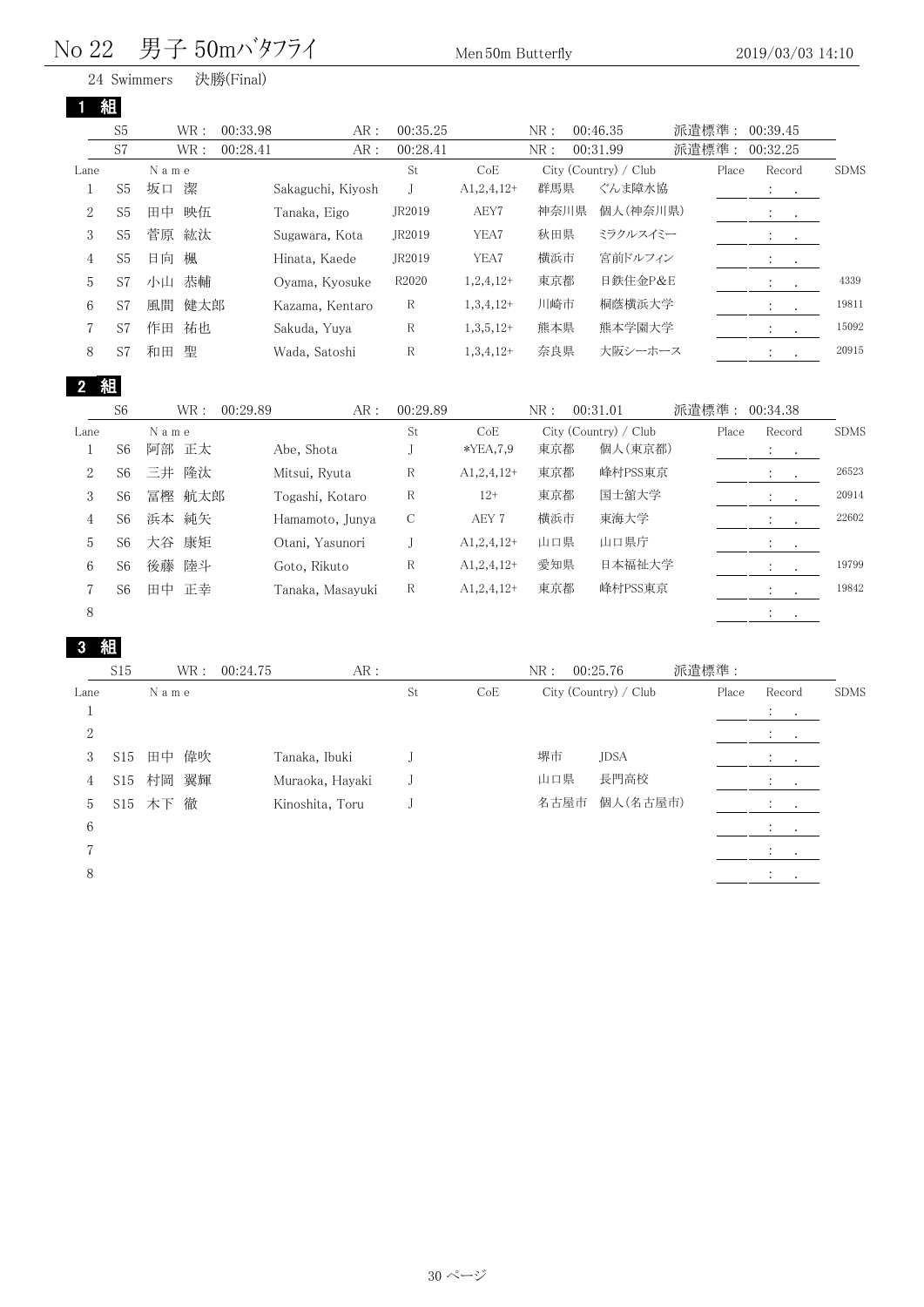| No 23 | — 女子 100mバタフライ | Women 100m Butterfly | 2019/03/03 14:21 |
|-------|----------------|----------------------|------------------|
|       |                |                      |                  |

|                |                 | 24 Swimmers | 決勝(Final)     |                  |               |              |     |                       |       |       |                      |             |
|----------------|-----------------|-------------|---------------|------------------|---------------|--------------|-----|-----------------------|-------|-------|----------------------|-------------|
|                | 組               |             |               |                  |               |              |     |                       |       |       |                      |             |
|                | S <sub>8</sub>  | WR:         | 01:08.20      | AR:              | 01:11.68      |              | NR: | 01:19.16              | 派遣標準: |       | 01:18.19             |             |
|                | S <sub>9</sub>  | WR:         | 01:06.74      | AR:              | 01:07.90      |              | NR: | 01:11.72              | 派遣標準  |       | 01:11.55             |             |
|                | S10             | WR:         | 01:02.60      | AR :             | 01:06.92      |              | NR: | 01:08.99              |       |       | 派遣標準: 01:08.98       |             |
|                | S15             | WR:         | 01:04.02      | AR:              |               |              | NR: | 01:05.60              | 派遣標準: |       |                      |             |
| Lane           |                 | Name        |               |                  | St            | CoE          |     | City (Country) / Club |       | Place | Record               | <b>SDMS</b> |
| $\mathbf{1}$   | S <sub>8</sub>  | 恵梨香<br>花岡   |               | Hanaoka, Erika   | JR            | $A1,2,4,12+$ | 東京都 | 津田塾大学大学院              |       |       |                      |             |
| $\sqrt{2}$     | S <sub>9</sub>  | 恵麻<br>前田    | Maeda, Ema    |                  | JR2020        | 1,3,5        | 福井県 | ブレイヴ福井                |       |       | $\bullet$            |             |
| 3              | S <sub>9</sub>  | 岡部 歩乃佳      |               | Okabe, Honoka    | $\mathbb R$   | 1,3,5        | 愛媛県 | 伊予かんえい会               |       |       |                      | 26522       |
| 4              | S9              | 一ノ瀬 メイ      | Ichinose, Mei |                  | $\mathcal{C}$ | 1,3,5        | 大阪府 | 近畿大学                  |       |       | $\ddot{\phantom{0}}$ | 11059       |
| 5              | S <sub>9</sub>  | 森下 友紀       |               | Morishita, Yuki  | $\mathcal{C}$ | 1,3,5        | 千葉県 | ダンロップS松戸              |       |       |                      | 11056       |
| 6              | S <sub>9</sub>  | 裕美<br>関     | Seki, Yumi    |                  | J             | $A12+$       | 埼玉県 | 個人(埼玉県)               |       |       | $\ddot{\phantom{0}}$ |             |
| 7              | S <sub>10</sub> | あいり<br>池    | Ike, Airi     |                  | $\mathcal{C}$ | $12+$        | 横浜市 | 日体大学                  |       |       | $\cdot$              | 19841       |
| 8              | S15             | 齋藤 京香       | Saito, Kyoka  |                  | J             |              | 山形県 | <b>JDSA</b>           |       |       |                      |             |
| $\mathbf{2}$   | 組               |             |               |                  |               |              |     |                       |       |       |                      |             |
|                | S <sub>14</sub> | WR:         | 01:04.13      | AR:              | 01:08.56      |              | NR: | 01:11.21              |       |       | 派遣標準: 01:11.21       |             |
| Lane           |                 | Name        |               |                  | St            | CoE          |     | City (Country) / Club |       | Place | Record               | <b>SDMS</b> |
| 1              |                 |             |               |                  |               |              |     |                       |       |       | $2.1 - 1.1$          |             |
| $\overline{2}$ |                 |             |               |                  |               |              |     |                       |       |       |                      |             |
| 3              | S14             | 前田<br>眸     | Maeda, Hitomi |                  |               |              | 大阪市 | $A \cdot S \cdot A$   |       |       |                      |             |
| 4              | S14             | 綾子<br>森下    |               | Morishita, Ayako |               |              | 東京都 | おともだちS                |       |       |                      |             |
|                |                 |             |               |                  |               |              |     |                       |       |       |                      |             |

5 S14 沼田 千奈津 Nnmata, Tinatu オンチック アンディスクセレント マンクセレント マンクロング こうしょう S14 堀内 茜 Horiuchi, Akane 兵庫県 光都SC : .  $7 \hspace{20mm}$ 

#### $8 \hspace{2.5cm} : \hspace{2.5cm} 8$

| S <sub>14</sub> | WR :     | 01:04.13<br>AR:  | 01:08.56                                           |     | NR: |         |                                   |                                                             |                |
|-----------------|----------|------------------|----------------------------------------------------|-----|-----|---------|-----------------------------------|-------------------------------------------------------------|----------------|
|                 | Name     |                  | St                                                 | CoE |     |         | Place                             | Record                                                      | <b>SDMS</b>    |
| S14             |          | Ichinohe, Hasumi | N                                                  |     | 神戸市 | 大阪泳ごう会  |                                   | $\mathcal{I}^{\mathcal{I}}$ , $\mathcal{I}^{\mathcal{I}}$ , | 17811          |
| S14             |          | Kitano, Amisa    | С                                                  |     | 奈良県 | ル・登美ヶ丘  |                                   | $\ddot{\cdot}$                                              | 33185          |
| S14             | 渡邉 麗美    | Watanabe, Remi   | С                                                  |     | 川崎市 |         |                                   | $\ddot{\phantom{1}}$                                        | 17825          |
|                 |          | Kinoshita, Moemi | $\mathcal{C}$                                      |     | 横浜市 | 宮前ドルフィン |                                   | $\mathcal{L} = \mathcal{L}$                                 | 29905          |
| S <sub>14</sub> |          | Inoue, Mami      | $\mathcal{C}$                                      |     | 滋賀県 | 滋賀友泳会   |                                   | $\mathcal{L} = \mathcal{L}$                                 | 33203          |
| S14             | 福井       | Fukui, Kasumi    | С                                                  |     | 滋賀県 | 滋賀友泳会   |                                   |                                                             | 34348          |
| S <sub>14</sub> | 原田       | Harada, Chinami  | N                                                  |     | 大阪府 | ㈱クイック   |                                   |                                                             | 20920          |
| S <sub>14</sub> | 真美<br>佐藤 | Sato, Mami       |                                                    |     | 広島市 | パラスイ広島  |                                   | $\cdot$                                                     |                |
|                 |          |                  | 一戸 蓮実<br>北野 安美紗<br>S14 木下 萌実<br>井上 舞美<br>香澄<br>知菜美 |     |     |         | 01:11.21<br>City (Country) / Club | NECGSC溝の口                                                   | 派遣標準: 01:11.21 |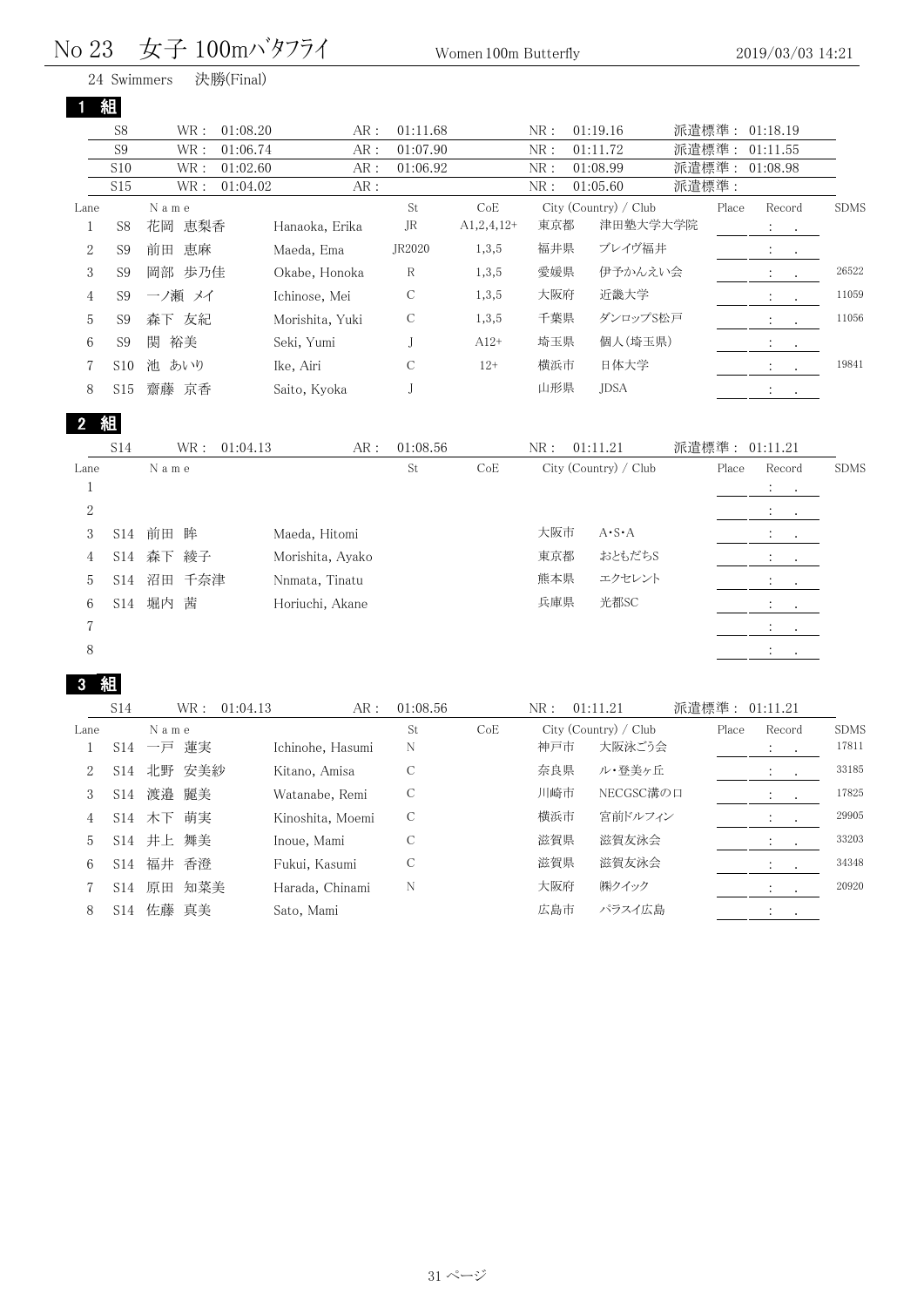| No 24          |                 |             | 男子 100mバタフライ     |                   | Men 100m Butterfly |     |                       |       | 2019/03/03 14:33            |             |
|----------------|-----------------|-------------|------------------|-------------------|--------------------|-----|-----------------------|-------|-----------------------------|-------------|
|                |                 | 72 Swimmers | 決勝(Final)        |                   |                    |     |                       |       |                             |             |
|                | 組               |             |                  |                   |                    |     |                       |       |                             |             |
|                | S8              | WR:         | 00:59.19<br>AR:  | 00:59.19          |                    | NR: | 01:04.87              | 派遣標準: | 01:06.05                    |             |
|                | S <sub>9</sub>  | WR:         | 00:58.91<br>AR:  | 01:00.11          |                    | NR: | 01:02.33              | 派遣標準: | 01:03.41                    |             |
|                | S10             | WR :        | 00:54.71<br>AR:  | 01:01.55          |                    | NR: | 01:09.17              | 派遣標準: | 00:59.88                    |             |
| Lane           |                 | N a m e     |                  | St                | CoE                |     | City (Country) / Club | Place | Record                      | <b>SDMS</b> |
| 1              | S <sub>8</sub>  | 羽賀 昭徒       | Haga, Akito      | R                 | 1,2,4              | 岐阜県 | 個人(岐阜県)               |       | <b>Allen Art</b>            | 5269        |
| 2              | S <sub>8</sub>  | 荻原 虎太郎      | Ogiwara, Kotaro  | R <sub>2020</sub> | 1,2,4              | 千葉市 | チバミラクルズ               |       | $\ddot{\phantom{a}}$        | 36120       |
| 3              | S <sub>9</sub>  | 広蔵<br>尾高    | Odaka, Hirozo    | JR.               | 2,4,9              | 群馬県 | ぐんま障水協                |       | $\ddot{\cdot}$<br>$\bullet$ |             |
| $\overline{4}$ | S <sub>9</sub>  | 久保<br>大樹    | Kubo, Daiki      | R2020             | $12+$              | 大阪市 | KBSクボタ                |       |                             | 30294       |
| 5              | S <sub>9</sub>  | 貫太<br>岡島    | Okajima, Kanta   | JR2020            | 1,3,5              | 愛知県 | ぴぃ~すSC                |       |                             |             |
| 6              | S <sub>10</sub> | 村本<br>暁彦    | Muramoto, Akihik | R                 | 1,3,5              | 兵庫県 | 神戸楽泳会                 |       | $\bullet$<br>$\cdot$        |             |
| 7              | <b>S10</b>      | 瑛翔<br>南井    | Minai, Akito     | JR2021            | 8                  | 滋賀県 | 比叡山高校                 |       | $\cdot$<br>$\bullet$        |             |
| 8              | S <sub>10</sub> | 温太<br>上園    | Uezono, Onta     | JR2021            | 8                  | 神戸市 | 神戸楽泳会                 |       | $\cdot$                     |             |

#### 組

|                | S11             | WR :  | 01:01.12<br>AR: | 01:01.35          |                | NR:<br>01:01.35         |         | 派遣標準:<br>01:09.59                               |             |
|----------------|-----------------|-------|-----------------|-------------------|----------------|-------------------------|---------|-------------------------------------------------|-------------|
|                | S <sub>12</sub> | WR:   | 00:56.84<br>AR: | 00:59.21          |                | NR:<br>01:03.06         |         | 派遣標準:<br>01:02.03                               |             |
|                | S <sub>13</sub> | WR:   | 00:53.85<br>AR: | 00:56.05          |                | NR:<br>01:02.82         | 派遣標準:   | 00:59.94                                        |             |
| Lane           |                 | Name  |                 | St.               | CoE            | $City$ (Country) / Club |         | Place<br>Record                                 | <b>SDMS</b> |
|                | S <sub>11</sub> | 富田 宇宙 | Tomita, Uchu    | С                 | TB             | 横浜市                     | 日体大大学院  | $\mathcal{L}_{\rm{max}}$                        | 26537       |
| $\overline{2}$ |                 |       |                 |                   |                |                         |         | <b>Contract</b>                                 |             |
| 3              | S11             | 木村 敬一 | Kimura, Keiichi | C                 | TB             | 東京都                     | 東京ガス(株) | $\mathcal{L} = \mathcal{L}$                     | 6597        |
| $\overline{4}$ |                 |       |                 |                   |                |                         |         | <b>Contractor</b>                               |             |
| 5              | S <sub>12</sub> | 坂西 大  | Banzai, Hiroshi | JR2019            |                | 東京都                     | 宮前ドルフィン | $\mathcal{L} = \mathcal{L}$ .                   |             |
| 6              |                 |       |                 |                   |                |                         |         | $\ddot{\phantom{a}}$<br>$\sim 100$ km s $^{-1}$ |             |
|                | S <sub>13</sub> | 齋藤 元希 | Saito, Genki    | R <sub>2020</sub> | $\overline{0}$ | 茨城県                     | 個人(茨城県) | $\mathbb{R}^n \times \mathbb{R}^n$              | 36502       |
| 8              | S13             | 清水 滉太 | Shimizu, Kota   | R2021             | $\Omega$       | 東京都                     | 東京文京盲   | $\mathbb{R}^n \times \mathbb{R}^n$              | 33189       |
|                |                 |       |                 |                   |                |                         |         |                                                 |             |

#### 組

|      | S14             | WR :   | 00:55.72<br>AR:    | 00:55.72 |     | NR: | 00:55.72              | 派遣標準: | 00:59.36                       |       |
|------|-----------------|--------|--------------------|----------|-----|-----|-----------------------|-------|--------------------------------|-------|
|      | S15             | WR :   | AR:<br>00:53.90    |          |     | NR: | 00:55.98              | 派遣標準: |                                |       |
| Lane |                 | Name   |                    | St       | CoE |     | City (Country) / Club | Place | Record                         | SDMS  |
|      | S15             | 津田 悠太  | Tsuda, Yuta        |          |     | 静岡県 | 飛龍高校                  |       | $\bullet$                      |       |
| 2    |                 |        |                    |          |     |     |                       |       | $\ddot{\phantom{0}}$<br>$\sim$ |       |
| 3    | S <sub>14</sub> | 篠原 貴史  | Shinohara, Takafu  | N        |     | 岐阜県 | ぎふミナモ                 |       | $\ddot{\phantom{0}}$           | 19934 |
| 4    | S14             | 石田 悠真  | Ishida, Yuma       |          |     | 三重県 | 個人                    |       | $\cdot$<br>$\sim$              |       |
| 5    | S <sub>14</sub> | 市川 良   | Ichikawa, Ryo      |          |     | 愛知県 | ぴぃ~すSC                |       | <b>Contract</b>                |       |
| 6    | S14             | 幸島 琢真  | Koshima, Takuma    |          |     | 兵庫県 | 光都SC                  |       | $\sim$ 100 $\pm$<br>$\cdot$    |       |
|      | S14             | 河原崎 秀弥 | Kawarazaki, Hidey  |          |     | 静岡市 | 静岡ぱしどる                |       |                                |       |
| 8    | S14             | 五十嵐 幸宏 | Igarashi, Yukihiro |          |     | 浜松市 | エスポ袋井                 |       |                                |       |

|      | S <sub>14</sub> | WR :      | 00:55.72         | AR: | 00:55.72 |     | NR:  | 00:55.72              | 派遣標準: | 00:59.36                                                      |             |
|------|-----------------|-----------|------------------|-----|----------|-----|------|-----------------------|-------|---------------------------------------------------------------|-------------|
| Lane |                 | Name      |                  |     | St       | CoE |      | City (Country) / Club | Place | Record                                                        | <b>SDMS</b> |
|      |                 | S14 木村 旭宏 | Kimura, Akihiro  |     |          |     | 岐阜県  | 岐阜GUSH                |       | $\mathcal{A}^{\mathcal{A}}$ , and $\mathcal{A}^{\mathcal{A}}$ |             |
| 2    | S14             | 井本 尚輝     | Imoto, Naoki     |     |          |     | 兵庫県  | 光都SC                  |       | the contract of the con-                                      |             |
| 3    | S14             | 砂生 玲於     | Saso, Reo        |     |          |     | 名古屋市 | ぴぃ~すSC                |       | <b>Service</b> State                                          |             |
| 4    |                 | S14 水引 鷹吾 | Mizuhiki, Yogo   |     |          |     | 京都市  | 星の子SS                 |       | <b>All States</b>                                             |             |
| 5    | S <sub>14</sub> | 別所 敬      | Bessho, Kei      |     |          |     | 東京都  | コスモスSC                |       | <b>Service</b> State                                          |             |
| 6    | S <sub>14</sub> | 倫太郎<br>浅川 | Asakawa, Rintaro |     |          |     | 静岡市  | 静岡ぱしどる                |       | <b>Service</b> State                                          |             |
|      | S <sub>14</sub> | 知樹<br>小川  | Ogawa, Tomoki    |     |          |     | 東京都  | おともだちS                |       | $\sim$                                                        |             |
| 8    | S14             | 雄大<br>山田  | Yamada, Yuta     |     |          |     | 静岡市  | 静岡ぱしどる                |       |                                                               |             |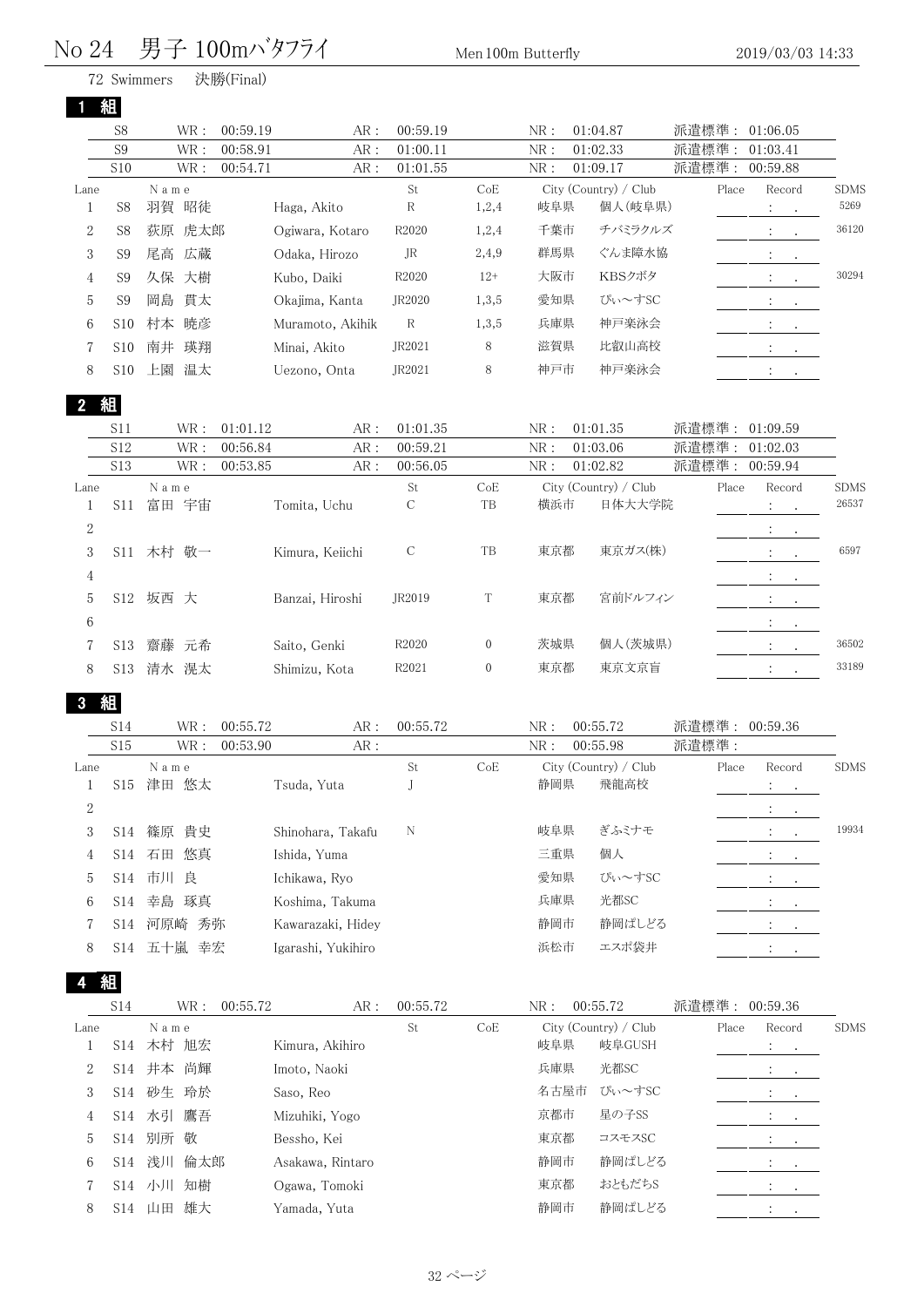| 5            | 組          |                   |                   |          |     |                            |                             |             |
|--------------|------------|-------------------|-------------------|----------|-----|----------------------------|-----------------------------|-------------|
|              | S14        | WR:               | 00:55.72<br>AR:   | 00:55.72 |     | NR:<br>00:55.72            | 派遣標準:<br>00:59.36           |             |
| Lane         |            | Name              |                   | St       | CoE | City (Country) / Club      | Place<br>Record             | <b>SDMS</b> |
| 1            | S14        | 籠瀬<br>嶺           | Kagose, Rei       |          |     | 東京都<br>気愛水泳塾               | $\ddot{\cdot}$              |             |
| 2            | S14        | 砂生<br>陸玖          | Saso, Riku        |          |     | 名古屋市<br>ぴぃ~すSC             | $\ddot{\cdot}$              |             |
| 3            | S14        | 鈴木<br>隆平          | Suzuki, Ryuhei    |          |     | 東京都<br><b>GAGANI</b>       |                             |             |
| 4            | S14        | 弓削<br>陽介          | Yuge, Yosuke      |          |     | ビバ<br>滋賀県                  |                             |             |
| 5            | S14        | 渡辺<br>玲爾          | Watanabe, Reiji   |          |     | 岐阜県<br>岐阜GUSH              |                             |             |
| 6            | S14        | 渡部<br>雅信          | Watanabe, Masan   |          |     | 個人<br>千葉県                  |                             |             |
| 7            | S14        | 岩上<br>眞大          | Iwakami, Masaki   |          |     | 気愛水泳塾<br>埼玉県               |                             |             |
| 8            | S14        | 三好<br>雅俊          | Miyoshi, Masatosh |          |     | 個人<br>奈良県                  |                             |             |
| 6            | 組          |                   |                   |          |     |                            |                             |             |
|              | S14        | WR:               | 00:55.72<br>AR:   | 00:55.72 |     | NR:<br>00:55.72            | 派遣標準:<br>00:59.36           |             |
| Lane         |            | Name              |                   | St       | CoE | City (Country) / Club      | Place<br>Record             | <b>SDMS</b> |
| 1            | S14        | 田仲<br>正和          | Tanaka, Masakazu  |          |     | 横浜市<br>宮前ドルフィン             |                             |             |
| 2            | S14        | 出羽<br>宥哉          | Dewa, Hiroya      |          |     | 光都SC<br>兵庫県                |                             |             |
| 3            | S14        | 村松<br>諒           | Muramatsu, Ryo    | R        |     | ぺんぎん村<br>浜松市               |                             | 8676        |
| 4            | S14        | 鈴木 琢人             | Suzuki, Takuto    |          |     | 岐阜GUSH<br>岐阜県              |                             |             |
| 5            | S14        | 橘高<br>孝太          | Kitsutaka, Kota   |          |     | 大阪府<br>$A \cdot S \cdot A$ | $\ddot{\cdot}$              |             |
| 6            | S14        | 八重樫 準             | Yaegashi, Jun     |          |     | 千葉県<br>個人                  |                             |             |
| 7            | S14        | 吉野<br>裕斗          | Yoshino, Yuto     | N        |     | ぴぃ~すSC<br>名古屋市             |                             | 35214       |
| 8            | S14        | 増田<br>明琴          | Masuda, Kokoto    |          |     | 静岡市<br>井宮SB                |                             |             |
|              | 組          |                   |                   |          |     |                            |                             |             |
|              | <b>S14</b> | WR:               | 00:55.72<br>AR:   | 00:55.72 |     | 00:55.72<br>NR:            | 派遣標準:<br>00:59.36           |             |
| Lane         |            | N a m e           |                   | St       | CoE | City (Country) / Club      | Record<br>Place             | <b>SDMS</b> |
| 1            | S14        | 田中 一真             | Tanaka, Kazuma    | N        |     | 京都市<br>アテイン京都              |                             | 19936       |
| 2            | S14        | 本郷<br>雅博          | Hongo, Masahiro   | N        |     | 宮前ドルフィン<br>横浜市             | $\ddot{\cdot}$              | 10963       |
| 3            | S14        | 岡部<br>優大          | Okabe, Yudai      |          |     | 個人<br>千葉県                  | $\ddot{\cdot}$              |             |
| 4            | S14        | 山中<br>優輝          | Yamanaka, Yuki    | R        |     | 個人<br>仙台市                  | $\ddot{\cdot}$              | 24337       |
| 5            | S14        | 松原<br>彰儀          | Matsubara, Akiyos |          |     | アース製薬㈱<br>兵庫県              |                             |             |
| 6            | S14        | 加地<br>竜也          | Kaji, Tatsuya     |          |     | 千葉市<br>気愛水泳塾               | $\ddot{\cdot}$              |             |
| 7            | S14        | 佐野<br>秀樹          | Sano, Hideki      |          |     | さいたま市 コスモスSC               | $\ddot{\cdot}$              |             |
| 8            | S14        | 廣田<br>真一          | Hirota, Shinichi  | R        |     | 堺市<br>㈱イケテイ                | $\ddot{\cdot}$              | 21565       |
| 8            | 組          |                   |                   |          |     |                            |                             |             |
|              | <b>S14</b> | WR :              | 00:55.72<br>AR:   | 00:55.72 |     | NR:<br>00:55.72            | 派遣標準:<br>00:59.36           |             |
| Lane         |            | $N$ a $m$ $\it e$ |                   | St       | CoE | City (Country) / Club      | Place<br>Record             | <b>SDMS</b> |
| $\mathbf{1}$ | S14        | 三好 将典             | Miyoshi, Masanori | R        |     | 山口県<br>防長SC                | $\bullet$                   | 26350       |
| 2            | S14        | 野村<br>洋介          | Nomura, Yosuke    |          |     | 東京都<br>GAGANI              |                             |             |
| 3            | S14        | 森山<br>大樹          | Moriyama, Daiki   | N        |     | 佐賀PSC<br>佐賀県               | $\ddot{\cdot}$              | 39322       |
| 4            | S14        | 福留<br>竜平          | Fukudome, Ryuhei  | N        |     | 小原建設<br>愛知県                |                             | 10956       |
| 5            | S14        | 髙柳<br>春貴          | Takayanagi, Haru  | R        |     | 浜松市<br>ぺんぎん村               |                             | 8680        |
| 6            | S14        | 勝部<br>颯馬          | Katsube, Soma     |          |     | 大阪府<br>大阪泳ごう会              |                             |             |
| 7            | S14        | 池田<br>真隆          | Ikeda, Masataka   |          |     | 川崎市<br>宮前ドルフィン             | $\ddot{\cdot}$<br>$\bullet$ |             |
| 8            | <b>S14</b> | 座安 将太             | Zayasu, Shota     | N        |     | 川崎市<br>宮前ドルフィン             |                             | 10964       |